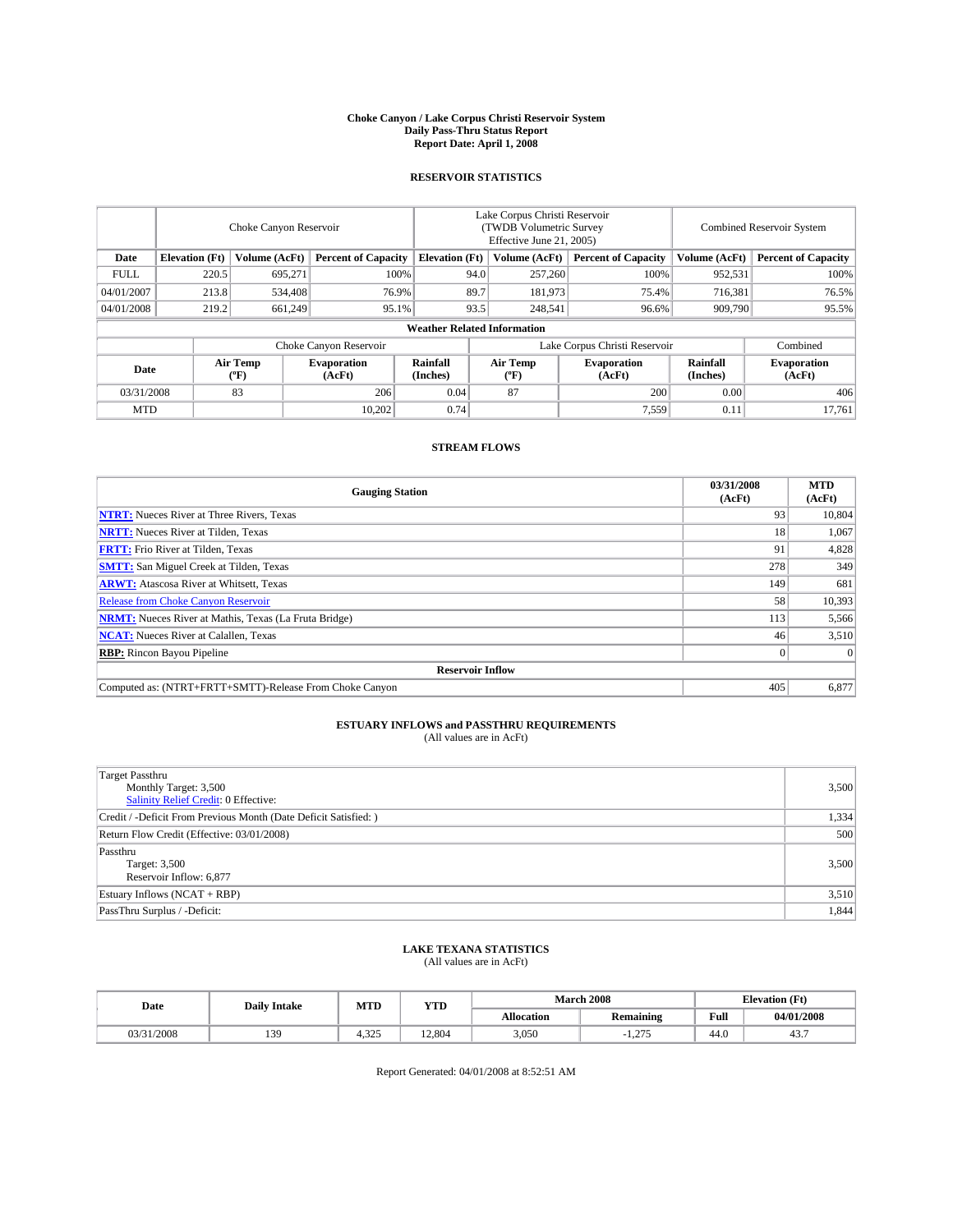### **Choke Canyon / Lake Corpus Christi Reservoir System Daily Pass-Thru Status Report Report Date: April 2, 2008**

### **RESERVOIR STATISTICS**

|             | Choke Canyon Reservoir |                  |                              |                                    | Lake Corpus Christi Reservoir<br>(TWDB Volumetric Survey<br>Effective June 21, 2005) |                  |                               |                      | Combined Reservoir System    |  |  |
|-------------|------------------------|------------------|------------------------------|------------------------------------|--------------------------------------------------------------------------------------|------------------|-------------------------------|----------------------|------------------------------|--|--|
| Date        | <b>Elevation</b> (Ft)  | Volume (AcFt)    | <b>Percent of Capacity</b>   | <b>Elevation</b> (Ft)              |                                                                                      | Volume (AcFt)    | <b>Percent of Capacity</b>    | Volume (AcFt)        | <b>Percent of Capacity</b>   |  |  |
| <b>FULL</b> | 220.5                  | 695,271          | 100%                         |                                    | 94.0                                                                                 | 257,260          | 100%                          | 952,531              | 100%                         |  |  |
| 04/02/2007  | 213.9                  | 534,853          | 76.9%                        |                                    | 90.0                                                                                 | 186,453          | 77.3%                         | 721,306              | 77.0%                        |  |  |
| 04/02/2008  | 219.2                  | 661,501          | 95.1%                        |                                    | 93.5                                                                                 | 248,722          | 96.7%                         | 910.223              | 95.6%                        |  |  |
|             |                        |                  |                              | <b>Weather Related Information</b> |                                                                                      |                  |                               |                      |                              |  |  |
|             |                        |                  | Choke Canyon Reservoir       |                                    |                                                                                      |                  | Lake Corpus Christi Reservoir |                      | Combined                     |  |  |
| Date        |                        | Air Temp<br>(°F) | <b>Evaporation</b><br>(AcFt) | Rainfall<br>(Inches)               |                                                                                      | Air Temp<br>("F) | <b>Evaporation</b><br>(AcFt)  | Rainfall<br>(Inches) | <b>Evaporation</b><br>(AcFt) |  |  |
| 04/01/2008  |                        | 90               | 441                          | 0.00                               |                                                                                      | 90               | 295                           | 0.00                 | 736                          |  |  |
| <b>MTD</b>  |                        |                  | 441                          | 0.00                               |                                                                                      |                  | 295                           | 0.00                 | 736                          |  |  |

### **STREAM FLOWS**

| <b>Gauging Station</b>                                       | 04/01/2008<br>(AcFt) | <b>MTD</b><br>(AcFt) |
|--------------------------------------------------------------|----------------------|----------------------|
| <b>NTRT:</b> Nueces River at Three Rivers, Texas             | 290                  | 290                  |
| <b>NRTT:</b> Nueces River at Tilden, Texas                   |                      | 17                   |
| <b>FRTT:</b> Frio River at Tilden, Texas                     | 91                   | 91                   |
| <b>SMTT:</b> San Miguel Creek at Tilden, Texas               | 101                  | 101                  |
| <b>ARWT:</b> Atascosa River at Whitsett, Texas               | 635                  | 635                  |
| <b>Release from Choke Canyon Reservoir</b>                   | 58                   | 58                   |
| <b>NRMT:</b> Nueces River at Mathis, Texas (La Fruta Bridge) | 111                  | 111                  |
| <b>NCAT:</b> Nueces River at Calallen, Texas                 | 26                   | 26                   |
| <b>RBP:</b> Rincon Bayou Pipeline                            |                      | $\Omega$             |
| <b>Reservoir Inflow</b>                                      |                      |                      |
| Computed as: (NTRT+FRTT+SMTT)-Release From Choke Canyon      | 425                  | 425                  |

# **ESTUARY INFLOWS and PASSTHRU REQUIREMENTS**<br>(All values are in AcFt)

| <b>Target Passthru</b><br>Monthly Target: 3,500<br><b>Salinity Relief Credit: 0 Effective:</b> | 3,500 |
|------------------------------------------------------------------------------------------------|-------|
| Credit / -Deficit From Previous Month (Date Deficit Satisfied: )                               | 1,750 |
| Return Flow Credit (Effective: 04/01/2008)                                                     | 500   |
| Passthru<br>Target: 3,500<br>Reservoir Inflow: 425                                             | 425   |
| Estuary Inflows (NCAT + RBP)                                                                   | 26    |
| PassThru Surplus / -Deficit:                                                                   | 0     |

# **LAKE TEXANA STATISTICS** (All values are in AcFt)

| Date       | <b>Daily Intake</b> | MTD                   | <b>YTD</b> |                   | <b>April 2008</b> | <b>Elevation</b> (Ft) |            |
|------------|---------------------|-----------------------|------------|-------------------|-------------------|-----------------------|------------|
|            |                     |                       |            | <b>Allocation</b> | <b>Remaining</b>  | Full                  | 04/02/2008 |
| 04/01/2008 | 120<br>138          | 0 <sup>0</sup><br>128 | 12.942     | 3,050             | 2.012<br>2.712    | 44.0                  | ┱┛╸        |

Report Generated: 04/02/2008 at 9:43:24 AM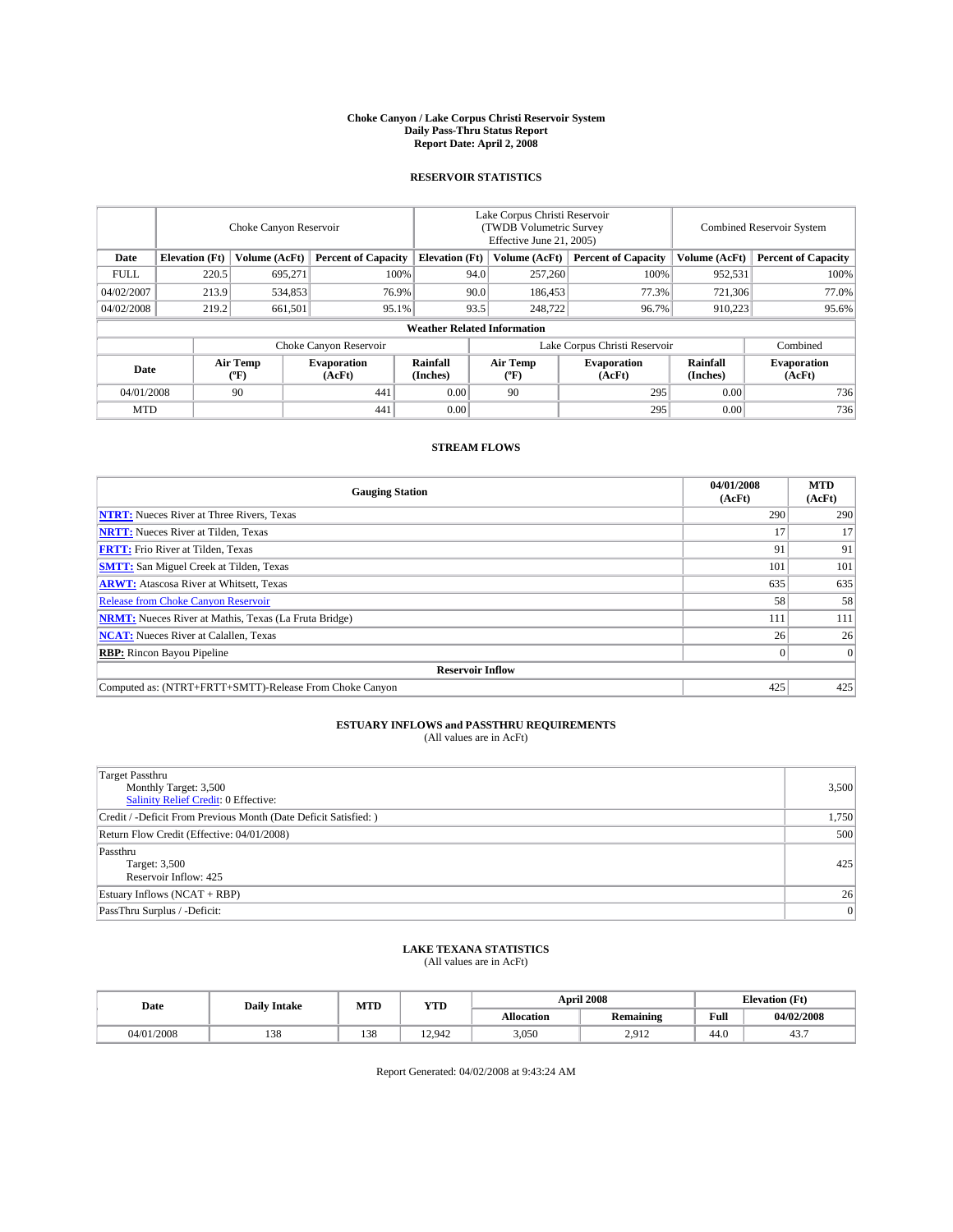#### **Choke Canyon / Lake Corpus Christi Reservoir System Daily Pass-Thru Status Report Report Date: April 3, 2008**

### **RESERVOIR STATISTICS**

|             | Choke Canyon Reservoir             |                  |                              |                       | Lake Corpus Christi Reservoir<br>(TWDB Volumetric Survey<br>Effective June 21, 2005) |                  |                               |                      | Combined Reservoir System    |  |  |
|-------------|------------------------------------|------------------|------------------------------|-----------------------|--------------------------------------------------------------------------------------|------------------|-------------------------------|----------------------|------------------------------|--|--|
| Date        | <b>Elevation</b> (Ft)              | Volume (AcFt)    | <b>Percent of Capacity</b>   | <b>Elevation</b> (Ft) |                                                                                      | Volume (AcFt)    | <b>Percent of Capacity</b>    | Volume (AcFt)        | <b>Percent of Capacity</b>   |  |  |
| <b>FULL</b> | 220.5                              | 695,271          |                              | 100%                  | 94.0                                                                                 | 257,260          | 100%                          | 952,531              | 100%                         |  |  |
| 04/03/2007  | 213.9                              | 535,744          | 77.1%                        |                       | 90.1                                                                                 | 188,790          | 78.3%                         | 724,534              | 77.4%                        |  |  |
| 04/03/2008  | 219.2                              | 661,249          | 95.1%                        |                       | 93.5                                                                                 | 247,999          | 96.4%                         | 909.248              | 95.5%                        |  |  |
|             | <b>Weather Related Information</b> |                  |                              |                       |                                                                                      |                  |                               |                      |                              |  |  |
|             |                                    |                  | Choke Canyon Reservoir       |                       |                                                                                      |                  | Lake Corpus Christi Reservoir |                      | Combined                     |  |  |
| Date        |                                    | Air Temp<br>(°F) | <b>Evaporation</b><br>(AcFt) | Rainfall<br>(Inches)  |                                                                                      | Air Temp<br>("F) | <b>Evaporation</b><br>(AcFt)  | Rainfall<br>(Inches) | <b>Evaporation</b><br>(AcFt) |  |  |
| 04/02/2008  |                                    | 83               | 206                          | 0.00                  |                                                                                      | 85               | 179                           | 0.02                 | 385                          |  |  |
| <b>MTD</b>  |                                    |                  | 647                          | 0.00                  |                                                                                      |                  | 474                           | 0.02                 | 1,121                        |  |  |

### **STREAM FLOWS**

| <b>Gauging Station</b>                                       | 04/02/2008<br>(AcFt) | <b>MTD</b><br>(AcFt) |
|--------------------------------------------------------------|----------------------|----------------------|
| <b>NTRT:</b> Nueces River at Three Rivers, Texas             | 472                  | 762                  |
| <b>NRTT:</b> Nueces River at Tilden, Texas                   | 16                   | 33                   |
| <b>FRTT:</b> Frio River at Tilden, Texas                     | 93                   | 185                  |
| <b>SMTT:</b> San Miguel Creek at Tilden, Texas               | 30                   | 131                  |
| <b>ARWT:</b> Atascosa River at Whitsett, Texas               | 157                  | 792                  |
| <b>Release from Choke Canyon Reservoir</b>                   | 58                   | 115                  |
| <b>NRMT:</b> Nueces River at Mathis, Texas (La Fruta Bridge) | 111                  | 222                  |
| <b>NCAT:</b> Nueces River at Calallen, Texas                 | 10                   | 36                   |
| <b>RBP:</b> Rincon Bayou Pipeline                            |                      | $\Omega$             |
| <b>Reservoir Inflow</b>                                      |                      |                      |
| Computed as: (NTRT+FRTT+SMTT)-Release From Choke Canyon      | 538                  | 963                  |

# **ESTUARY INFLOWS and PASSTHRU REQUIREMENTS**<br>(All values are in AcFt)

| <b>Target Passthru</b><br>Monthly Target: 3,500<br>Salinity Relief Credit: 0 Effective: | 3,500          |
|-----------------------------------------------------------------------------------------|----------------|
| Credit / -Deficit From Previous Month (Date Deficit Satisfied: )                        | 1,750          |
| Return Flow Credit (Effective: 04/01/2008)                                              | 500            |
| Passthru<br>Target: 3,500<br>Reservoir Inflow: 963                                      | 963            |
| Estuary Inflows (NCAT + RBP)                                                            | 36             |
| PassThru Surplus / -Deficit:                                                            | $\overline{0}$ |

# **LAKE TEXANA STATISTICS** (All values are in AcFt)

| Date       | <b>Daily Intake</b> | MTD                  | <b>YTD</b> |                   | <b>April 2008</b>         | <b>Elevation</b> (Ft) |            |
|------------|---------------------|----------------------|------------|-------------------|---------------------------|-----------------------|------------|
|            |                     |                      |            | <b>Allocation</b> | <b>Remaining</b>          | Full                  | 04/03/2008 |
| 04/02/2008 | 139                 | $\sim$ $\sim$<br>. . | 13.081     | 3,050             | $- - -$<br>$\sim \cdot$ 1 | 44.0                  | ┱┛╸        |

Report Generated: 04/03/2008 at 7:50:52 AM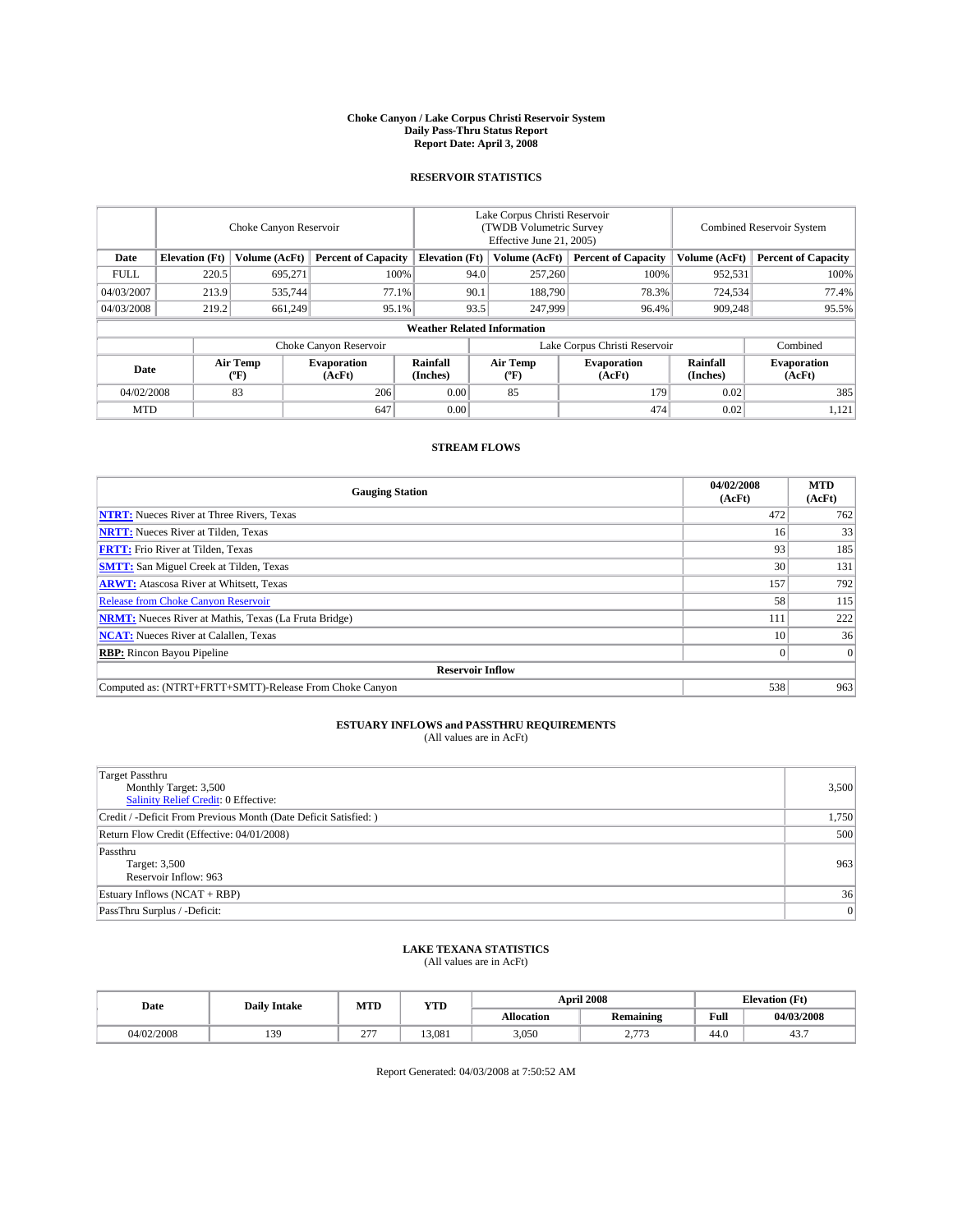### **Choke Canyon / Lake Corpus Christi Reservoir System Daily Pass-Thru Status Report Report Date: April 4, 2008**

### **RESERVOIR STATISTICS**

|             | Choke Canyon Reservoir |                  |                              |                                    | Lake Corpus Christi Reservoir<br>(TWDB Volumetric Survey<br>Effective June 21, 2005) |                  |                               |                      | Combined Reservoir System    |  |  |
|-------------|------------------------|------------------|------------------------------|------------------------------------|--------------------------------------------------------------------------------------|------------------|-------------------------------|----------------------|------------------------------|--|--|
| Date        | <b>Elevation</b> (Ft)  | Volume (AcFt)    | <b>Percent of Capacity</b>   | <b>Elevation</b> (Ft)              |                                                                                      | Volume (AcFt)    | <b>Percent of Capacity</b>    | Volume (AcFt)        | <b>Percent of Capacity</b>   |  |  |
| <b>FULL</b> | 220.5                  | 695.271          | 100%                         |                                    | 94.0                                                                                 | 257,260          | 100%                          | 952,531              | 100%                         |  |  |
| 04/04/2007  | 214.0                  | 536,858          | 77.2%                        |                                    | 90.2                                                                                 | 190.297          | 78.9%                         | 727,155              | 77.6%                        |  |  |
| 04/04/2008  | 219.2                  | 661,501          | 95.1%                        |                                    | 93.5                                                                                 | 248,360          | 96.5%                         | 909,861              | 95.5%                        |  |  |
|             |                        |                  |                              | <b>Weather Related Information</b> |                                                                                      |                  |                               |                      |                              |  |  |
|             |                        |                  | Choke Canyon Reservoir       |                                    |                                                                                      |                  | Lake Corpus Christi Reservoir |                      | Combined                     |  |  |
| Date        |                        | Air Temp<br>("F) | <b>Evaporation</b><br>(AcFt) | Rainfall<br>(Inches)               |                                                                                      | Air Temp<br>("F) | <b>Evaporation</b><br>(AcFt)  | Rainfall<br>(Inches) | <b>Evaporation</b><br>(AcFt) |  |  |
| 04/03/2008  |                        | 88               | 294                          | 0.00                               |                                                                                      | 86               | 253                           | 0.00                 | 547                          |  |  |
| <b>MTD</b>  |                        |                  | 941                          | 0.00                               |                                                                                      |                  | 727                           | 0.02                 | 1,668                        |  |  |

### **STREAM FLOWS**

| <b>Gauging Station</b>                                       | 04/03/2008<br>(AcFt) | <b>MTD</b><br>(AcFt) |  |
|--------------------------------------------------------------|----------------------|----------------------|--|
| <b>NTRT:</b> Nueces River at Three Rivers, Texas             | 191                  | 953                  |  |
| <b>NRTT:</b> Nueces River at Tilden, Texas                   | 15                   | 47                   |  |
| <b>FRTT:</b> Frio River at Tilden, Texas                     | 95                   | 280                  |  |
| <b>SMTT:</b> San Miguel Creek at Tilden, Texas               | 13                   | 144                  |  |
| <b>ARWT:</b> Atascosa River at Whitsett, Texas               | 89                   | 881                  |  |
| <b>Release from Choke Canyon Reservoir</b>                   | 58                   | 173                  |  |
| <b>NRMT:</b> Nueces River at Mathis, Texas (La Fruta Bridge) | 111                  | 333                  |  |
| <b>NCAT:</b> Nueces River at Calallen, Texas                 |                      | 36                   |  |
| <b>RBP:</b> Rincon Bayou Pipeline                            |                      |                      |  |
| <b>Reservoir Inflow</b>                                      |                      |                      |  |
| Computed as: (NTRT+FRTT+SMTT)-Release From Choke Canyon      | 241                  | 1,204                |  |

# **ESTUARY INFLOWS and PASSTHRU REQUIREMENTS**<br>(All values are in AcFt)

| <b>Target Passthru</b><br>Monthly Target: 3,500<br>Salinity Relief Credit: 0 Effective: | 3,500 |
|-----------------------------------------------------------------------------------------|-------|
| Credit / -Deficit From Previous Month (Date Deficit Satisfied: )                        | 1,750 |
| Return Flow Credit (Effective: 04/01/2008)                                              | 500   |
| Passthru<br>Target: 3,500<br>Reservoir Inflow: 1,204                                    | 1,204 |
| Estuary Inflows (NCAT + RBP)                                                            | 36    |
| PassThru Surplus / -Deficit:                                                            | 0     |

# **LAKE TEXANA STATISTICS** (All values are in AcFt)

| Date       | <b>Daily Intake</b> | MTD | <b>YTD</b> |                   | <b>April 2008</b> | <b>Elevation</b> (Ft) |            |
|------------|---------------------|-----|------------|-------------------|-------------------|-----------------------|------------|
|            |                     |     |            | <b>Allocation</b> | <b>Remaining</b>  | Full                  | 04/04/2008 |
| 04/03/2008 | 120<br>138          | 415 | 13.219     | 3,050             | 2.635             | 44.0                  | 43.0       |

Report Generated: 04/04/2008 at 9:06:36 AM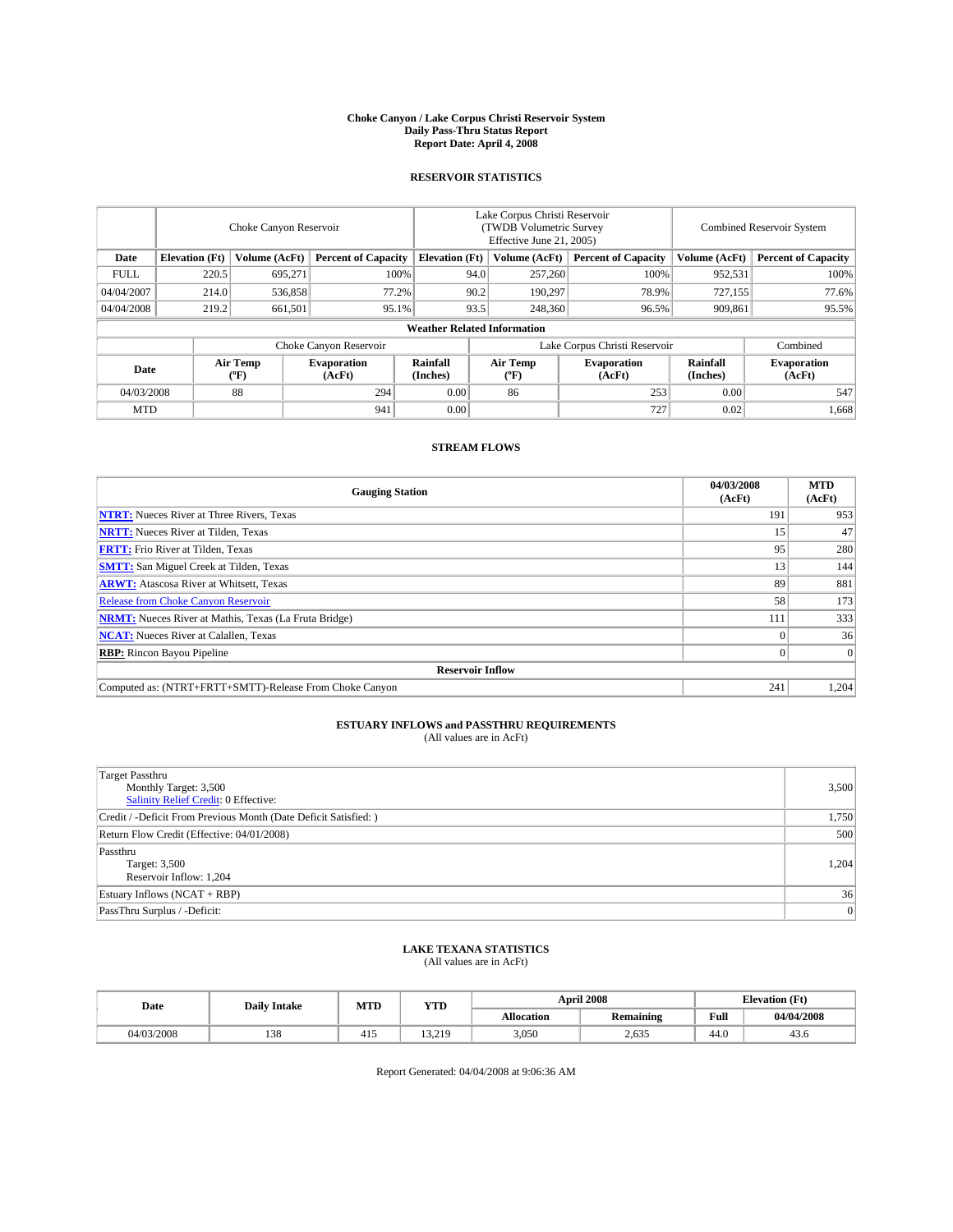### **Choke Canyon / Lake Corpus Christi Reservoir System Daily Pass-Thru Status Report Report Date: April 5, 2008**

### **RESERVOIR STATISTICS**

|             | Choke Canyon Reservoir             |                  |                              |                       | Lake Corpus Christi Reservoir | <b>Combined Reservoir System</b> |                      |                              |  |
|-------------|------------------------------------|------------------|------------------------------|-----------------------|-------------------------------|----------------------------------|----------------------|------------------------------|--|
| Date        | <b>Elevation</b> (Ft)              | Volume (AcFt)    | <b>Percent of Capacity</b>   | <b>Elevation</b> (Ft) | Volume (AcFt)                 | <b>Percent of Capacity</b>       | Volume (AcFt)        | <b>Percent of Capacity</b>   |  |
| <b>FULL</b> | 220.5                              | 695,271          | 100%                         |                       | 257,260<br>94.0               | 100%                             | 952,531              | 100%                         |  |
| 04/05/2007  | 214.0                              | 537,303          | 77.3%                        |                       | 90.3<br>191,808               | 79.5%                            | 729,111              | 77.9%                        |  |
| 04/05/2008  | 219.2                              | 661.249          | 95.1%                        |                       | 93.5<br>248,541               | 96.6%                            | 909,790              | 95.5%                        |  |
|             | <b>Weather Related Information</b> |                  |                              |                       |                               |                                  |                      |                              |  |
|             |                                    |                  | Choke Canyon Reservoir       |                       |                               | Lake Corpus Christi Reservoir    |                      | Combined                     |  |
| Date        |                                    | Air Temp<br>(°F) | <b>Evaporation</b><br>(AcFt) | Rainfall<br>(Inches)  | Air Temp<br>("F)              | <b>Evaporation</b><br>(AcFt)     | Rainfall<br>(Inches) | <b>Evaporation</b><br>(AcFt) |  |
| 04/04/2008  |                                    | 77               | 294                          | 0.00                  | 82                            | 105                              | 0.00                 | 399                          |  |
| <b>MTD</b>  |                                    |                  | 1,235                        | 0.00                  |                               | 832                              | 0.02                 | 2,067                        |  |

### **STREAM FLOWS**

| <b>Gauging Station</b>                                       | 04/04/2008<br>(AcFt) | <b>MTD</b><br>(AcFt) |  |  |  |  |  |
|--------------------------------------------------------------|----------------------|----------------------|--|--|--|--|--|
| <b>NTRT:</b> Nueces River at Three Rivers, Texas             | 143                  | 1,096                |  |  |  |  |  |
| <b>NRTT:</b> Nueces River at Tilden, Texas                   | 14                   | 62                   |  |  |  |  |  |
| <b>FRTT:</b> Frio River at Tilden, Texas                     | 91                   | 371                  |  |  |  |  |  |
| <b>SMTT:</b> San Miguel Creek at Tilden, Texas               | 22                   | 166                  |  |  |  |  |  |
| <b>ARWT:</b> Atascosa River at Whitsett, Texas               | 56                   | 937                  |  |  |  |  |  |
| <b>Release from Choke Canyon Reservoir</b>                   | 58                   | 230                  |  |  |  |  |  |
| <b>NRMT:</b> Nueces River at Mathis, Texas (La Fruta Bridge) | 131                  | 464                  |  |  |  |  |  |
| <b>NCAT:</b> Nueces River at Calallen, Texas                 | 24                   | 60                   |  |  |  |  |  |
| <b>RBP:</b> Rincon Bayou Pipeline                            | $\overline{0}$       | $\Omega$             |  |  |  |  |  |
| <b>Reservoir Inflow</b>                                      |                      |                      |  |  |  |  |  |
| Computed as: (NTRT+FRTT+SMTT)-Release From Choke Canyon      | 199                  | 1,402                |  |  |  |  |  |

# **ESTUARY INFLOWS and PASSTHRU REQUIREMENTS**<br>(All values are in AcFt)

| <b>Target Passthru</b><br>Monthly Target: 3,500<br>Salinity Relief Credit: 0 Effective: | 3,500 |
|-----------------------------------------------------------------------------------------|-------|
| Credit / -Deficit From Previous Month (Date Deficit Satisfied: )                        | 1,750 |
| Return Flow Credit (Effective: 04/01/2008)                                              | 500   |
| Passthru<br>Target: 3,500<br>Reservoir Inflow: 1,402                                    | 1,402 |
| Estuary Inflows (NCAT + RBP)                                                            | 60    |
| PassThru Surplus / -Deficit:                                                            | 0     |

## **LAKE TEXANA STATISTICS** (All values are in AcFt)

| Date       | <b>Daily Intake</b> | MTD | YTD             |                   | <b>April 2008</b> | <b>Elevation</b> (Ft)                   |            |
|------------|---------------------|-----|-----------------|-------------------|-------------------|-----------------------------------------|------------|
|            |                     |     |                 | <b>Allocation</b> | <b>Remaining</b>  | Full<br>the contract of the contract of | 04/05/2008 |
| 04/04/2008 | 120<br>128          | 554 | 12.257<br>13.JJ | 3,050             | 2.496             | 44.0                                    | 45.0       |

Report Generated: 04/05/2008 at 8:09:34 AM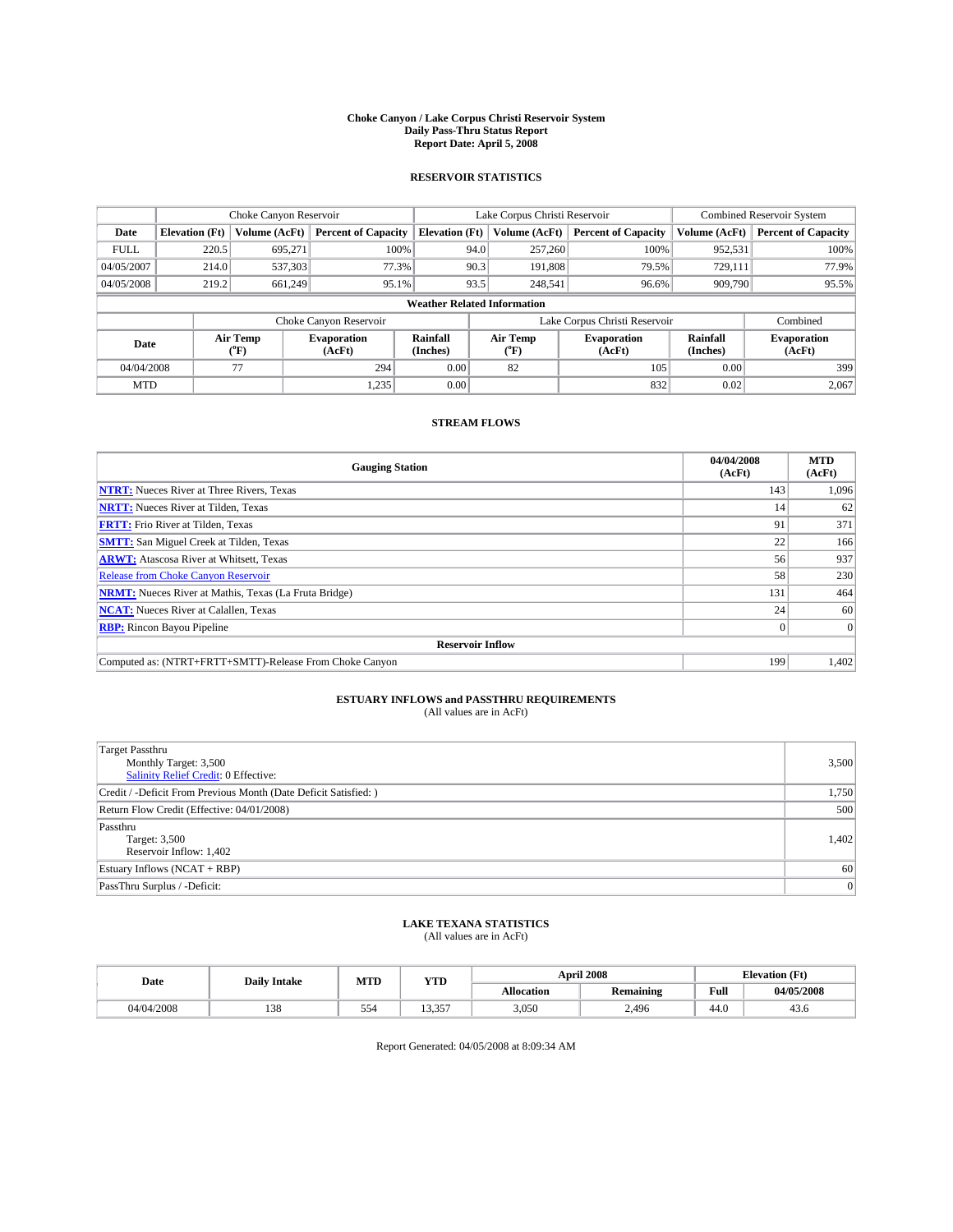### **Choke Canyon / Lake Corpus Christi Reservoir System Daily Pass-Thru Status Report Report Date: April 6, 2008**

### **RESERVOIR STATISTICS**

|             | Choke Canyon Reservoir             |                  |                              |                       | Lake Corpus Christi Reservoir | <b>Combined Reservoir System</b> |                             |                              |  |  |
|-------------|------------------------------------|------------------|------------------------------|-----------------------|-------------------------------|----------------------------------|-----------------------------|------------------------------|--|--|
| Date        | <b>Elevation</b> (Ft)              | Volume (AcFt)    | <b>Percent of Capacity</b>   | <b>Elevation</b> (Ft) | Volume (AcFt)                 | <b>Percent of Capacity</b>       | Volume (AcFt)               | <b>Percent of Capacity</b>   |  |  |
| <b>FULL</b> | 220.5                              | 695,271          | 100%                         |                       | 257,260<br>94.0               | 100%                             | 952,531                     | 100%                         |  |  |
| 04/06/2007  | 214.0                              | 537,303          | 77.3%                        | 90.2                  | 191,304                       | 79.3%                            | 728,607                     | 77.8%                        |  |  |
| 04/06/2008  | 219.2                              | 661,501          | 95.1%                        | 93.5                  | 247,277                       | 96.1%                            | 908,778                     | 95.4%                        |  |  |
|             | <b>Weather Related Information</b> |                  |                              |                       |                               |                                  |                             |                              |  |  |
|             |                                    |                  | Choke Canyon Reservoir       |                       |                               | Lake Corpus Christi Reservoir    |                             | Combined                     |  |  |
| Date        |                                    | Air Temp<br>(°F) | <b>Evaporation</b><br>(AcFt) | Rainfall<br>(Inches)  | Air Temp<br>("F)              | <b>Evaporation</b><br>(AcFt)     | <b>Rainfall</b><br>(Inches) | <b>Evaporation</b><br>(AcFt) |  |  |
| 04/05/2008  |                                    | 83               | 352                          | 0.00                  | 82                            | 273                              | 0.00                        | 625                          |  |  |
| <b>MTD</b>  |                                    |                  | 1.587                        | 0.00                  |                               | 1,105                            | 0.02                        | 2,692                        |  |  |

### **STREAM FLOWS**

| <b>Gauging Station</b>                                       | 04/05/2008<br>(AcFt) | <b>MTD</b><br>(AcFt) |
|--------------------------------------------------------------|----------------------|----------------------|
| <b>NTRT:</b> Nueces River at Three Rivers, Texas             | 119                  | 1,215                |
| <b>NRTT:</b> Nueces River at Tilden, Texas                   | 12                   | 74                   |
| <b>FRTT:</b> Frio River at Tilden, Texas                     | 85                   | 457                  |
| <b>SMTT:</b> San Miguel Creek at Tilden, Texas               | 13                   | 179                  |
| <b>ARWT:</b> Atascosa River at Whitsett, Texas               | 42                   | 979                  |
| <b>Release from Choke Canyon Reservoir</b>                   | 58                   | 288                  |
| <b>NRMT:</b> Nueces River at Mathis, Texas (La Fruta Bridge) | 115                  | 580                  |
| <b>NCAT:</b> Nueces River at Calallen, Texas                 | 48                   | 108                  |
| <b>RBP:</b> Rincon Bayou Pipeline                            | $\overline{0}$       | $\Omega$             |
| <b>Reservoir Inflow</b>                                      |                      |                      |
| Computed as: (NTRT+FRTT+SMTT)-Release From Choke Canyon      | 160                  | 1,562                |

# **ESTUARY INFLOWS and PASSTHRU REQUIREMENTS**<br>(All values are in AcFt)

| <b>Target Passthru</b><br>Monthly Target: 3,500<br>Salinity Relief Credit: 0 Effective: | 3,500     |
|-----------------------------------------------------------------------------------------|-----------|
| Credit / -Deficit From Previous Month (Date Deficit Satisfied: )                        | 1,750     |
| Return Flow Credit (Effective: 04/01/2008)                                              | 500       |
| Passthru<br>Target: 3,500<br>Reservoir Inflow: 1,562                                    | 1,562     |
| Estuary Inflows $(NCAT + RBP)$                                                          | 108       |
| PassThru Surplus / -Deficit:                                                            | $\vert$ 0 |

## **LAKE TEXANA STATISTICS** (All values are in AcFt)

| Date       | <b>Daily Intake</b> | MTD | <b>WTPD</b><br>1 I D | <b>April 2008</b> |                  | CT4<br>Elevation (<br>LE L |            |
|------------|---------------------|-----|----------------------|-------------------|------------------|----------------------------|------------|
|            |                     |     |                      | <b>Allocation</b> | <b>Remaining</b> | Full                       | 04/06/2008 |
| 04/05/2008 | 120<br>120          | 692 | 13.496               | 3,050             | 358<br>ں رہے۔    | 44.0                       | 45.6       |

Report Generated: 04/06/2008 at 8:22:53 AM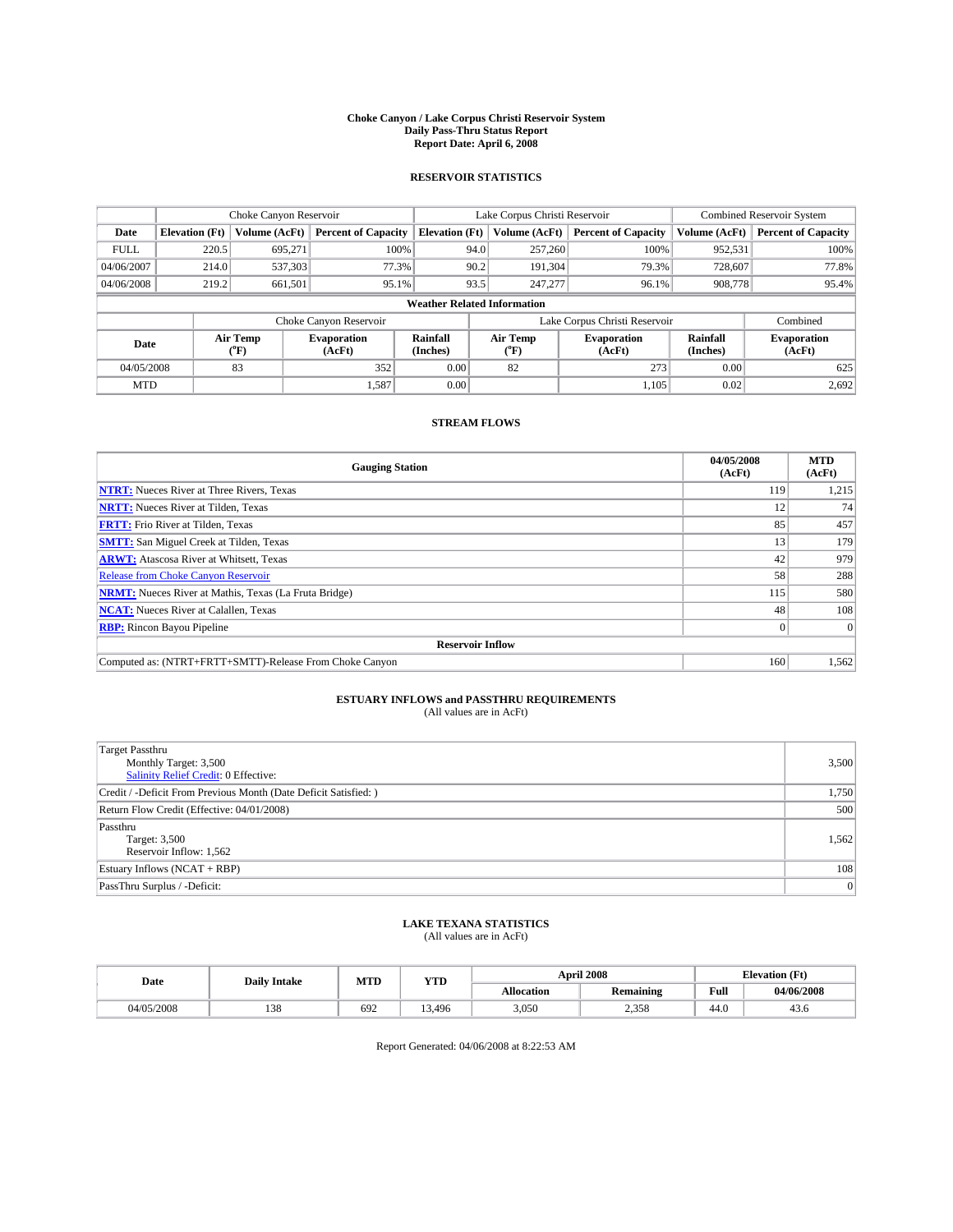### **Choke Canyon / Lake Corpus Christi Reservoir System Daily Pass-Thru Status Report Report Date: April 7, 2008**

### **RESERVOIR STATISTICS**

|             | Choke Canyon Reservoir             |                  |                              |                       | Lake Corpus Christi Reservoir |                  |                               |                      | <b>Combined Reservoir System</b> |  |
|-------------|------------------------------------|------------------|------------------------------|-----------------------|-------------------------------|------------------|-------------------------------|----------------------|----------------------------------|--|
| Date        | <b>Elevation</b> (Ft)              | Volume (AcFt)    | <b>Percent of Capacity</b>   | <b>Elevation</b> (Ft) |                               | Volume (AcFt)    | <b>Percent of Capacity</b>    | Volume (AcFt)        | <b>Percent of Capacity</b>       |  |
| <b>FULL</b> | 220.5                              | 695,271          | 100%                         |                       | 94.0                          | 257,260          | 100%                          | 952,531              | 100%                             |  |
| 04/07/2007  | 214.0                              | 537,080          | 77.2%                        |                       | 90.3                          | 191,808          | 79.5%                         | 728,888              | 77.8%                            |  |
| 04/07/2008  | 219.2                              | 661.249          | 95.1%                        |                       | 93.4                          | 246,735          | 95.9%                         | 907,984              | 95.3%                            |  |
|             | <b>Weather Related Information</b> |                  |                              |                       |                               |                  |                               |                      |                                  |  |
|             |                                    |                  | Choke Canyon Reservoir       |                       |                               |                  | Lake Corpus Christi Reservoir |                      | Combined                         |  |
| Date        |                                    | Air Temp<br>(°F) | <b>Evaporation</b><br>(AcFt) | Rainfall<br>(Inches)  |                               | Air Temp<br>("F) | <b>Evaporation</b><br>(AcFt)  | Rainfall<br>(Inches) | <b>Evaporation</b><br>(AcFt)     |  |
| 04/06/2008  |                                    | 85               | 308                          | 0.00                  |                               | 88               | 179                           | 0.00                 | 487                              |  |
| <b>MTD</b>  |                                    |                  | 1,895                        | 0.00                  |                               |                  | 1.284                         | 0.02                 | 3.179                            |  |

### **STREAM FLOWS**

| <b>Gauging Station</b>                                       | 04/06/2008<br>(AcFt) | <b>MTD</b><br>(AcFt) |
|--------------------------------------------------------------|----------------------|----------------------|
| <b>NTRT:</b> Nueces River at Three Rivers, Texas             | 109                  | 1,324                |
| <b>NRTT:</b> Nueces River at Tilden, Texas                   | 12                   | 85                   |
| <b>FRTT:</b> Frio River at Tilden, Texas                     | 87                   | 544                  |
| <b>SMTT:</b> San Miguel Creek at Tilden, Texas               | 8                    | 187                  |
| <b>ARWT:</b> Atascosa River at Whitsett, Texas               | 32                   | 1,010                |
| <b>Release from Choke Canyon Reservoir</b>                   | 58                   | 345                  |
| <b>NRMT:</b> Nueces River at Mathis, Texas (La Fruta Bridge) | 111                  | 691                  |
| <b>NCAT:</b> Nueces River at Calallen, Texas                 | 38                   | 145                  |
| <b>RBP:</b> Rincon Bayou Pipeline                            | $\vert 0 \vert$      |                      |
| <b>Reservoir Inflow</b>                                      |                      |                      |
| Computed as: (NTRT+FRTT+SMTT)-Release From Choke Canyon      | 147                  | 1.709                |

# **ESTUARY INFLOWS and PASSTHRU REQUIREMENTS**<br>(All values are in AcFt)

| <b>Target Passthru</b><br>Monthly Target: 3,500<br><b>Salinity Relief Credit: 0 Effective:</b> | 3,500 |
|------------------------------------------------------------------------------------------------|-------|
| Credit / -Deficit From Previous Month (Date Deficit Satisfied: )                               | 1,750 |
| Return Flow Credit (Effective: 04/01/2008)                                                     | 500   |
| Passthru<br>Target: 3,500<br>Reservoir Inflow: 1,709                                           | 1,709 |
| Estuary Inflows (NCAT + RBP)                                                                   | 145   |
| PassThru Surplus / -Deficit:                                                                   | 0     |

## **LAKE TEXANA STATISTICS** (All values are in AcFt)

| Date       | <b>Daily Intake</b> | MTD | <b>YTD</b>                    |            | <b>April 2008</b> | <b>Elevation</b> (Ft)                       |            |
|------------|---------------------|-----|-------------------------------|------------|-------------------|---------------------------------------------|------------|
|            |                     |     |                               | Allocation | <b>Remaining</b>  | Full<br>the contract of the contract of the | 04/07/2008 |
| 04/06/2008 | 138                 | 830 | $\ddot{\phantom{1}}$<br>3.634 | 3,050      | 220<br>4.440      | 44.0                                        | 45.0       |

Report Generated: 04/07/2008 at 8:18:15 AM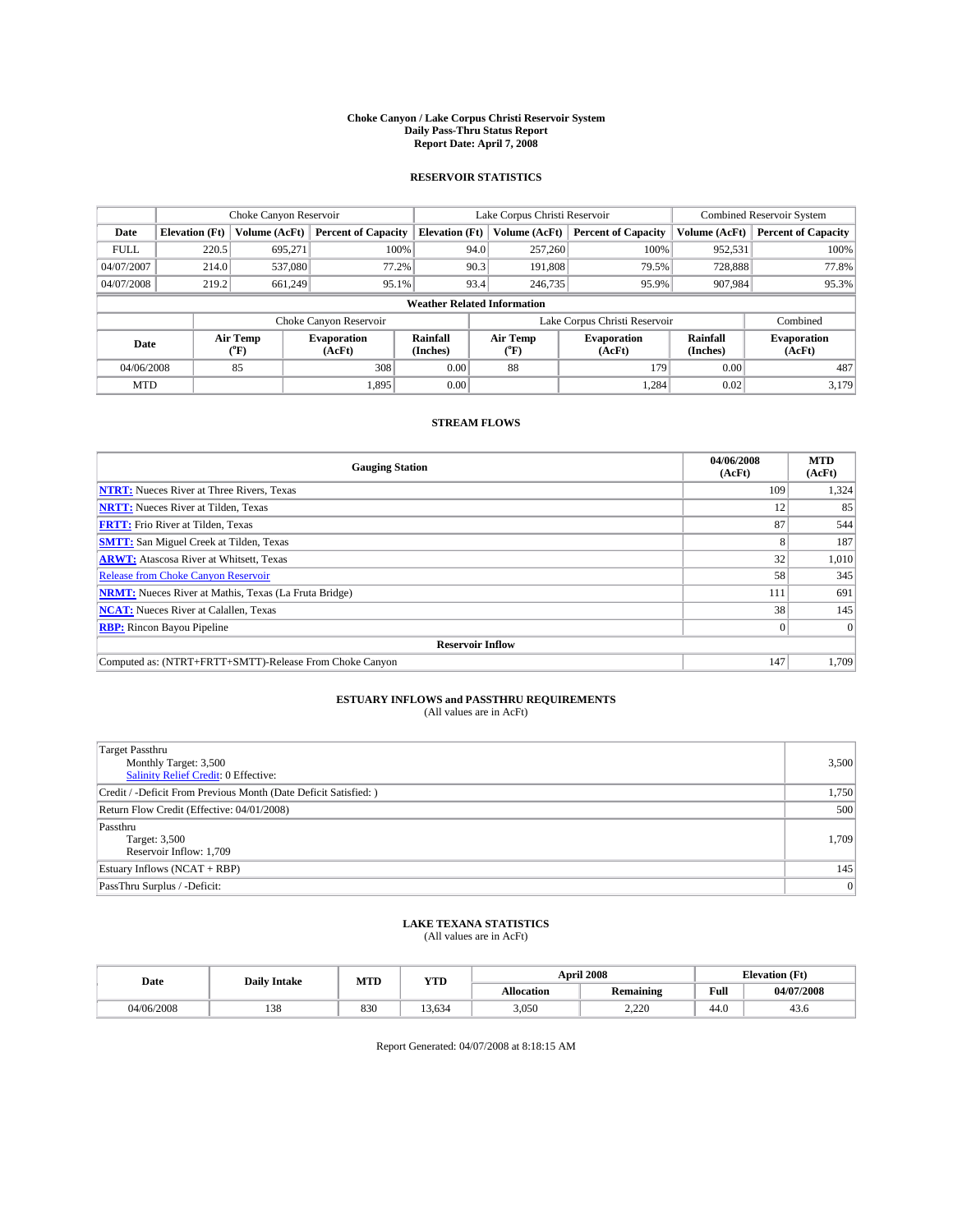### **Choke Canyon / Lake Corpus Christi Reservoir System Daily Pass-Thru Status Report Report Date: April 8, 2008**

### **RESERVOIR STATISTICS**

|             | Choke Canyon Reservoir             |                  |                              |                       | Lake Corpus Christi Reservoir |                  |                               |                      | <b>Combined Reservoir System</b> |  |
|-------------|------------------------------------|------------------|------------------------------|-----------------------|-------------------------------|------------------|-------------------------------|----------------------|----------------------------------|--|
| Date        | <b>Elevation</b> (Ft)              | Volume (AcFt)    | <b>Percent of Capacity</b>   | <b>Elevation</b> (Ft) |                               | Volume (AcFt)    | <b>Percent of Capacity</b>    | Volume (AcFt)        | <b>Percent of Capacity</b>       |  |
| <b>FULL</b> | 220.5                              | 695,271          | 100%                         |                       | 94.0                          | 257,260          | 100%                          | 952,531              | 100%                             |  |
| 04/08/2007  | 214.1                              | 540,422          | 77.7%                        |                       | 90.3                          | 192,480          | 79.8%                         | 732,902              | 78.3%                            |  |
| 04/08/2008  | 219.2                              | 661.249          | 95.1%                        |                       | 93.4                          | 246,375          | 95.8%                         | 907,624              | 95.3%                            |  |
|             | <b>Weather Related Information</b> |                  |                              |                       |                               |                  |                               |                      |                                  |  |
|             |                                    |                  | Choke Canyon Reservoir       |                       |                               |                  | Lake Corpus Christi Reservoir |                      | Combined                         |  |
| Date        |                                    | Air Temp<br>(°F) | <b>Evaporation</b><br>(AcFt) | Rainfall<br>(Inches)  |                               | Air Temp<br>("F) | <b>Evaporation</b><br>(AcFt)  | Rainfall<br>(Inches) | <b>Evaporation</b><br>(AcFt)     |  |
| 04/07/2008  |                                    | 91               | 440                          | 0.00                  |                               | 91               | 252                           | 0.00                 | 692                              |  |
| <b>MTD</b>  |                                    |                  | 2,335                        | 0.00                  |                               |                  | 1,536                         | 0.02                 | 3,871                            |  |

### **STREAM FLOWS**

| <b>Gauging Station</b>                                       | 04/07/2008<br>(AcFt) | <b>MTD</b><br>(AcFt) |
|--------------------------------------------------------------|----------------------|----------------------|
| <b>NTRT:</b> Nueces River at Three Rivers, Texas             | 105                  | 1,429                |
| <b>NRTT:</b> Nueces River at Tilden, Texas                   | 11                   | 96                   |
| <b>FRTT:</b> Frio River at Tilden, Texas                     | 89                   | 633                  |
| <b>SMTT:</b> San Miguel Creek at Tilden, Texas               |                      | 192                  |
| <b>ARWT:</b> Atascosa River at Whitsett, Texas               | 28                   | 1,038                |
| <b>Release from Choke Canyon Reservoir</b>                   | 58                   | 403                  |
| <b>NRMT:</b> Nueces River at Mathis, Texas (La Fruta Bridge) | 111                  | 802                  |
| <b>NCAT:</b> Nueces River at Calallen, Texas                 | 19                   | 165                  |
| <b>RBP:</b> Rincon Bayou Pipeline                            | $\vert 0 \vert$      | $\Omega$             |
| <b>Reservoir Inflow</b>                                      |                      |                      |
| Computed as: (NTRT+FRTT+SMTT)-Release From Choke Canyon      | 142                  | 1,851                |

# **ESTUARY INFLOWS and PASSTHRU REQUIREMENTS**<br>(All values are in AcFt)

| <b>Target Passthru</b><br>Monthly Target: 3,500<br><b>Salinity Relief Credit: 0 Effective:</b> | 3,500 |
|------------------------------------------------------------------------------------------------|-------|
| Credit / -Deficit From Previous Month (Date Deficit Satisfied: )                               | 1,750 |
| Return Flow Credit (Effective: 04/01/2008)                                                     | 500   |
| Passthru<br>Target: 3,500<br>Reservoir Inflow: 1,851                                           | 1,851 |
| Estuary Inflows (NCAT + RBP)                                                                   | 165   |
| PassThru Surplus / -Deficit:                                                                   | 0     |

## **LAKE TEXANA STATISTICS** (All values are in AcFt)

| Date       | <b>Daily Intake</b> | MTD | YTD |            | <b>April 2008</b> | <b>Elevation</b> (Ft) |            |
|------------|---------------------|-----|-----|------------|-------------------|-----------------------|------------|
|            |                     |     |     | Allocation | <b>Remaining</b>  | Full                  | 04/08/2008 |
| 04/07/2008 | 138                 | 968 | 772 | 3,050      | 2.082             | 44.0                  | 49.0       |

Report Generated: 04/08/2008 at 8:37:52 AM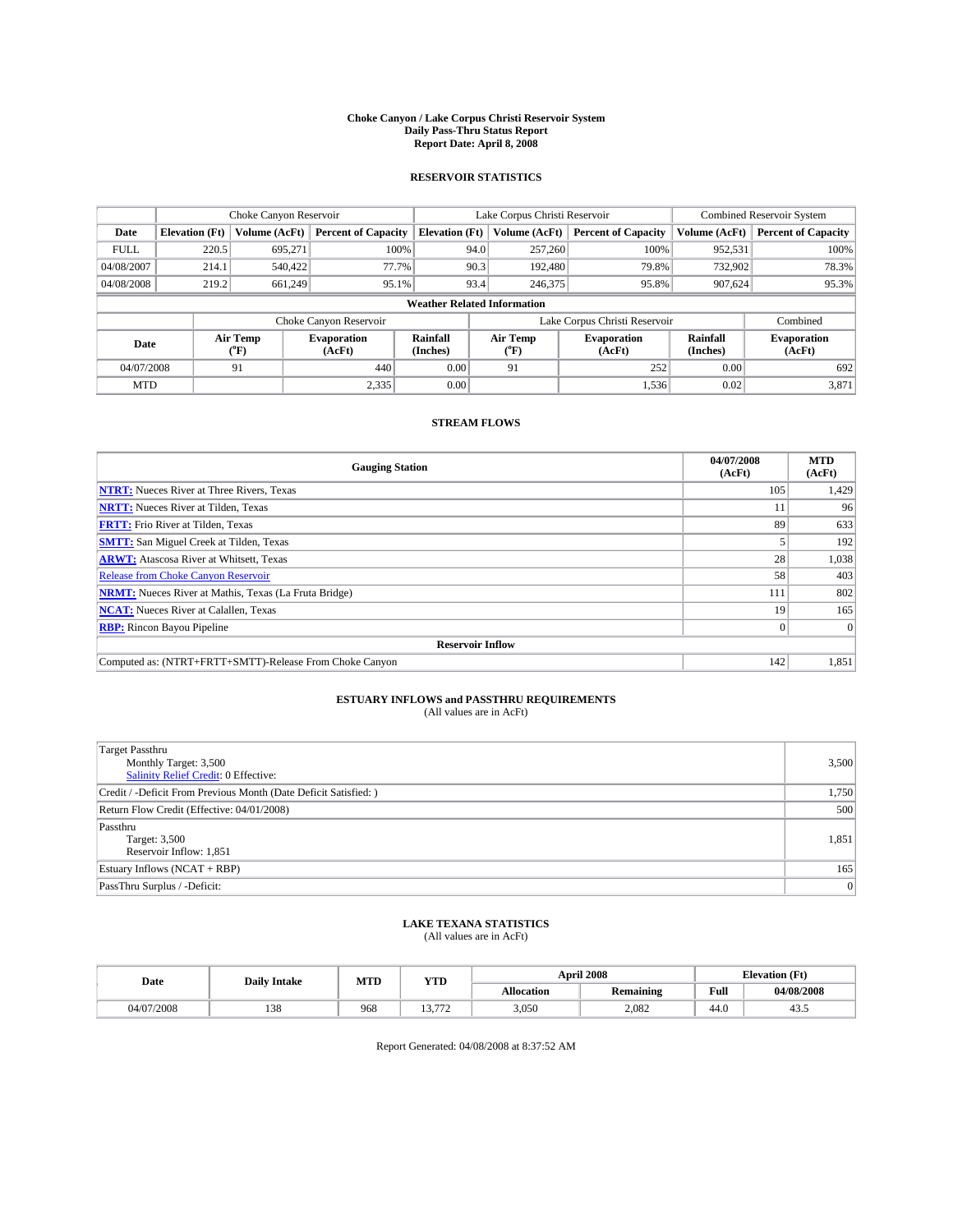### **Choke Canyon / Lake Corpus Christi Reservoir System Daily Pass-Thru Status Report Report Date: April 9, 2008**

### **RESERVOIR STATISTICS**

|             | Choke Canyon Reservoir             |                  |                              |                       | Lake Corpus Christi Reservoir | <b>Combined Reservoir System</b> |                      |                              |  |
|-------------|------------------------------------|------------------|------------------------------|-----------------------|-------------------------------|----------------------------------|----------------------|------------------------------|--|
| Date        | <b>Elevation</b> (Ft)              | Volume (AcFt)    | <b>Percent of Capacity</b>   | <b>Elevation</b> (Ft) | Volume (AcFt)                 | <b>Percent of Capacity</b>       | Volume (AcFt)        | <b>Percent of Capacity</b>   |  |
| <b>FULL</b> | 220.5                              | 695,271          | 100%                         |                       | 257,260<br>94.0               | 100%                             | 952,531              | 100%                         |  |
| 04/09/2007  | 214.1                              | 540,872          | 77.8%                        |                       | 90.3<br>191,640               | 79.4%                            | 732,512              | 78.2%                        |  |
| 04/09/2008  | 219.2                              | 660,996          | 95.1%                        | 93.4                  | 245,834                       | 95.6%                            | 906,830              | 95.2%                        |  |
|             | <b>Weather Related Information</b> |                  |                              |                       |                               |                                  |                      |                              |  |
|             |                                    |                  | Choke Canyon Reservoir       |                       |                               | Lake Corpus Christi Reservoir    |                      | Combined                     |  |
| Date        |                                    | Air Temp<br>(°F) | <b>Evaporation</b><br>(AcFt) | Rainfall<br>(Inches)  | Air Temp<br>("F)              | <b>Evaporation</b><br>(AcFt)     | Rainfall<br>(Inches) | <b>Evaporation</b><br>(AcFt) |  |
| 04/08/2008  |                                    | 91               | 455                          | 0.00                  | 90                            | 378                              | 0.00                 | 833                          |  |
| <b>MTD</b>  |                                    |                  | 2.790                        | 0.00                  |                               | 1.914                            | 0.02                 | 4,704                        |  |

### **STREAM FLOWS**

| <b>Gauging Station</b>                                       | 04/08/2008<br>(AcFt) | <b>MTD</b><br>(AcFt) |
|--------------------------------------------------------------|----------------------|----------------------|
| <b>NTRT:</b> Nueces River at Three Rivers, Texas             | 99                   | 1,528                |
| <b>NRTT:</b> Nueces River at Tilden, Texas                   | 10                   | 106                  |
| <b>FRTT:</b> Frio River at Tilden, Texas                     | 87                   | 721                  |
| <b>SMTT:</b> San Miguel Creek at Tilden, Texas               |                      | 195                  |
| <b>ARWT:</b> Atascosa River at Whitsett, Texas               | 24                   | 1,062                |
| <b>Release from Choke Canyon Reservoir</b>                   | 58                   | 461                  |
| <b>NRMT:</b> Nueces River at Mathis, Texas (La Fruta Bridge) | 111                  | 913                  |
| <b>NCAT:</b> Nueces River at Calallen, Texas                 | 10                   | 175                  |
| <b>RBP:</b> Rincon Bayou Pipeline                            | $\vert 0 \vert$      | $\Omega$             |
| <b>Reservoir Inflow</b>                                      |                      |                      |
| Computed as: (NTRT+FRTT+SMTT)-Release From Choke Canyon      | 132                  | 1,983                |

# **ESTUARY INFLOWS and PASSTHRU REQUIREMENTS**<br>(All values are in AcFt)

| <b>Target Passthru</b><br>Monthly Target: 3,500<br><b>Salinity Relief Credit: 0 Effective:</b> | 3,500 |
|------------------------------------------------------------------------------------------------|-------|
| Credit / -Deficit From Previous Month (Date Deficit Satisfied: )                               | 1,750 |
| Return Flow Credit (Effective: 04/01/2008)                                                     | 500   |
| Passthru<br>Target: 3,500<br>Reservoir Inflow: 1,983                                           | 1,983 |
| Estuary Inflows (NCAT + RBP)                                                                   | 175   |
| PassThru Surplus / -Deficit:                                                                   | 0     |

## **LAKE TEXANA STATISTICS** (All values are in AcFt)

| Date       | <b>Daily Intake</b> | MTD  | YTD    |            | <b>April 2008</b> | <b>Elevation</b> (Ft) |            |
|------------|---------------------|------|--------|------------|-------------------|-----------------------|------------|
|            |                     |      |        | Allocation | <b>Remaining</b>  | Full                  | 04/09/2008 |
| 04/08/2008 | 138                 | .106 | 13.910 | 3,050      | .944              | 44.0                  | 40.0       |

Report Generated: 04/09/2008 at 8:19:32 AM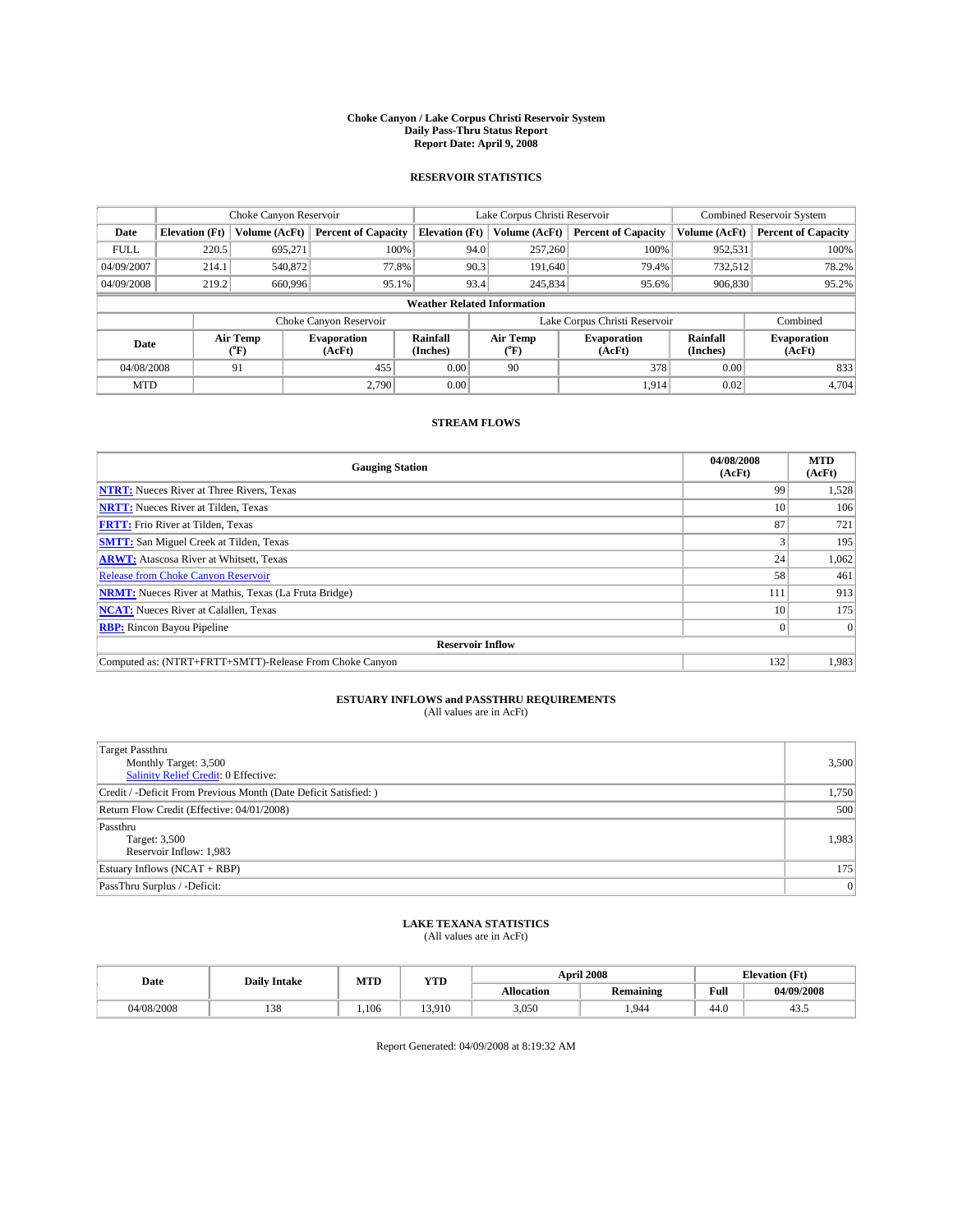### **Choke Canyon / Lake Corpus Christi Reservoir System Daily Pass-Thru Status Report Report Date: April 10, 2008**

### **RESERVOIR STATISTICS**

|                                    | Choke Canyon Reservoir |                             |                              |                       | Lake Corpus Christi Reservoir | <b>Combined Reservoir System</b> |                      |                              |
|------------------------------------|------------------------|-----------------------------|------------------------------|-----------------------|-------------------------------|----------------------------------|----------------------|------------------------------|
| Date                               | <b>Elevation</b> (Ft)  | Volume (AcFt)               | <b>Percent of Capacity</b>   | <b>Elevation</b> (Ft) | Volume (AcFt)                 | <b>Percent of Capacity</b>       | Volume (AcFt)        | <b>Percent of Capacity</b>   |
| <b>FULL</b>                        | 220.5                  | 695,271                     | 100%                         | 94.0                  | 257,260                       | 100%                             | 952,531              | 100%                         |
| 04/10/2007                         | 214.1                  | 541,097                     | 77.8%                        | 90.2                  | 191,304                       | 79.3%                            | 732,401              | 78.2%                        |
| 04/10/2008                         | 219.2                  | 660,744                     | 95.0%                        | 93.4                  | 245,474                       | 95.4%                            | 906.218              | 95.1%                        |
| <b>Weather Related Information</b> |                        |                             |                              |                       |                               |                                  |                      |                              |
|                                    |                        |                             | Choke Canyon Reservoir       |                       |                               | Lake Corpus Christi Reservoir    |                      | Combined                     |
| Date                               |                        | Air Temp<br>${}^{\circ}$ F) | <b>Evaporation</b><br>(AcFt) | Rainfall<br>(Inches)  | Air Temp<br>("F)              | <b>Evaporation</b><br>(AcFt)     | Rainfall<br>(Inches) | <b>Evaporation</b><br>(AcFt) |
| 04/09/2008                         |                        | 84                          | 220                          | 0.02                  | 85                            | 168                              | 0.00                 | 388                          |
| <b>MTD</b>                         |                        |                             | 3,010                        | 0.02                  |                               | 2,082                            | 0.02                 | 5,092                        |

## **STREAM FLOWS**

| <b>Gauging Station</b>                                       | 04/09/2008<br>(AcFt) | <b>MTD</b><br>(AcFt) |  |  |  |  |
|--------------------------------------------------------------|----------------------|----------------------|--|--|--|--|
| <b>NTRT:</b> Nueces River at Three Rivers, Texas             | 95                   | 1,624                |  |  |  |  |
| <b>NRTT:</b> Nueces River at Tilden, Texas                   | Q                    | 116                  |  |  |  |  |
| <b>FRTT:</b> Frio River at Tilden, Texas                     | 85                   | 806                  |  |  |  |  |
| <b>SMTT:</b> San Miguel Creek at Tilden, Texas               |                      | 197                  |  |  |  |  |
| <b>ARWT:</b> Atascosa River at Whitsett, Texas               | 20                   | 1,082                |  |  |  |  |
| <b>Release from Choke Canyon Reservoir</b>                   | 58                   | 518                  |  |  |  |  |
| <b>NRMT:</b> Nueces River at Mathis, Texas (La Fruta Bridge) | 111                  | 1,024                |  |  |  |  |
| <b>NCAT:</b> Nueces River at Calallen, Texas                 |                      | 178                  |  |  |  |  |
| <b>RBP:</b> Rincon Bayou Pipeline                            | $\vert 0 \vert$      |                      |  |  |  |  |
| <b>Reservoir Inflow</b>                                      |                      |                      |  |  |  |  |
| Computed as: (NTRT+FRTT+SMTT)-Release From Choke Canyon      | 125                  | 2,108                |  |  |  |  |

# **ESTUARY INFLOWS and PASSTHRU REQUIREMENTS**<br>(All values are in AcFt)

| <b>Target Passthru</b>                                           |                |
|------------------------------------------------------------------|----------------|
| Monthly Target: 3,500                                            | 3,500          |
| <b>Salinity Relief Credit: 0 Effective:</b>                      |                |
| Credit / -Deficit From Previous Month (Date Deficit Satisfied: ) | 1,750          |
| Return Flow Credit (Effective: 04/01/2008)                       | 500            |
| Passthru                                                         |                |
| Target: 3,500                                                    | 2,108          |
| Reservoir Inflow: 2,108                                          |                |
| Estuary Inflows (NCAT + RBP)                                     | 178            |
| PassThru Surplus / -Deficit:                                     | $\overline{0}$ |

## **LAKE TEXANA STATISTICS** (All values are in AcFt)

| Date       | <b>Daily Intake</b> | MTD  | <b>YTD</b> |            | <b>April 2008</b> | <b>Elevation</b> (Ft)                       |            |
|------------|---------------------|------|------------|------------|-------------------|---------------------------------------------|------------|
|            |                     |      |            | Allocation | <b>Remaining</b>  | Full<br>the contract of the contract of the | 04/10/2008 |
| 04/09/2008 | 138                 | .244 | 14.048     | 3,050      | .806              | 44.0                                        | 43.4       |

Report Generated: 04/10/2008 at 8:20:05 AM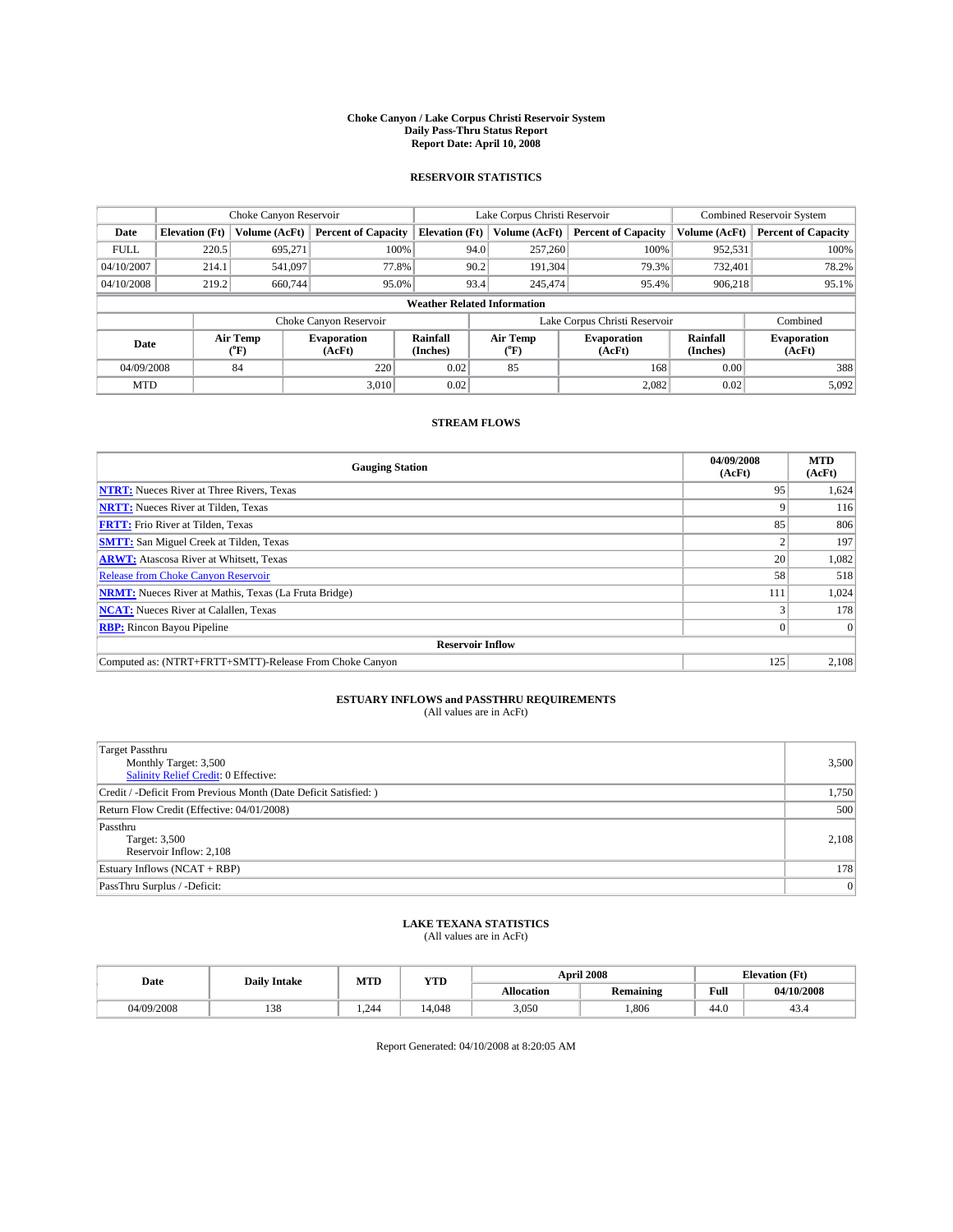### **Choke Canyon / Lake Corpus Christi Reservoir System Daily Pass-Thru Status Report Report Date: April 11, 2008**

### **RESERVOIR STATISTICS**

|                                    | Choke Canyon Reservoir |                  |                              |                       | Lake Corpus Christi Reservoir |                  |                               |                      | <b>Combined Reservoir System</b> |  |
|------------------------------------|------------------------|------------------|------------------------------|-----------------------|-------------------------------|------------------|-------------------------------|----------------------|----------------------------------|--|
| Date                               | <b>Elevation</b> (Ft)  | Volume (AcFt)    | <b>Percent of Capacity</b>   | <b>Elevation</b> (Ft) |                               | Volume (AcFt)    | <b>Percent of Capacity</b>    | Volume (AcFt)        | <b>Percent of Capacity</b>       |  |
| <b>FULL</b>                        | 220.5                  | 695,271          |                              | 100%                  | 94.0                          | 257,260          | 100%                          | 952,531              | 100%                             |  |
| 04/11/2007                         | 214.2                  | 541,322          | 77.9%                        |                       | 90.2                          | 190,968          | 79.2%                         | 732,290              | 78.2%                            |  |
| 04/11/2008                         | 219.2                  | 660,744          | 95.0%                        |                       | 93.4                          | 246,375          | 95.8%                         | 907,119              | 95.2%                            |  |
| <b>Weather Related Information</b> |                        |                  |                              |                       |                               |                  |                               |                      |                                  |  |
|                                    |                        |                  | Choke Canyon Reservoir       |                       |                               |                  | Lake Corpus Christi Reservoir |                      | Combined                         |  |
| Date                               |                        | Air Temp<br>(°F) | <b>Evaporation</b><br>(AcFt) | Rainfall<br>(Inches)  |                               | Air Temp<br>("F) | <b>Evaporation</b><br>(AcFt)  | Rainfall<br>(Inches) | <b>Evaporation</b><br>(AcFt)     |  |
| 04/10/2008                         |                        | 91               | 528                          | 0.12                  |                               | 93               | 326                           | 0.00                 | 854                              |  |
| <b>MTD</b>                         |                        |                  | 3,538                        | 0.14                  |                               |                  | 2,408                         | 0.02                 | 5,946                            |  |

### **STREAM FLOWS**

| <b>Gauging Station</b>                                       | 04/10/2008<br>(AcFt) | <b>MTD</b><br>(AcFt) |
|--------------------------------------------------------------|----------------------|----------------------|
| <b>NTRT:</b> Nueces River at Three Rivers, Texas             | 91                   | 1,715                |
| <b>NRTT:</b> Nueces River at Tilden, Texas                   | Q                    | 124                  |
| <b>FRTT:</b> Frio River at Tilden, Texas                     | 83                   | 889                  |
| <b>SMTT:</b> San Miguel Creek at Tilden, Texas               |                      | 198                  |
| <b>ARWT:</b> Atascosa River at Whitsett, Texas               | 19                   | 1,101                |
| <b>Release from Choke Canyon Reservoir</b>                   | 58                   | 576                  |
| <b>NRMT:</b> Nueces River at Mathis, Texas (La Fruta Bridge) | 111                  | 1,135                |
| <b>NCAT:</b> Nueces River at Calallen, Texas                 | $\Omega$             | 178                  |
| <b>RBP:</b> Rincon Bayou Pipeline                            | $\vert 0 \vert$      | $\Omega$             |
| <b>Reservoir Inflow</b>                                      |                      |                      |
| Computed as: (NTRT+FRTT+SMTT)-Release From Choke Canyon      | 118                  | 2,227                |

# **ESTUARY INFLOWS and PASSTHRU REQUIREMENTS**<br>(All values are in AcFt)

| <b>Target Passthru</b>                                           |                |
|------------------------------------------------------------------|----------------|
| Monthly Target: 3,500                                            | 3,500          |
| <b>Salinity Relief Credit: 0 Effective:</b>                      |                |
| Credit / -Deficit From Previous Month (Date Deficit Satisfied: ) | 1,750          |
| Return Flow Credit (Effective: 04/01/2008)                       | 500            |
| Passthru                                                         |                |
| Target: 3,500                                                    | 2,227          |
| Reservoir Inflow: 2,227                                          |                |
| Estuary Inflows (NCAT + RBP)                                     | 178            |
| PassThru Surplus / -Deficit:                                     | $\overline{0}$ |

## **LAKE TEXANA STATISTICS** (All values are in AcFt)

| Date       | <b>Daily Intake</b> | MTD  | YTD    |            | <b>April 2008</b> | <b>Elevation</b> (Ft) |            |
|------------|---------------------|------|--------|------------|-------------------|-----------------------|------------|
|            |                     |      |        | Allocation | <b>Remaining</b>  | Full                  | 04/11/2008 |
| 04/10/2008 | 100<br>120          | .383 | 14.186 | 3,050      | .667              | 44.0                  | 45.4       |

Report Generated: 04/11/2008 at 8:26:57 AM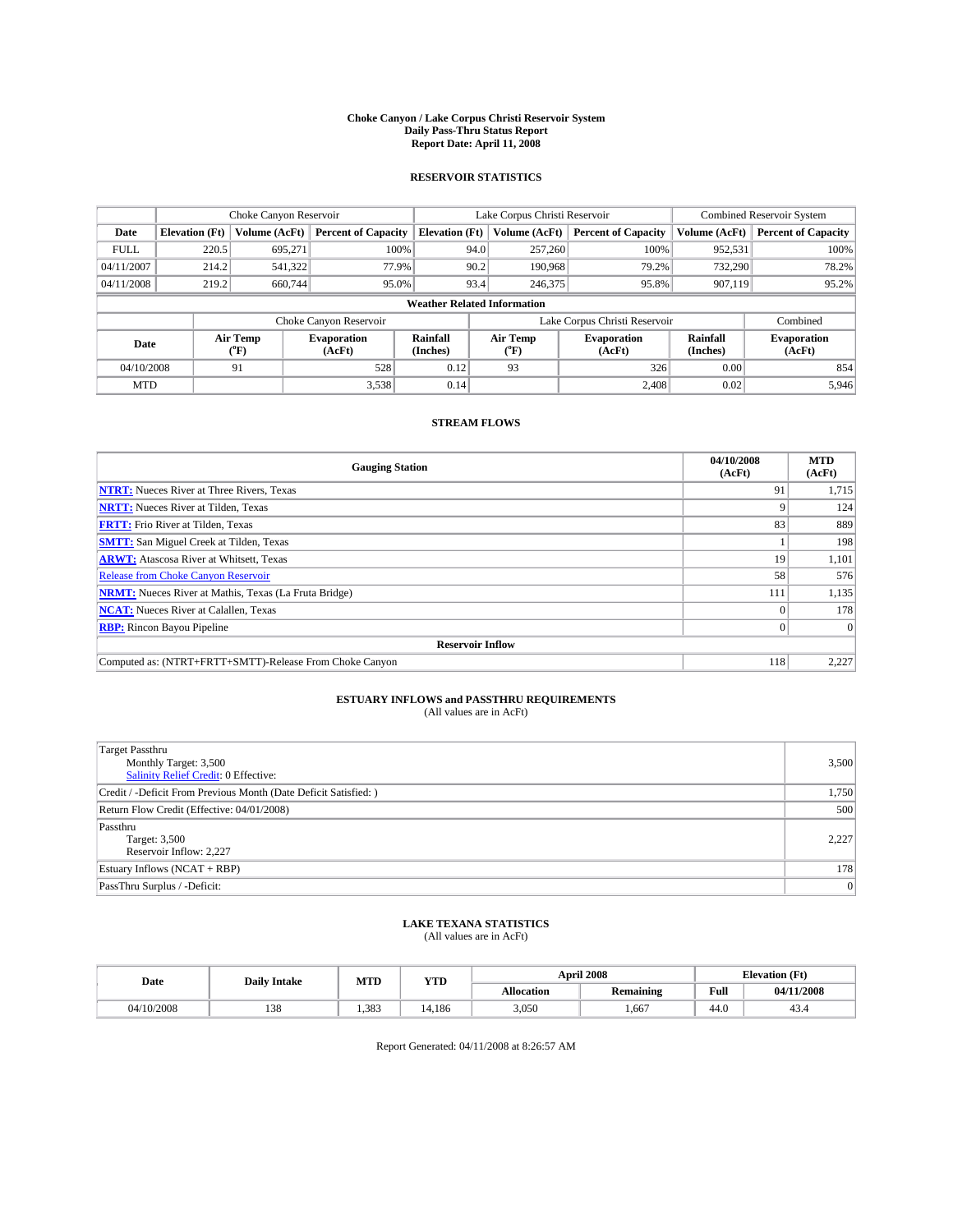### **Choke Canyon / Lake Corpus Christi Reservoir System Daily Pass-Thru Status Report Report Date: April 12, 2008**

### **RESERVOIR STATISTICS**

|             | Choke Canyon Reservoir             |                  |                              |                       | Lake Corpus Christi Reservoir |               |                               |                             | <b>Combined Reservoir System</b> |  |
|-------------|------------------------------------|------------------|------------------------------|-----------------------|-------------------------------|---------------|-------------------------------|-----------------------------|----------------------------------|--|
| Date        | <b>Elevation</b> (Ft)              | Volume (AcFt)    | <b>Percent of Capacity</b>   | <b>Elevation</b> (Ft) |                               | Volume (AcFt) | <b>Percent of Capacity</b>    | Volume (AcFt)               | <b>Percent of Capacity</b>       |  |
| <b>FULL</b> | 220.5                              | 695,271          | 100%                         |                       | 94.0                          | 257,260       | 100%                          | 952,531                     | 100%                             |  |
| 04/12/2007  | 214.1                              | 540,872          | 77.8%                        |                       | 90.2                          | 190,968       | 79.2%                         | 731,840                     | 78.1%                            |  |
| 04/12/2008  | 219.1                              | 660,239          | 95.0%                        |                       | 93.4                          | 245,654       | 95.5%                         | 905,893                     | 95.1%                            |  |
|             | <b>Weather Related Information</b> |                  |                              |                       |                               |               |                               |                             |                                  |  |
|             |                                    |                  | Choke Canyon Reservoir       |                       |                               |               | Lake Corpus Christi Reservoir |                             | Combined                         |  |
| Date        |                                    | Air Temp<br>(°F) | <b>Evaporation</b><br>(AcFt) | Rainfall<br>(Inches)  | Air Temp<br>("F)              |               | <b>Evaporation</b><br>(AcFt)  | <b>Rainfall</b><br>(Inches) | <b>Evaporation</b><br>(AcFt)     |  |
| 04/11/2008  |                                    | 88               | 660                          | 0.00                  | 87                            |               | 462                           | 0.00                        | 1.122                            |  |
| <b>MTD</b>  |                                    |                  | 4.198                        | 0.14                  |                               |               | 2,870                         | 0.02                        | 7.068                            |  |

### **STREAM FLOWS**

| <b>Gauging Station</b>                                       | 04/11/2008<br>(AcFt) | <b>MTD</b><br>(AcFt) |
|--------------------------------------------------------------|----------------------|----------------------|
| <b>NTRT:</b> Nueces River at Three Rivers, Texas             | 89                   | 1,804                |
| <b>NRTT:</b> Nueces River at Tilden, Texas                   |                      | 132                  |
| <b>FRTT:</b> Frio River at Tilden, Texas                     | 81                   | 971                  |
| <b>SMTT:</b> San Miguel Creek at Tilden, Texas               |                      | 199                  |
| <b>ARWT:</b> Atascosa River at Whitsett, Texas               | 18                   | 1,119                |
| <b>Release from Choke Canyon Reservoir</b>                   | 58                   | 633                  |
| <b>NRMT:</b> Nueces River at Mathis, Texas (La Fruta Bridge) | 111                  | 1,247                |
| <b>NCAT:</b> Nueces River at Calallen, Texas                 | $\Omega$             | 178                  |
| <b>RBP:</b> Rincon Bayou Pipeline                            | $\vert 0 \vert$      | $\Omega$             |
| <b>Reservoir Inflow</b>                                      |                      |                      |
| Computed as: (NTRT+FRTT+SMTT)-Release From Choke Canyon      | 114                  | 2,341                |

# **ESTUARY INFLOWS and PASSTHRU REQUIREMENTS**<br>(All values are in AcFt)

| <b>Target Passthru</b><br>Monthly Target: 3,500<br><b>Salinity Relief Credit: 0 Effective:</b> | 3,500 |
|------------------------------------------------------------------------------------------------|-------|
| Credit / -Deficit From Previous Month (Date Deficit Satisfied: )                               | 1,750 |
| Return Flow Credit (Effective: 04/01/2008)                                                     | 500   |
| Passthru<br>Target: 3,500<br>Reservoir Inflow: 2,341                                           | 2,341 |
| Estuary Inflows (NCAT + RBP)                                                                   | 178   |
| PassThru Surplus / -Deficit:                                                                   | 87    |

## **LAKE TEXANA STATISTICS** (All values are in AcFt)

| Date       | <b>Daily Intake</b> | MTD                   | <b>YTD</b> |            | <b>April 2008</b> | <b>Elevation</b> (Ft)                       |            |  |
|------------|---------------------|-----------------------|------------|------------|-------------------|---------------------------------------------|------------|--|
|            |                     |                       |            | Allocation | <b>Remaining</b>  | Full<br>the contract of the contract of the | 04/12/2008 |  |
| 04/11/2008 | 138                 | $50^{\circ}$<br>1.741 | 14.324     | 3,050      | .529              | 44.0                                        | 43.4       |  |

Report Generated: 04/12/2008 at 8:04:22 AM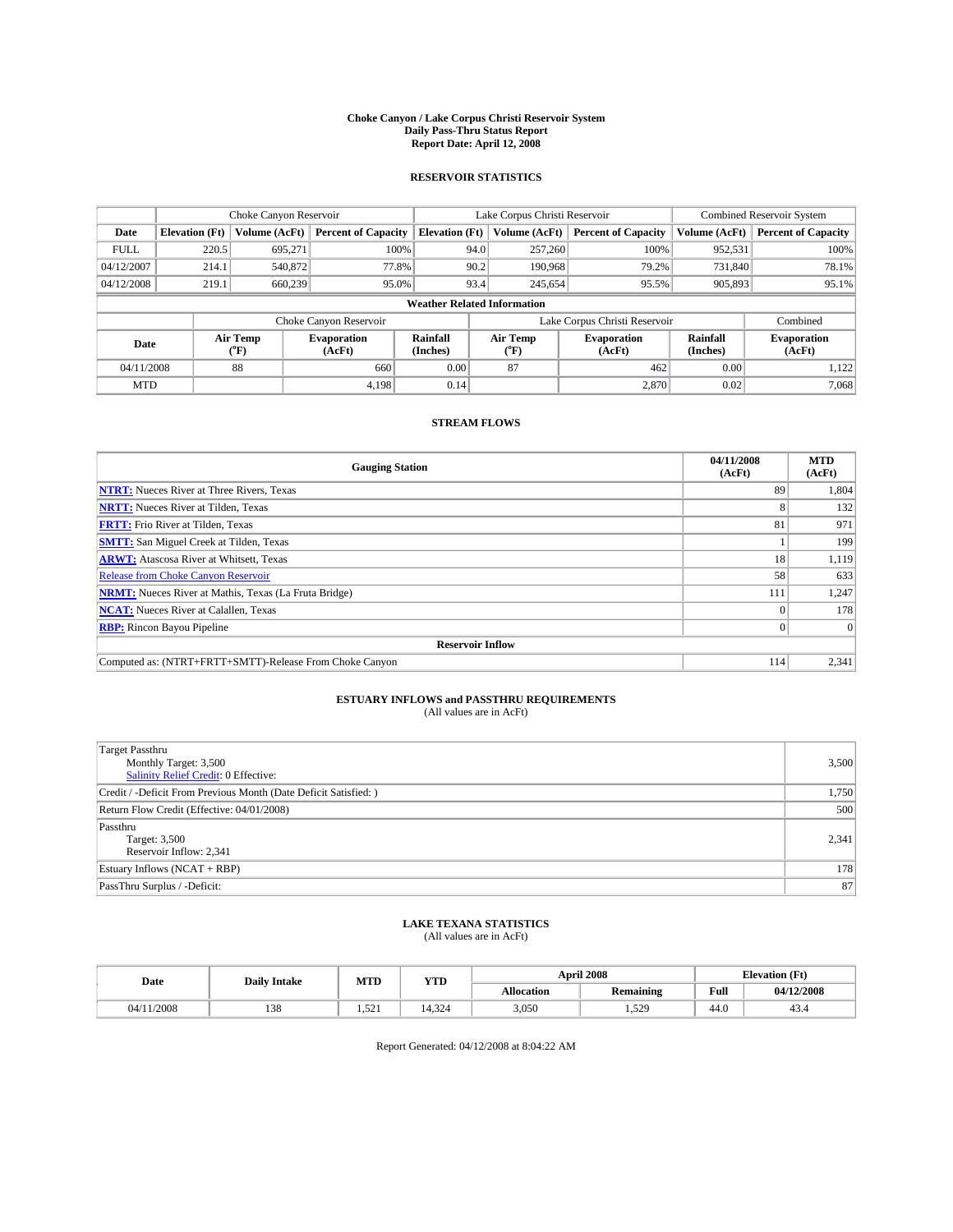### **Choke Canyon / Lake Corpus Christi Reservoir System Daily Pass-Thru Status Report Report Date: April 13, 2008**

### **RESERVOIR STATISTICS**

|             | Choke Canyon Reservoir             |                  |                              |                       | Lake Corpus Christi Reservoir |                  |                               |                      | <b>Combined Reservoir System</b> |  |
|-------------|------------------------------------|------------------|------------------------------|-----------------------|-------------------------------|------------------|-------------------------------|----------------------|----------------------------------|--|
| Date        | <b>Elevation</b> (Ft)              | Volume (AcFt)    | <b>Percent of Capacity</b>   | <b>Elevation</b> (Ft) |                               | Volume (AcFt)    | <b>Percent of Capacity</b>    | Volume (AcFt)        | <b>Percent of Capacity</b>       |  |
| <b>FULL</b> | 220.5                              | 695,271          |                              | 100%                  | 94.0                          | 257,260          | 100%                          | 952,531              | 100%                             |  |
| 04/13/2007  | 214.1                              | 540,647          | 77.8%                        |                       | 90.2                          | 189,962          | 78.7%                         | 730,609              | 78.0%                            |  |
| 04/13/2008  | 219.1                              | 659,734          | 94.9%                        |                       | 93.3                          | 244,754          | 95.1%                         | 904.488              | 95.0%                            |  |
|             | <b>Weather Related Information</b> |                  |                              |                       |                               |                  |                               |                      |                                  |  |
|             |                                    |                  | Choke Canyon Reservoir       |                       |                               |                  | Lake Corpus Christi Reservoir |                      | Combined                         |  |
| Date        |                                    | Air Temp<br>(°F) | <b>Evaporation</b><br>(AcFt) | Rainfall<br>(Inches)  |                               | Air Temp<br>("F) | <b>Evaporation</b><br>(AcFt)  | Rainfall<br>(Inches) | <b>Evaporation</b><br>(AcFt)     |  |
| 04/12/2008  |                                    | 79               | 499                          | 0.00                  |                               | 77               | 430                           | 0.00                 | 929                              |  |
| <b>MTD</b>  |                                    |                  | 4,697                        | 0.14                  |                               |                  | 3,300                         | 0.02                 | 7.997                            |  |

### **STREAM FLOWS**

| <b>Gauging Station</b>                                       | 04/12/2008<br>(AcFt) | <b>MTD</b><br>(AcFt) |
|--------------------------------------------------------------|----------------------|----------------------|
| <b>NTRT:</b> Nueces River at Three Rivers, Texas             | 87                   | 1,892                |
| <b>NRTT:</b> Nueces River at Tilden, Texas                   | n.                   | 138                  |
| <b>FRTT:</b> Frio River at Tilden, Texas                     | 77                   | 1,048                |
| <b>SMTT:</b> San Miguel Creek at Tilden, Texas               |                      | 200                  |
| <b>ARWT:</b> Atascosa River at Whitsett, Texas               | 17                   | 1,137                |
| <b>Release from Choke Canyon Reservoir</b>                   | 58                   | 691                  |
| <b>NRMT:</b> Nueces River at Mathis, Texas (La Fruta Bridge) | 121                  | 1,368                |
| <b>NCAT:</b> Nueces River at Calallen, Texas                 | $\theta$             | 178                  |
| <b>RBP:</b> Rincon Bayou Pipeline                            | $\vert 0 \vert$      | $\Omega$             |
| <b>Reservoir Inflow</b>                                      |                      |                      |
| Computed as: (NTRT+FRTT+SMTT)-Release From Choke Canyon      | 108                  | 2,449                |

# **ESTUARY INFLOWS and PASSTHRU REQUIREMENTS**<br>(All values are in AcFt)

| <b>Target Passthru</b><br>Monthly Target: 3,500<br><b>Salinity Relief Credit: 0 Effective:</b> | 3,500 |
|------------------------------------------------------------------------------------------------|-------|
| Credit / -Deficit From Previous Month (Date Deficit Satisfied: )                               | 1,750 |
| Return Flow Credit (Effective: 04/01/2008)                                                     | 500   |
| Passthru<br>Target: 3,500<br>Reservoir Inflow: 2,449                                           | 2,449 |
| Estuary Inflows (NCAT + RBP)                                                                   | 178   |
| PassThru Surplus / -Deficit:                                                                   | $-21$ |

## **LAKE TEXANA STATISTICS** (All values are in AcFt)

| Date       | <b>Daily Intake</b> | MTD   | <b>YTD</b> |            | <b>April 2008</b> | <b>Elevation</b> (Ft)                       |            |
|------------|---------------------|-------|------------|------------|-------------------|---------------------------------------------|------------|
|            |                     |       |            | Allocation | <b>Remaining</b>  | Full<br>the contract of the contract of the | 04/13/2008 |
| 04/12/2008 | 138                 | 1.659 | 14.462     | 3,050      | 1.391             | 44.0                                        | 43.4       |

Report Generated: 04/13/2008 at 8:16:25 AM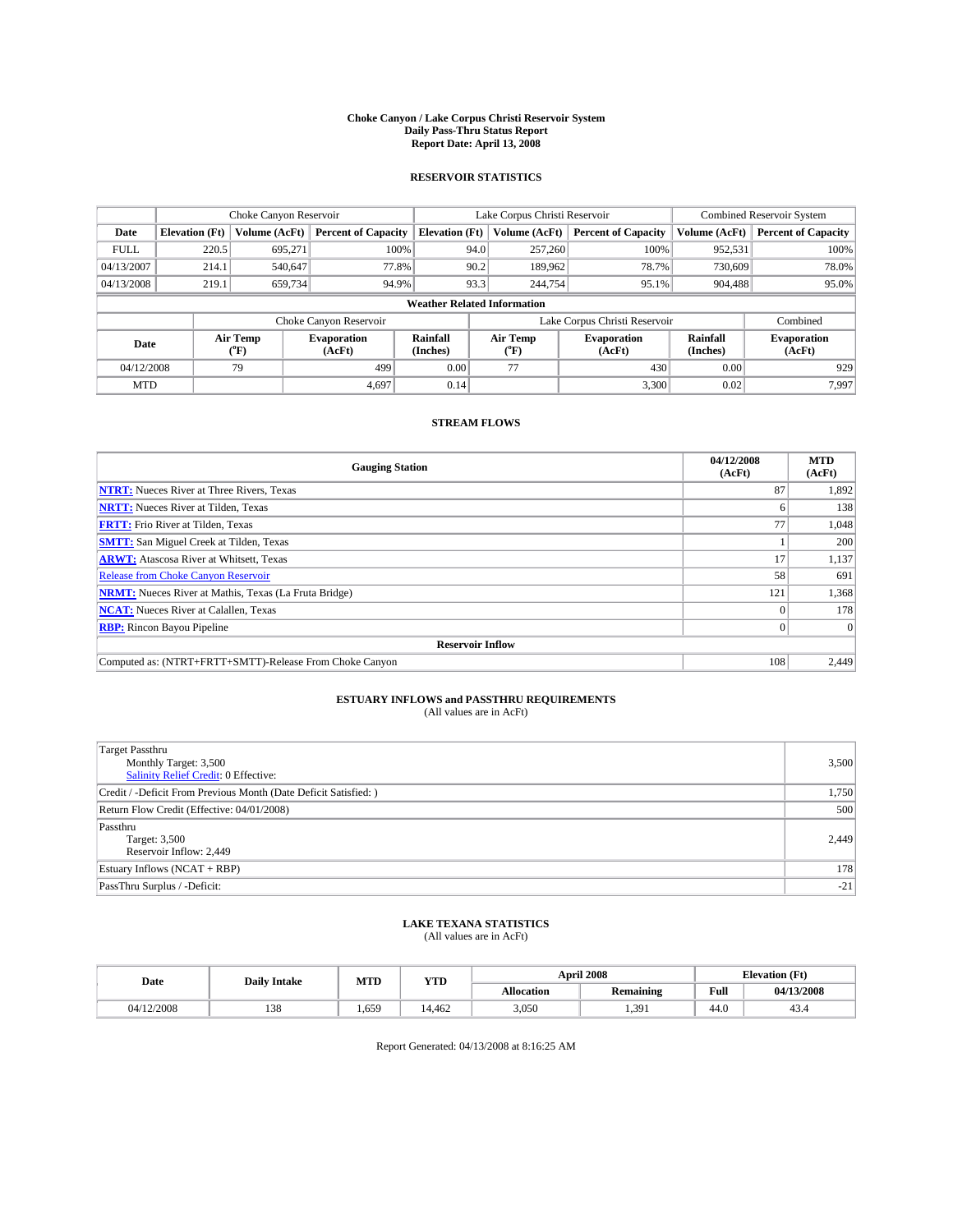### **Choke Canyon / Lake Corpus Christi Reservoir System Daily Pass-Thru Status Report Report Date: April 14, 2008**

### **RESERVOIR STATISTICS**

|             | Choke Canyon Reservoir             |                  |                              |                       | Lake Corpus Christi Reservoir |                  |                               |                      | <b>Combined Reservoir System</b> |  |  |
|-------------|------------------------------------|------------------|------------------------------|-----------------------|-------------------------------|------------------|-------------------------------|----------------------|----------------------------------|--|--|
| Date        | <b>Elevation</b> (Ft)              | Volume (AcFt)    | <b>Percent of Capacity</b>   | <b>Elevation</b> (Ft) |                               | Volume (AcFt)    | <b>Percent of Capacity</b>    | Volume (AcFt)        | <b>Percent of Capacity</b>       |  |  |
| <b>FULL</b> | 220.5                              | 695,271          | 100%                         |                       | 94.0                          | 257,260          | 100%                          | 952,531              | 100%                             |  |  |
| 04/14/2007  | 214.1                              | 540,872          | 77.8%                        |                       | 90.2                          | 191.136          | 79.2%                         | 732,008              | 78.2%                            |  |  |
| 04/14/2008  | 219.1                              | 660,239          | 95.0%                        |                       | 93.3                          | 244,034          | 94.9%                         | 904.273              | 94.9%                            |  |  |
|             | <b>Weather Related Information</b> |                  |                              |                       |                               |                  |                               |                      |                                  |  |  |
|             |                                    |                  | Choke Canyon Reservoir       |                       |                               |                  | Lake Corpus Christi Reservoir |                      | Combined                         |  |  |
| Date        |                                    | Air Temp<br>(°F) | <b>Evaporation</b><br>(AcFt) | Rainfall<br>(Inches)  |                               | Air Temp<br>("F) | <b>Evaporation</b><br>(AcFt)  | Rainfall<br>(Inches) | <b>Evaporation</b><br>(AcFt)     |  |  |
| 04/13/2008  |                                    | 82               | 440                          | 0.00                  |                               | 81               | 367                           | 0.00                 | 807                              |  |  |
| <b>MTD</b>  |                                    |                  | 5,137                        | 0.14                  |                               |                  | 3,667                         | 0.02                 | 8,804                            |  |  |

### **STREAM FLOWS**

| <b>Gauging Station</b>                                       | 04/13/2008<br>(AcFt) | <b>MTD</b><br>(AcFt) |
|--------------------------------------------------------------|----------------------|----------------------|
| <b>NTRT:</b> Nueces River at Three Rivers, Texas             | 85                   | 1,977                |
| <b>NRTT:</b> Nueces River at Tilden, Texas                   |                      | 143                  |
| <b>FRTT:</b> Frio River at Tilden, Texas                     | 73 <sub>1</sub>      | 1,122                |
| <b>SMTT:</b> San Miguel Creek at Tilden, Texas               |                      | 200                  |
| <b>ARWT:</b> Atascosa River at Whitsett, Texas               | 15                   | 1,151                |
| <b>Release from Choke Canyon Reservoir</b>                   | 58                   | 748                  |
| <b>NRMT:</b> Nueces River at Mathis, Texas (La Fruta Bridge) | 137                  | 1,505                |
| <b>NCAT:</b> Nueces River at Calallen, Texas                 | $\Omega$             | 178                  |
| <b>RBP:</b> Rincon Bayou Pipeline                            | $\vert 0 \vert$      | $\Omega$             |
| <b>Reservoir Inflow</b>                                      |                      |                      |
| Computed as: (NTRT+FRTT+SMTT)-Release From Choke Canyon      | 102                  | 2,550                |

# **ESTUARY INFLOWS and PASSTHRU REQUIREMENTS**<br>(All values are in AcFt)

| <b>Target Passthru</b><br>Monthly Target: 3,500<br><b>Salinity Relief Credit: 0 Effective:</b> | 3,500  |
|------------------------------------------------------------------------------------------------|--------|
| Credit / -Deficit From Previous Month (Date Deficit Satisfied: )                               | 1,750  |
| Return Flow Credit (Effective: 04/01/2008)                                                     | 500    |
| Passthru<br>Target: 3,500<br>Reservoir Inflow: 2,550                                           | 2,550  |
| Estuary Inflows (NCAT + RBP)                                                                   | 178    |
| PassThru Surplus / -Deficit:                                                                   | $-123$ |

## **LAKE TEXANA STATISTICS** (All values are in AcFt)

| Date       | <b>Daily Intake</b> | MTD  | <b>YTD</b> |            | <b>April 2008</b> | <b>Elevation</b> (Ft)                       |            |
|------------|---------------------|------|------------|------------|-------------------|---------------------------------------------|------------|
|            |                     |      |            | Allocation | <b>Remaining</b>  | Full<br>the contract of the contract of the | 04/14/2008 |
| 04/13/2008 | 138                 | .797 | 14.600     | 3,050      | 253<br>.          | 44.0                                        | 43.4       |

Report Generated: 04/14/2008 at 8:19:42 AM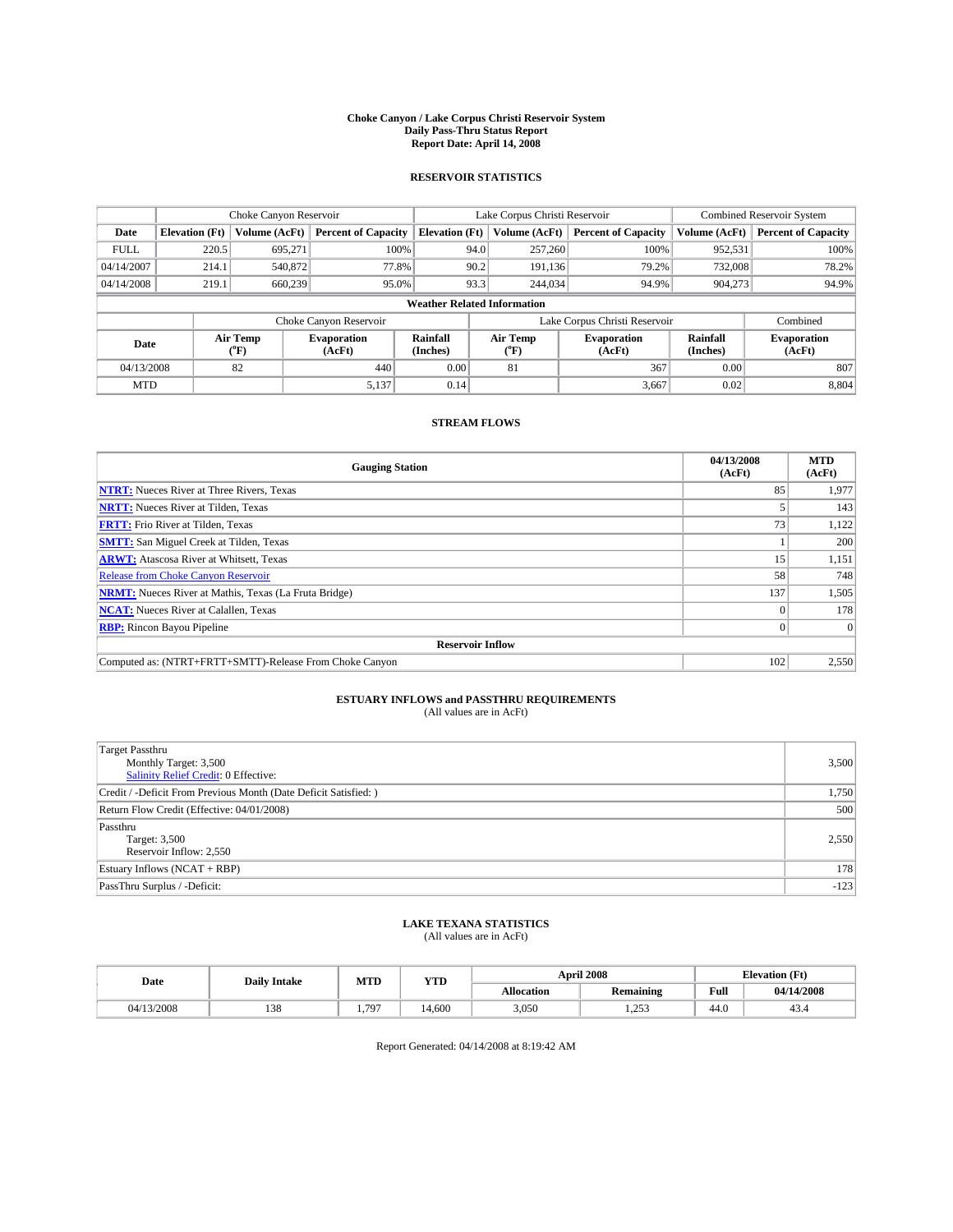### **Choke Canyon / Lake Corpus Christi Reservoir System Daily Pass-Thru Status Report Report Date: April 15, 2008**

### **RESERVOIR STATISTICS**

|             | Choke Canyon Reservoir             |                             |                              |                       | Lake Corpus Christi Reservoir |  |                               |                      | Combined Reservoir System    |  |
|-------------|------------------------------------|-----------------------------|------------------------------|-----------------------|-------------------------------|--|-------------------------------|----------------------|------------------------------|--|
| Date        | <b>Elevation</b> (Ft)              | Volume (AcFt)               | <b>Percent of Capacity</b>   | <b>Elevation</b> (Ft) | Volume (AcFt)                 |  | <b>Percent of Capacity</b>    | Volume (AcFt)        | <b>Percent of Capacity</b>   |  |
| <b>FULL</b> | 220.5                              | 695,271                     | 100%                         |                       | 257,260<br>94.0               |  | 100%                          | 952,531              | 100%                         |  |
| 04/15/2007  | 214.1                              | 540,197                     | 77.7%                        |                       | 90.2<br>189,962               |  | 78.7%                         | 730.159              | 78.0%                        |  |
| 04/15/2008  | 219.1                              | 659,734                     | 94.9%                        |                       | 93.2<br>243.495               |  | 94.6%                         | 903.229              | 94.8%                        |  |
|             | <b>Weather Related Information</b> |                             |                              |                       |                               |  |                               |                      |                              |  |
|             |                                    |                             | Choke Canyon Reservoir       |                       |                               |  | Lake Corpus Christi Reservoir |                      | Combined                     |  |
| Date        |                                    | Air Temp<br>${}^{\circ}$ F) | <b>Evaporation</b><br>(AcFt) | Rainfall<br>(Inches)  | Air Temp<br>("F)              |  | <b>Evaporation</b><br>(AcFt)  | Rainfall<br>(Inches) | <b>Evaporation</b><br>(AcFt) |  |
| 04/14/2008  |                                    | 79                          | 455                          | 0.00                  | 80                            |  | 314                           | 0.00                 | 769                          |  |
| <b>MTD</b>  |                                    |                             | 5,592                        | 0.14                  |                               |  | 3,981                         | 0.02                 | 9,573                        |  |

### **STREAM FLOWS**

| <b>Gauging Station</b>                                       | 04/14/2008<br>(AcFt) | <b>MTD</b><br>(AcFt) |
|--------------------------------------------------------------|----------------------|----------------------|
| <b>NTRT:</b> Nueces River at Three Rivers, Texas             | 83                   | 2,060                |
| <b>NRTT:</b> Nueces River at Tilden, Texas                   |                      | 147                  |
| <b>FRTT:</b> Frio River at Tilden, Texas                     | 71                   | 1,193                |
| <b>SMTT:</b> San Miguel Creek at Tilden, Texas               |                      | 201                  |
| <b>ARWT:</b> Atascosa River at Whitsett, Texas               | 14                   | 1,165                |
| <b>Release from Choke Canyon Reservoir</b>                   | 58                   | 806                  |
| <b>NRMT:</b> Nueces River at Mathis, Texas (La Fruta Bridge) | 149                  | 1,654                |
| <b>NCAT:</b> Nueces River at Calallen, Texas                 | $\theta$             | 178                  |
| <b>RBP:</b> Rincon Bayou Pipeline                            | $\vert 0 \vert$      | $\Omega$             |
| <b>Reservoir Inflow</b>                                      |                      |                      |
| Computed as: (NTRT+FRTT+SMTT)-Release From Choke Canyon      | 98                   | 2,648                |

# **ESTUARY INFLOWS and PASSTHRU REQUIREMENTS**<br>(All values are in AcFt)

| <b>Target Passthru</b><br>Monthly Target: 3,500<br><b>Salinity Relief Credit: 0 Effective:</b> | 3,500  |
|------------------------------------------------------------------------------------------------|--------|
|                                                                                                |        |
| Credit / -Deficit From Previous Month (Date Deficit Satisfied: )                               | 1,750  |
| Return Flow Credit (Effective: 04/01/2008)                                                     | 500    |
| Passthru                                                                                       |        |
| Target: 3,500                                                                                  | 2,648  |
| Reservoir Inflow: 2,648                                                                        |        |
| Estuary Inflows (NCAT + RBP)                                                                   | 178    |
| PassThru Surplus / -Deficit:                                                                   | $-220$ |
|                                                                                                |        |

## **LAKE TEXANA STATISTICS** (All values are in AcFt)

| Date       | <b>Daily Intake</b> | MTD   | YTD    |            | <b>April 2008</b> | <b>Elevation</b> (Ft) |            |
|------------|---------------------|-------|--------|------------|-------------------|-----------------------|------------|
|            |                     |       |        | Allocation | <b>Remaining</b>  | Full                  | 04/15/2008 |
| 04/14/2008 | 138                 | 1.935 | 14.738 | 3,050      | 1.11J             | 44.0                  | 40.3       |

Report Generated: 04/15/2008 at 8:35:13 AM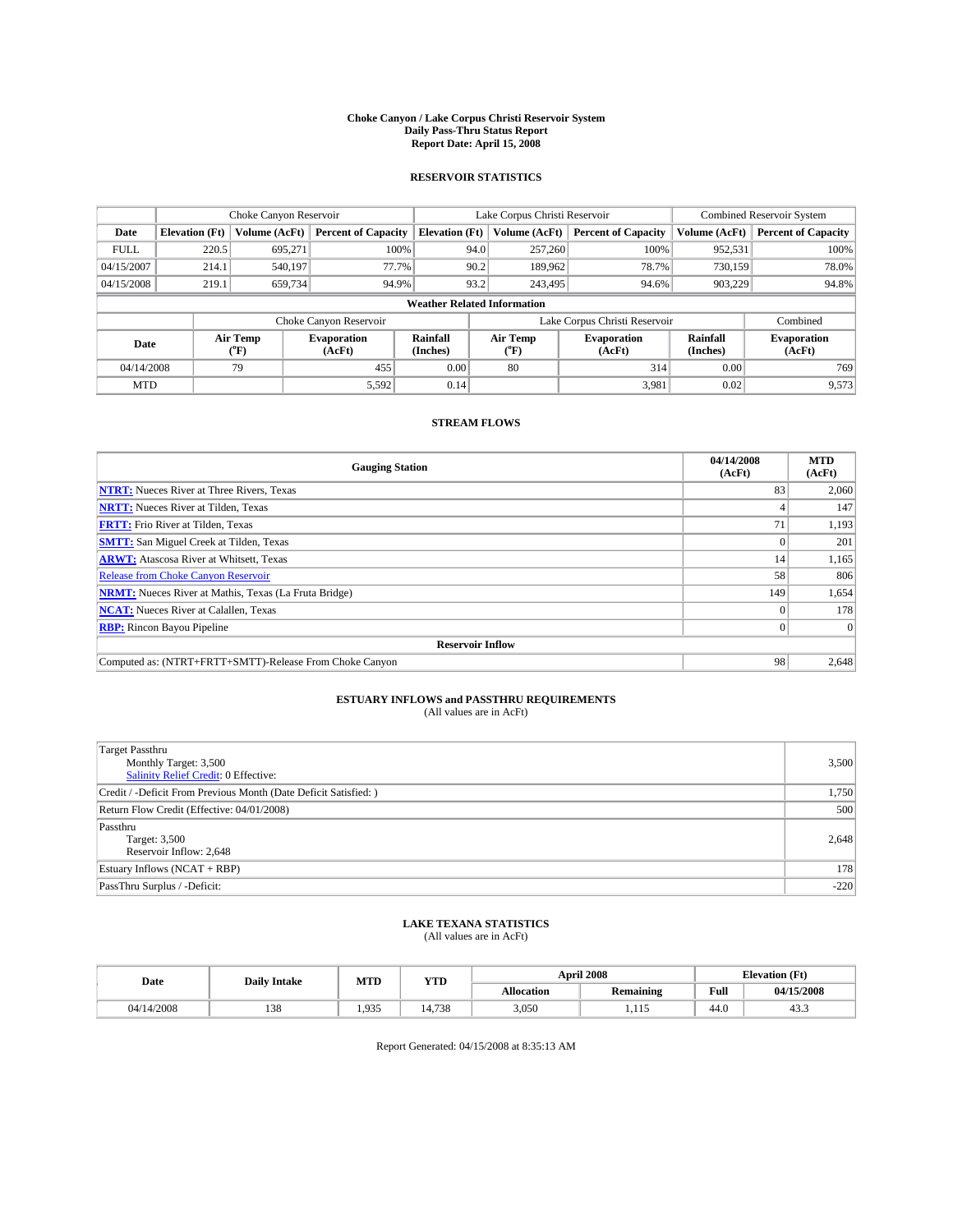### **Choke Canyon / Lake Corpus Christi Reservoir System Daily Pass-Thru Status Report Report Date: April 16, 2008**

### **RESERVOIR STATISTICS**

|             | Choke Canyon Reservoir             |                  |                              |                       | Lake Corpus Christi Reservoir |                  |                               |                             | <b>Combined Reservoir System</b> |  |
|-------------|------------------------------------|------------------|------------------------------|-----------------------|-------------------------------|------------------|-------------------------------|-----------------------------|----------------------------------|--|
| Date        | <b>Elevation</b> (Ft)              | Volume (AcFt)    | <b>Percent of Capacity</b>   | <b>Elevation (Ft)</b> |                               | Volume (AcFt)    | <b>Percent of Capacity</b>    | Volume (AcFt)               | <b>Percent of Capacity</b>       |  |
| <b>FULL</b> | 220.5                              | 695,271          | 100%                         |                       | 94.0                          | 257,260          | 100%                          | 952,531                     | 100%                             |  |
| 04/16/2007  | 214.1                              | 539,529          | 77.6%                        |                       | 90.1                          | 189,125          | 78.4%                         | 728,654                     | 77.8%                            |  |
| 04/16/2008  | 219.1                              | 659,734          | 94.9%                        |                       | 93.2                          | 242,417          | 94.2%                         | 902,151                     | 94.7%                            |  |
|             | <b>Weather Related Information</b> |                  |                              |                       |                               |                  |                               |                             |                                  |  |
|             |                                    |                  | Choke Canyon Reservoir       |                       |                               |                  | Lake Corpus Christi Reservoir |                             | Combined                         |  |
| Date        |                                    | Air Temp<br>(°F) | <b>Evaporation</b><br>(AcFt) | Rainfall<br>(Inches)  |                               | Air Temp<br>("F) | <b>Evaporation</b><br>(AcFt)  | <b>Rainfall</b><br>(Inches) | <b>Evaporation</b><br>(AcFt)     |  |
| 04/15/2008  |                                    | 80               | 513                          | 0.00                  |                               | 78               | 345                           | 0.00                        | 858                              |  |
| <b>MTD</b>  |                                    |                  | 6.105                        | 0.14                  |                               |                  | 4,326                         | 0.02                        | 10,431                           |  |

### **STREAM FLOWS**

| <b>Gauging Station</b>                                       | 04/15/2008<br>(AcFt) | <b>MTD</b><br>(AcFt) |
|--------------------------------------------------------------|----------------------|----------------------|
| <b>NTRT:</b> Nueces River at Three Rivers, Texas             | 81                   | 2,142                |
| <b>NRTT:</b> Nueces River at Tilden, Texas                   |                      | 151                  |
| <b>FRTT:</b> Frio River at Tilden, Texas                     | 69                   | 1,262                |
| <b>SMTT:</b> San Miguel Creek at Tilden, Texas               |                      | 201                  |
| <b>ARWT:</b> Atascosa River at Whitsett, Texas               | 13                   | 1,179                |
| <b>Release from Choke Canyon Reservoir</b>                   | 58                   | 863                  |
| <b>NRMT:</b> Nueces River at Mathis, Texas (La Fruta Bridge) | 181                  | 1,834                |
| <b>NCAT:</b> Nueces River at Calallen, Texas                 | $\theta$             | 178                  |
| <b>RBP:</b> Rincon Bayou Pipeline                            | $\vert 0 \vert$      | $\Omega$             |
| <b>Reservoir Inflow</b>                                      |                      |                      |
| Computed as: (NTRT+FRTT+SMTT)-Release From Choke Canyon      | 94                   | 2,742                |

# **ESTUARY INFLOWS and PASSTHRU REQUIREMENTS**<br>(All values are in AcFt)

| <b>Target Passthru</b><br>Monthly Target: 3,500<br><b>Salinity Relief Credit: 0 Effective:</b> | 3,500  |
|------------------------------------------------------------------------------------------------|--------|
| Credit / -Deficit From Previous Month (Date Deficit Satisfied: )                               | 1,750  |
| Return Flow Credit (Effective: 04/01/2008)                                                     | 500    |
| Passthru<br>Target: 3,500<br>Reservoir Inflow: 2,742                                           | 2,742  |
| Estuary Inflows (NCAT + RBP)                                                                   | 178    |
| PassThru Surplus / -Deficit:                                                                   | $-314$ |

## **LAKE TEXANA STATISTICS** (All values are in AcFt)

| Date       | <b>Daily Intake</b>   | MTD   | YTD    |            | <b>April 2008</b> | <b>Elevation</b> (Ft) |                       |
|------------|-----------------------|-------|--------|------------|-------------------|-----------------------|-----------------------|
|            |                       |       |        | Allocation | <b>Remaining</b>  | Full                  | 04/16/2008            |
| 04/15/2008 | 0 <sup>0</sup><br>120 | 2.072 | 14.876 | 3,050      | 978               | 44.0                  | $\sim$<br>4.5<br>ے. ر |

Report Generated: 04/16/2008 at 8:52:45 AM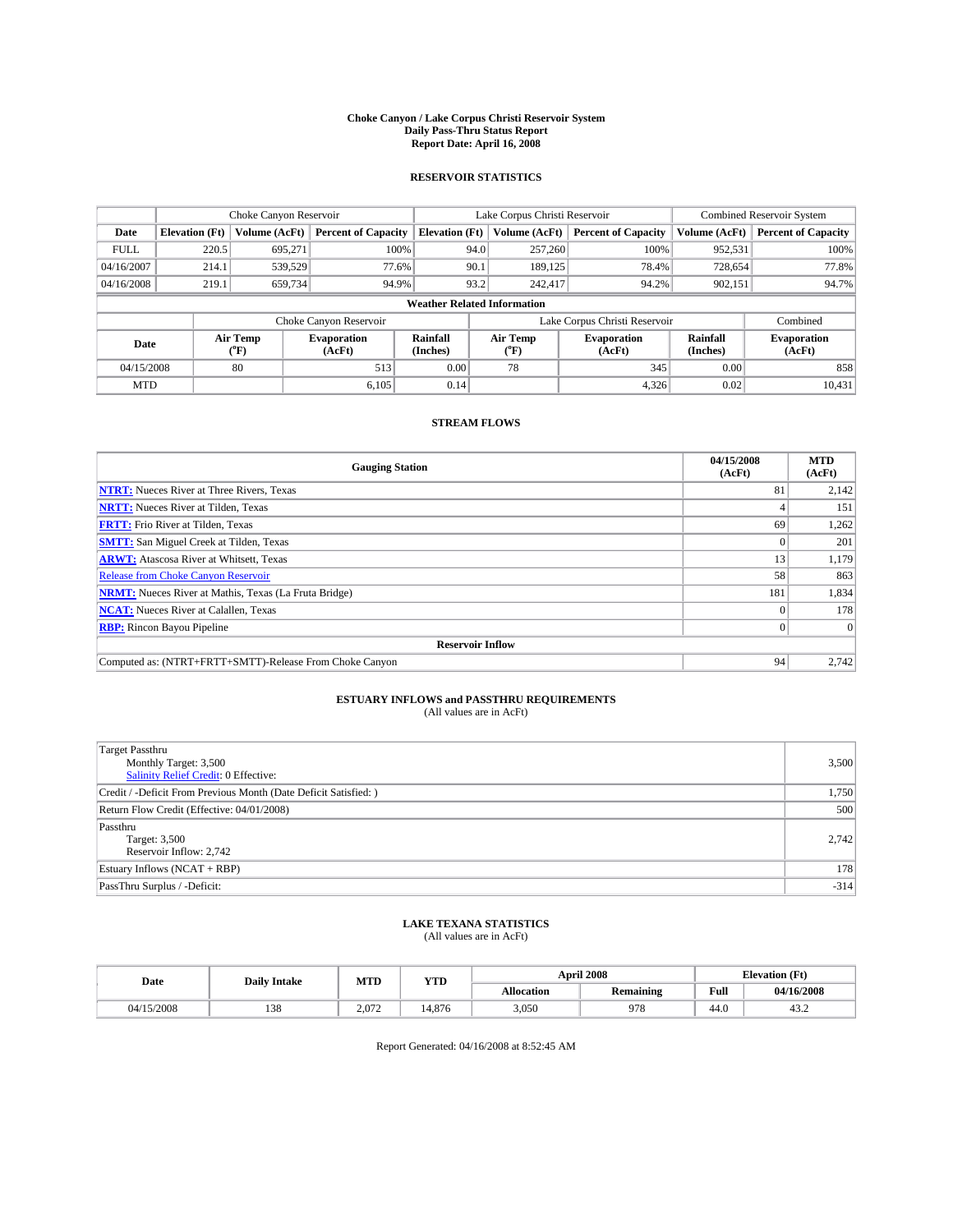### **Choke Canyon / Lake Corpus Christi Reservoir System Daily Pass-Thru Status Report Report Date: April 17, 2008**

### **RESERVOIR STATISTICS**

|             | Choke Canyon Reservoir             |                  |                              |                       | Lake Corpus Christi Reservoir |                  |                               |                      | <b>Combined Reservoir System</b> |  |
|-------------|------------------------------------|------------------|------------------------------|-----------------------|-------------------------------|------------------|-------------------------------|----------------------|----------------------------------|--|
| Date        | <b>Elevation</b> (Ft)              | Volume (AcFt)    | <b>Percent of Capacity</b>   | <b>Elevation (Ft)</b> |                               | Volume (AcFt)    | <b>Percent of Capacity</b>    | Volume (AcFt)        | <b>Percent of Capacity</b>       |  |
| <b>FULL</b> | 220.5                              | 695,271          | 100%                         |                       | 94.0                          | 257,260          | 100%                          | 952,531              | 100%                             |  |
| 04/17/2007  | 214.1                              | 539,084          | 77.5%                        |                       | 90.1                          | 188,623          | 78.2%                         | 727,707              | 77.7%                            |  |
| 04/17/2008  | 219.0                              | 657,479          | 94.6%                        |                       | 93.2                          | 242,059          | 94.1%                         | 899.538              | 94.4%                            |  |
|             | <b>Weather Related Information</b> |                  |                              |                       |                               |                  |                               |                      |                                  |  |
|             |                                    |                  | Choke Canyon Reservoir       |                       |                               |                  | Lake Corpus Christi Reservoir |                      | Combined                         |  |
| Date        |                                    | Air Temp<br>(°F) | <b>Evaporation</b><br>(AcFt) | Rainfall<br>(Inches)  |                               | Air Temp<br>("F) | <b>Evaporation</b><br>(AcFt)  | Rainfall<br>(Inches) | <b>Evaporation</b><br>(AcFt)     |  |
| 04/16/2008  |                                    | 83               | 439                          | 0.00                  |                               | 81               | 314                           | 0.00                 | 753                              |  |
| <b>MTD</b>  |                                    |                  | 6.544                        | 0.14                  |                               |                  | 4,640                         | 0.02                 | 11.184                           |  |

## **STREAM FLOWS**

| <b>Gauging Station</b>                                       | 04/16/2008<br>(AcFt) | <b>MTD</b><br>(AcFt) |
|--------------------------------------------------------------|----------------------|----------------------|
| <b>NTRT:</b> Nueces River at Three Rivers, Texas             | 81                   | 2,223                |
| <b>NRTT:</b> Nueces River at Tilden, Texas                   |                      | 155                  |
| <b>FRTT:</b> Frio River at Tilden, Texas                     | 66                   | 1,328                |
| <b>SMTT:</b> San Miguel Creek at Tilden, Texas               |                      | 201                  |
| <b>ARWT:</b> Atascosa River at Whitsett, Texas               | 13                   | 1,192                |
| <b>Release from Choke Canyon Reservoir</b>                   | 58                   | 921                  |
| <b>NRMT:</b> Nueces River at Mathis, Texas (La Fruta Bridge) | 206                  | 2,041                |
| <b>NCAT:</b> Nueces River at Calallen, Texas                 | $\Omega$             | 178                  |
| <b>RBP:</b> Rincon Bayou Pipeline                            | $\overline{0}$       |                      |
| <b>Reservoir Inflow</b>                                      |                      |                      |
| Computed as: (NTRT+FRTT+SMTT)-Release From Choke Canyon      | 90                   | 2,831                |

# **ESTUARY INFLOWS and PASSTHRU REQUIREMENTS**<br>(All values are in AcFt)

| <b>Target Passthru</b><br>Monthly Target: 3,500<br><b>Salinity Relief Credit: 0 Effective:</b> | 3,500  |
|------------------------------------------------------------------------------------------------|--------|
| Credit / -Deficit From Previous Month (Date Deficit Satisfied: )                               | 1,750  |
| Return Flow Credit (Effective: 04/01/2008)                                                     | 500    |
| Passthru<br>Target: 3,500<br>Reservoir Inflow: 2,831                                           | 2,831  |
| Estuary Inflows (NCAT + RBP)                                                                   | 178    |
| PassThru Surplus / -Deficit:                                                                   | $-403$ |

## **LAKE TEXANA STATISTICS** (All values are in AcFt)

| Date       | <b>Daily Intake</b> | MTD   | <b>YTD</b> |            | <b>April 2008</b> | <b>Elevation</b> (Ft)                       |            |
|------------|---------------------|-------|------------|------------|-------------------|---------------------------------------------|------------|
|            |                     |       |            | Allocation | <b>Remaining</b>  | Full<br>the contract of the contract of the | 04/17/2008 |
| 04/16/2008 | 138                 | 2.210 | 15.014     | 3,050      | 840               | 44.0                                        | 44.1       |

Report Generated: 04/17/2008 at 8:27:22 AM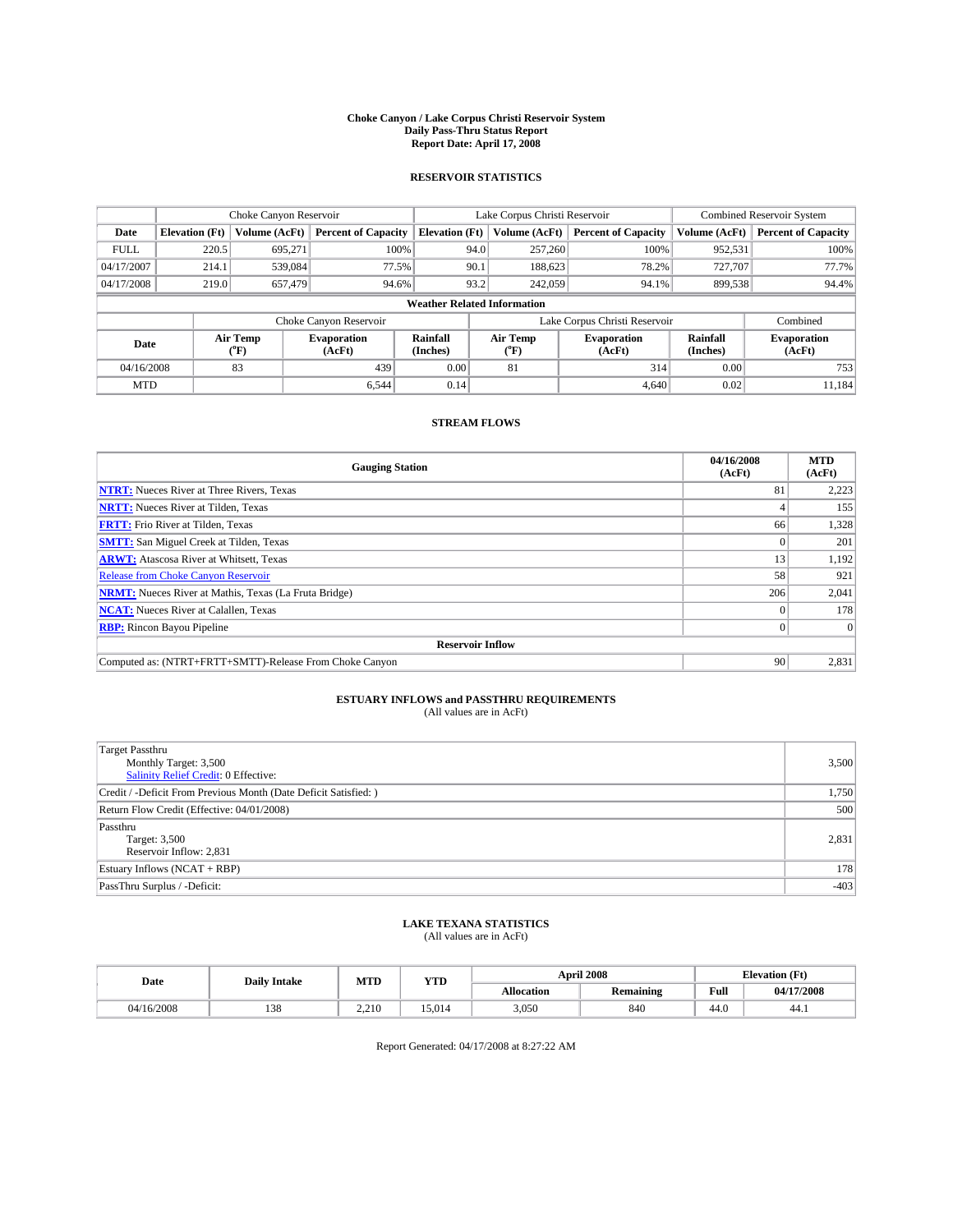### **Choke Canyon / Lake Corpus Christi Reservoir System Daily Pass-Thru Status Report Report Date: April 18, 2008**

### **RESERVOIR STATISTICS**

|                                    | Choke Canyon Reservoir |                  |                              |                       | Lake Corpus Christi Reservoir |  |                               |                      | <b>Combined Reservoir System</b> |  |
|------------------------------------|------------------------|------------------|------------------------------|-----------------------|-------------------------------|--|-------------------------------|----------------------|----------------------------------|--|
| Date                               | <b>Elevation</b> (Ft)  | Volume (AcFt)    | <b>Percent of Capacity</b>   | <b>Elevation (Ft)</b> | Volume (AcFt)                 |  | <b>Percent of Capacity</b>    | Volume (AcFt)        | <b>Percent of Capacity</b>       |  |
| <b>FULL</b>                        | 220.5                  | 695,271          | 100%                         |                       | 257,260<br>94.0               |  | 100%                          | 952,531              | 100%                             |  |
| 04/18/2007                         | 214.1                  | 539,307          | 77.6%                        |                       | 90.1<br>189,459               |  | 78.5%                         | 728,766              | 77.8%                            |  |
| 04/18/2008                         | 219.0                  | 657,980          | 94.6%                        |                       | 93.3<br>243,854               |  | 94.8%                         | 901,834              | 94.7%                            |  |
| <b>Weather Related Information</b> |                        |                  |                              |                       |                               |  |                               |                      |                                  |  |
|                                    |                        |                  | Choke Canyon Reservoir       |                       |                               |  | Lake Corpus Christi Reservoir |                      | Combined                         |  |
| Date                               |                        | Air Temp<br>(°F) | <b>Evaporation</b><br>(AcFt) | Rainfall<br>(Inches)  | Air Temp<br>("F)              |  | <b>Evaporation</b><br>(AcFt)  | Rainfall<br>(Inches) | <b>Evaporation</b><br>(AcFt)     |  |
| 04/17/2008                         |                        | 88               | 527                          | 0.10                  | 85                            |  | 419                           | 0.24                 | 946                              |  |
| <b>MTD</b>                         |                        |                  | 7.071                        | 0.24                  |                               |  | 5,059                         | 0.26                 | 12,130                           |  |

### **STREAM FLOWS**

| <b>Gauging Station</b>                                       | 04/17/2008<br>(AcFt) | <b>MTD</b><br>(AcFt) |
|--------------------------------------------------------------|----------------------|----------------------|
| <b>NTRT:</b> Nueces River at Three Rivers, Texas             | 81                   | 2,305                |
| <b>NRTT:</b> Nueces River at Tilden, Texas                   |                      | 158                  |
| <b>FRTT:</b> Frio River at Tilden, Texas                     | 62                   | 1,390                |
| <b>SMTT:</b> San Miguel Creek at Tilden, Texas               |                      | 201                  |
| <b>ARWT:</b> Atascosa River at Whitsett, Texas               | 14                   | 1,206                |
| <b>Release from Choke Canyon Reservoir</b>                   | 58                   | 979                  |
| <b>NRMT:</b> Nueces River at Mathis, Texas (La Fruta Bridge) | 208                  | 2,249                |
| <b>NCAT:</b> Nueces River at Calallen, Texas                 | $\Omega$             | 178                  |
| <b>RBP:</b> Rincon Bayou Pipeline                            | $\overline{0}$       |                      |
| <b>Reservoir Inflow</b>                                      |                      |                      |
| Computed as: (NTRT+FRTT+SMTT)-Release From Choke Canyon      | 86                   | 2,917                |

# **ESTUARY INFLOWS and PASSTHRU REQUIREMENTS**<br>(All values are in AcFt)

| <b>Target Passthru</b><br>Monthly Target: 3,500<br><b>Salinity Relief Credit: 0 Effective:</b> | 3,500  |
|------------------------------------------------------------------------------------------------|--------|
| Credit / -Deficit From Previous Month (Date Deficit Satisfied: )                               | 1,750  |
| Return Flow Credit (Effective: 04/01/2008)                                                     | 500    |
| Passthru<br>Target: 3,500<br>Reservoir Inflow: 2,917                                           | 2,917  |
| Estuary Inflows (NCAT + RBP)                                                                   | 178    |
| PassThru Surplus / -Deficit:                                                                   | $-489$ |

## **LAKE TEXANA STATISTICS** (All values are in AcFt)

| Date       | <b>Daily Intake</b> | MTD   | <b>YTD</b>      |            | <b>April 2008</b> |                                             | <b>Elevation</b> (Ft) |
|------------|---------------------|-------|-----------------|------------|-------------------|---------------------------------------------|-----------------------|
|            |                     |       |                 | Allocation | <b>Remaining</b>  | Full<br>the contract of the contract of the | 04/18/2008            |
| 04/17/2008 | 138                 | 2.348 | 5.152<br>19.192 | 3,050      | 702               | 44.0                                        | 45.1                  |

Report Generated: 04/18/2008 at 8:18:28 AM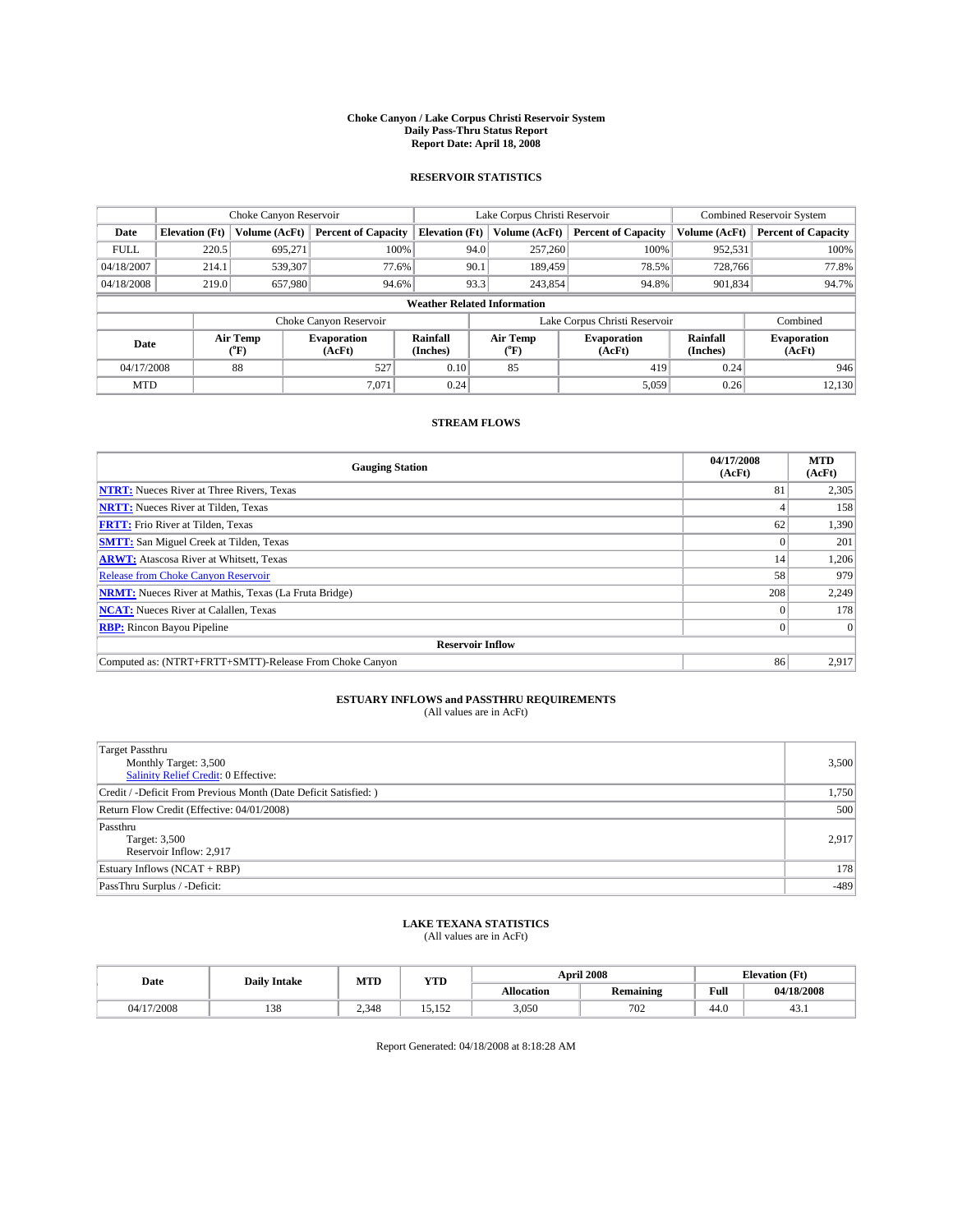### **Choke Canyon / Lake Corpus Christi Reservoir System Daily Pass-Thru Status Report Report Date: April 19, 2008**

### **RESERVOIR STATISTICS**

|                                    | Choke Canyon Reservoir |                  |                              |                       | Lake Corpus Christi Reservoir |                  |                               |                      | <b>Combined Reservoir System</b> |  |
|------------------------------------|------------------------|------------------|------------------------------|-----------------------|-------------------------------|------------------|-------------------------------|----------------------|----------------------------------|--|
| Date                               | <b>Elevation</b> (Ft)  | Volume (AcFt)    | <b>Percent of Capacity</b>   | <b>Elevation</b> (Ft) |                               | Volume (AcFt)    | <b>Percent of Capacity</b>    | Volume (AcFt)        | <b>Percent of Capacity</b>       |  |
| <b>FULL</b>                        | 220.5                  | 695.271          |                              | 100%                  | 94.0                          | 257,260          | 100%                          | 952,531              | 100%                             |  |
| 04/19/2007                         | 214.0                  | 538,861          | 77.5%                        |                       | 90.1                          | 188,456          | 78.1%                         | 727,317              | 77.7%                            |  |
| 04/19/2008                         | 219.1                  | 658,480          | 94.7%                        |                       | 93.2                          | 242,059          | 94.1%                         | 900.539              | 94.5%                            |  |
| <b>Weather Related Information</b> |                        |                  |                              |                       |                               |                  |                               |                      |                                  |  |
|                                    |                        |                  | Choke Canyon Reservoir       |                       |                               |                  | Lake Corpus Christi Reservoir |                      | Combined                         |  |
| Date                               |                        | Air Temp<br>(°F) | <b>Evaporation</b><br>(AcFt) | Rainfall<br>(Inches)  |                               | Air Temp<br>("F) | <b>Evaporation</b><br>(AcFt)  | Rainfall<br>(Inches) | <b>Evaporation</b><br>(AcFt)     |  |
| 04/18/2008                         |                        | 79               | 498                          | 0.00                  |                               | 77               | 314                           | 0.00                 | 812                              |  |
| <b>MTD</b>                         |                        |                  | 7.569                        | 0.24                  |                               |                  | 5,373                         | 0.26                 | 12.942                           |  |

### **STREAM FLOWS**

| <b>Gauging Station</b>                                       | 04/18/2008<br>(AcFt) | <b>MTD</b><br>(AcFt) |
|--------------------------------------------------------------|----------------------|----------------------|
| <b>NTRT:</b> Nueces River at Three Rivers, Texas             | 81                   | 2,386                |
| <b>NRTT:</b> Nueces River at Tilden, Texas                   |                      | 165                  |
| <b>FRTT:</b> Frio River at Tilden, Texas                     | 58                   | 1,447                |
| <b>SMTT:</b> San Miguel Creek at Tilden, Texas               |                      | 202                  |
| <b>ARWT:</b> Atascosa River at Whitsett, Texas               | 14                   | 1,221                |
| <b>Release from Choke Canyon Reservoir</b>                   | 58                   | 1,036                |
| <b>NRMT:</b> Nueces River at Mathis, Texas (La Fruta Bridge) | 226                  | 2,475                |
| <b>NCAT:</b> Nueces River at Calallen, Texas                 | 46                   | 224                  |
| <b>RBP:</b> Rincon Bayou Pipeline                            | $\vert 0 \vert$      |                      |
| <b>Reservoir Inflow</b>                                      |                      |                      |
| Computed as: (NTRT+FRTT+SMTT)-Release From Choke Canyon      | 82                   | 2,999                |

# **ESTUARY INFLOWS and PASSTHRU REQUIREMENTS**<br>(All values are in AcFt)

| <b>Target Passthru</b><br>Monthly Target: 3,500<br>Salinity Relief Credit: 0 Effective: | 3,500  |
|-----------------------------------------------------------------------------------------|--------|
| Credit / -Deficit From Previous Month (Date Deficit Satisfied: )                        | 1,750  |
| Return Flow Credit (Effective: 04/01/2008)                                              | 500    |
| Passthru<br>Target: 3,500<br>Reservoir Inflow: 2,999                                    | 2.999  |
| Estuary Inflows $(NCAT + RBP)$                                                          | 224    |
| PassThru Surplus / -Deficit:                                                            | $-525$ |

## **LAKE TEXANA STATISTICS** (All values are in AcFt)

| Date                                                               | <b>Daily Intake</b> | MTD   | YTD    |            | <b>April 2008</b> |      | <b>Elevation</b> (Ft) |  |
|--------------------------------------------------------------------|---------------------|-------|--------|------------|-------------------|------|-----------------------|--|
|                                                                    |                     |       |        | Allocation | <b>Remaining</b>  | Full | 04/19/2008            |  |
| 04/18/2008                                                         | 138                 | 2.487 | 15.290 | 3.050      | 563               | 44.0 | 43.Z                  |  |
| $D_{\text{cmax}}$ $C_{\text{cmaxated}}$ , 04/10/2009 at 9,09.25 AM |                     |       |        |            |                   |      |                       |  |

Report Generated: 04/19/2008 at 8:08:35 AM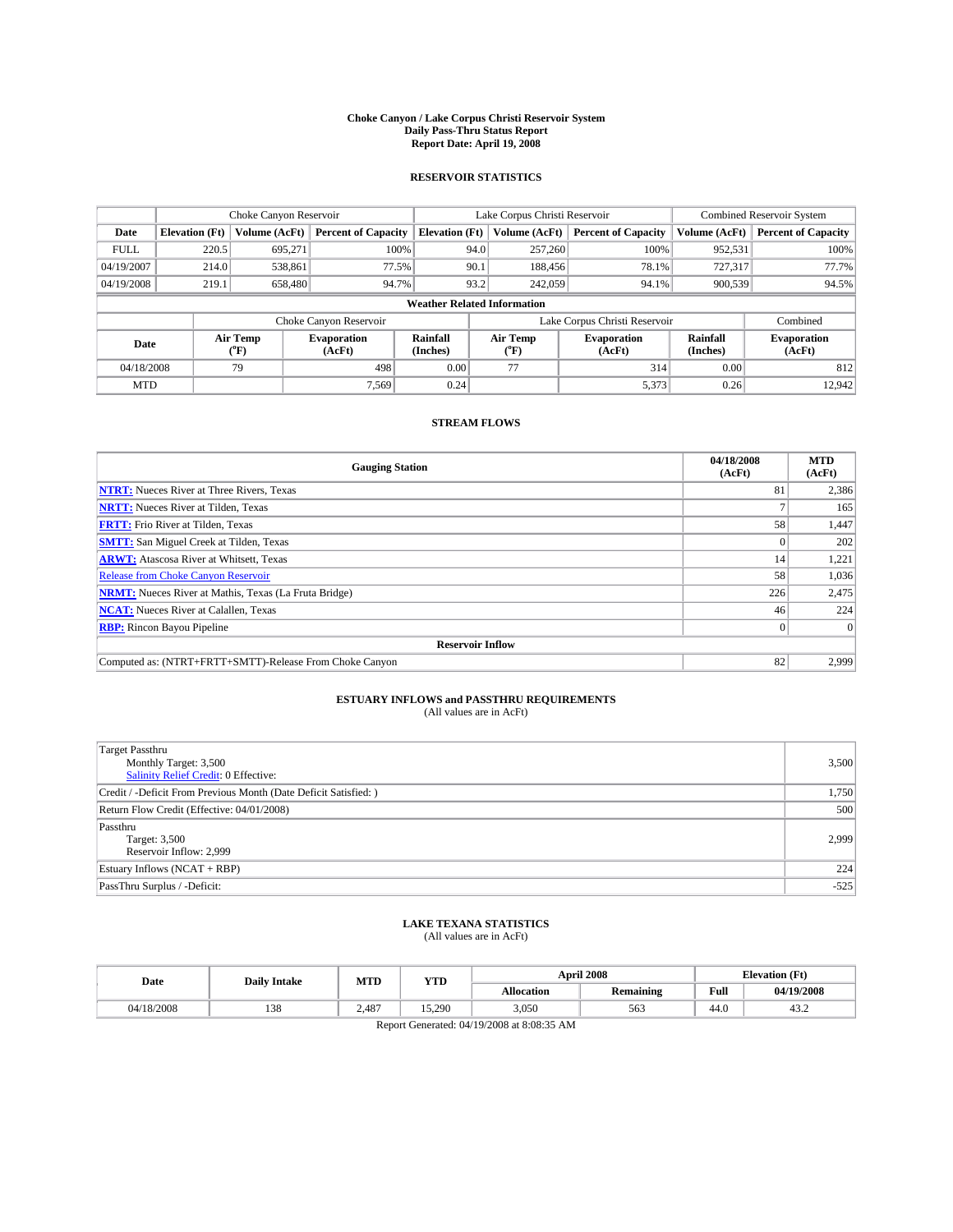### **Choke Canyon / Lake Corpus Christi Reservoir System Daily Pass-Thru Status Report Report Date: April 20, 2008**

### **RESERVOIR STATISTICS**

|             | Choke Canyon Reservoir             |                  |                              |                       | Lake Corpus Christi Reservoir |                  |                               |                      | <b>Combined Reservoir System</b> |  |  |
|-------------|------------------------------------|------------------|------------------------------|-----------------------|-------------------------------|------------------|-------------------------------|----------------------|----------------------------------|--|--|
| Date        | <b>Elevation</b> (Ft)              | Volume (AcFt)    | <b>Percent of Capacity</b>   | <b>Elevation (Ft)</b> |                               | Volume (AcFt)    | <b>Percent of Capacity</b>    | Volume (AcFt)        | <b>Percent of Capacity</b>       |  |  |
| <b>FULL</b> | 220.5                              | 695,271          | 100%                         |                       | 94.0                          | 257,260          | 100%                          | 952,531              | 100%                             |  |  |
| 04/20/2007  | 214.0                              | 538,416          | 77.4%                        |                       | 90.1                          | 188,121          | 78.0%                         | 726,537              | 77.6%                            |  |  |
| 04/20/2008  | 219.1                              | 658,230          | 94.7%                        |                       | 93.1                          | 241.521          | 93.9%                         | 899.751              | 94.5%                            |  |  |
|             | <b>Weather Related Information</b> |                  |                              |                       |                               |                  |                               |                      |                                  |  |  |
|             |                                    |                  | Choke Canyon Reservoir       |                       |                               |                  | Lake Corpus Christi Reservoir |                      | Combined                         |  |  |
| Date        |                                    | Air Temp<br>(°F) | <b>Evaporation</b><br>(AcFt) | Rainfall<br>(Inches)  |                               | Air Temp<br>("F) | <b>Evaporation</b><br>(AcFt)  | Rainfall<br>(Inches) | <b>Evaporation</b><br>(AcFt)     |  |  |
| 04/19/2008  |                                    | 87               | 527                          | 0.00                  |                               | 84               | 376                           | 0.00                 | 903                              |  |  |
| <b>MTD</b>  |                                    |                  | 8.096                        | 0.24                  |                               |                  | 5,749                         | 0.26                 | 13,845                           |  |  |

### **STREAM FLOWS**

| <b>Gauging Station</b>                                       | 04/19/2008<br>(AcFt) | <b>MTD</b><br>(AcFt) |
|--------------------------------------------------------------|----------------------|----------------------|
| <b>NTRT:</b> Nueces River at Three Rivers, Texas             | 81                   | 2,467                |
| <b>NRTT:</b> Nueces River at Tilden, Texas                   | n.                   | 171                  |
| <b>FRTT:</b> Frio River at Tilden, Texas                     | 54                   | 1,501                |
| <b>SMTT:</b> San Miguel Creek at Tilden, Texas               |                      | 202                  |
| <b>ARWT:</b> Atascosa River at Whitsett, Texas               | 15                   | 1,236                |
| <b>Release from Choke Canyon Reservoir</b>                   | 58                   | 1,094                |
| <b>NRMT:</b> Nueces River at Mathis, Texas (La Fruta Bridge) | 210                  | 2,686                |
| <b>NCAT:</b> Nueces River at Calallen, Texas                 | 121                  | 345                  |
| <b>RBP:</b> Rincon Bayou Pipeline                            | $\overline{0}$       |                      |
| <b>Reservoir Inflow</b>                                      |                      |                      |
| Computed as: (NTRT+FRTT+SMTT)-Release From Choke Canyon      | 78 <sub>1</sub>      | 3,076                |

# **ESTUARY INFLOWS and PASSTHRU REQUIREMENTS**<br>(All values are in AcFt)

| <b>Target Passthru</b><br>Monthly Target: 3,500<br><b>Salinity Relief Credit: 0 Effective:</b> | 3,500  |
|------------------------------------------------------------------------------------------------|--------|
| Credit / -Deficit From Previous Month (Date Deficit Satisfied: )                               | 1,750  |
| Return Flow Credit (Effective: 04/01/2008)                                                     | 500    |
| Passthru<br>Target: 3,500<br>Reservoir Inflow: 3,076                                           | 3,076  |
| Estuary Inflows (NCAT + RBP)                                                                   | 345    |
| PassThru Surplus / -Deficit:                                                                   | $-481$ |

## **LAKE TEXANA STATISTICS** (All values are in AcFt)

| Date       | <b>Daily Intake</b> | MTD   | YTD    |                   | <b>April 2008</b> | <b>Elevation</b> (Ft) |            |
|------------|---------------------|-------|--------|-------------------|-------------------|-----------------------|------------|
|            |                     |       |        | <b>Allocation</b> | <b>Remaining</b>  | Full                  | 04/20/2008 |
| 04/19/2008 | $\sim$<br>128       | 2.625 | 15.429 | 3,050             | ، ۱<br>445        | 44.0                  | 43.Z       |

Report Generated: 04/20/2008 at 8:07:52 AM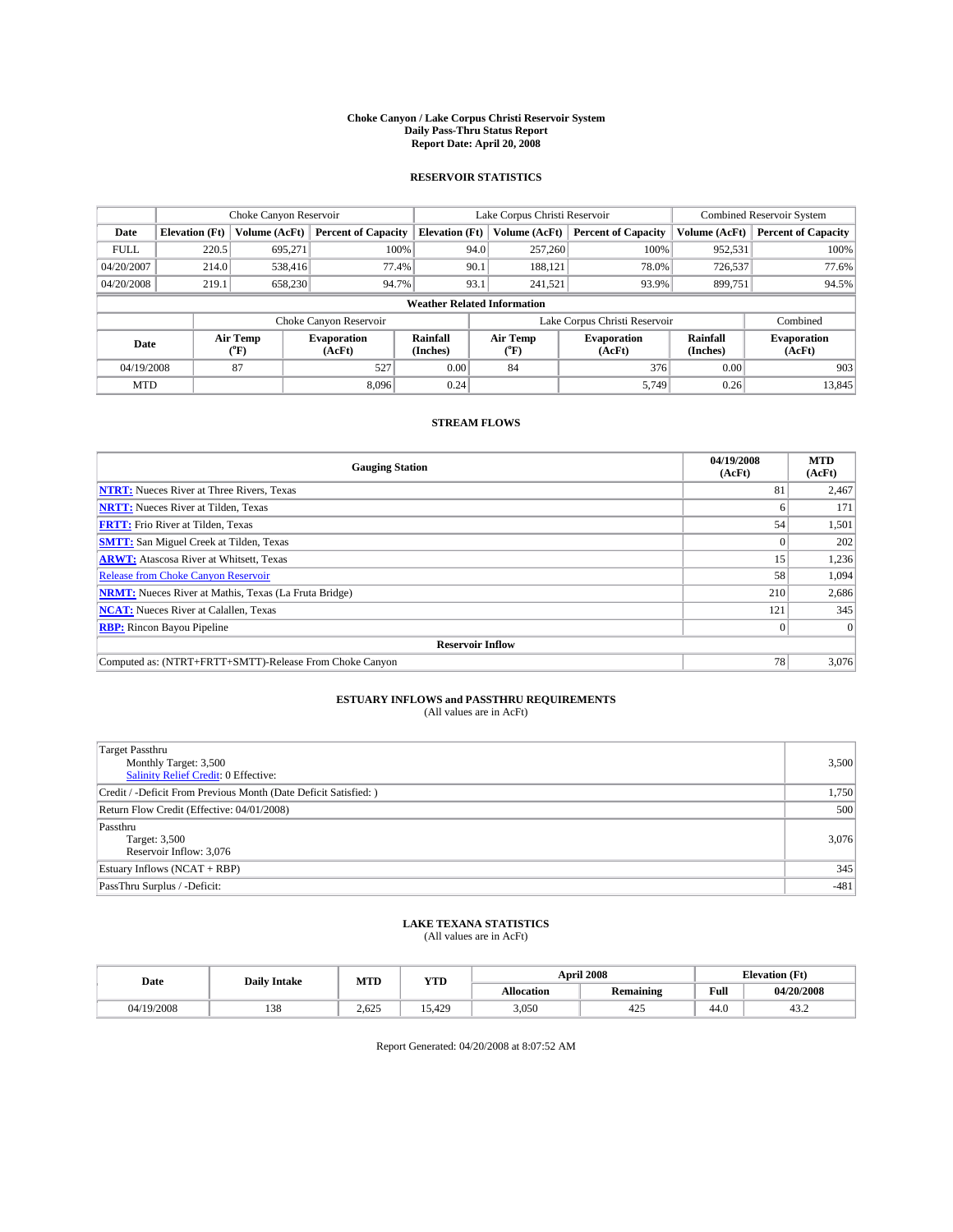### **Choke Canyon / Lake Corpus Christi Reservoir System Daily Pass-Thru Status Report Report Date: April 21, 2008**

### **RESERVOIR STATISTICS**

|                                    | Choke Canyon Reservoir |                  |                              |                       | Lake Corpus Christi Reservoir |                  |                               |                      | <b>Combined Reservoir System</b> |  |  |
|------------------------------------|------------------------|------------------|------------------------------|-----------------------|-------------------------------|------------------|-------------------------------|----------------------|----------------------------------|--|--|
| Date                               | <b>Elevation</b> (Ft)  | Volume (AcFt)    | <b>Percent of Capacity</b>   | <b>Elevation</b> (Ft) |                               | Volume (AcFt)    | <b>Percent of Capacity</b>    | Volume (AcFt)        | <b>Percent of Capacity</b>       |  |  |
| <b>FULL</b>                        | 220.5                  | 695,271          | 100%                         |                       | 94.0                          | 257,260          | 100%                          | 952,531              | 100%                             |  |  |
| 04/21/2007                         | 214.0                  | 538.194          | 77.4%                        |                       | 90.0                          | 187,954          | 77.9%                         | 726.148              | 77.5%                            |  |  |
| 04/21/2008                         | 219.0                  | 656,979          | 94.5%                        |                       | 93.1                          | 240,804          | 93.6%                         | 897,783              | 94.3%                            |  |  |
| <b>Weather Related Information</b> |                        |                  |                              |                       |                               |                  |                               |                      |                                  |  |  |
|                                    |                        |                  | Choke Canyon Reservoir       |                       |                               |                  | Lake Corpus Christi Reservoir |                      | Combined                         |  |  |
| Date                               |                        | Air Temp<br>(°F) | <b>Evaporation</b><br>(AcFt) | Rainfall<br>(Inches)  |                               | Air Temp<br>("F) | <b>Evaporation</b><br>(AcFt)  | Rainfall<br>(Inches) | <b>Evaporation</b><br>(AcFt)     |  |  |
| 04/20/2008                         |                        | 86               | 293                          | 0.00                  |                               | 86               | 240                           | 0.00                 | 533                              |  |  |
| <b>MTD</b>                         |                        |                  | 8.389                        | 0.24                  |                               |                  | 5,989                         | 0.26                 | 14,378                           |  |  |

### **STREAM FLOWS**

| <b>Gauging Station</b>                                       | 04/20/2008<br>(AcFt) | <b>MTD</b><br>(AcFt) |  |  |  |  |  |
|--------------------------------------------------------------|----------------------|----------------------|--|--|--|--|--|
| <b>NTRT:</b> Nueces River at Three Rivers, Texas             | 81                   | 2,549                |  |  |  |  |  |
| <b>NRTT:</b> Nueces River at Tilden, Texas                   |                      | 176                  |  |  |  |  |  |
| <b>FRTT:</b> Frio River at Tilden, Texas                     | 52                   | 1,552                |  |  |  |  |  |
| <b>SMTT:</b> San Miguel Creek at Tilden, Texas               |                      | 202                  |  |  |  |  |  |
| <b>ARWT:</b> Atascosa River at Whitsett, Texas               | 14                   | 1,250                |  |  |  |  |  |
| <b>Release from Choke Canyon Reservoir</b>                   | 58                   | 1,151                |  |  |  |  |  |
| <b>NRMT:</b> Nueces River at Mathis, Texas (La Fruta Bridge) | 212                  | 2,898                |  |  |  |  |  |
| <b>NCAT:</b> Nueces River at Calallen, Texas                 | 73 <sub>1</sub>      | 419                  |  |  |  |  |  |
| <b>RBP:</b> Rincon Bayou Pipeline                            | $\vert 0 \vert$      |                      |  |  |  |  |  |
| <b>Reservoir Inflow</b>                                      |                      |                      |  |  |  |  |  |
| Computed as: (NTRT+FRTT+SMTT)-Release From Choke Canyon      | 76                   | 3,152                |  |  |  |  |  |

# **ESTUARY INFLOWS and PASSTHRU REQUIREMENTS**<br>(All values are in AcFt)

| <b>Target Passthru</b><br>Monthly Target: 3,500<br><b>Salinity Relief Credit: 0 Effective:</b> | 3,500  |
|------------------------------------------------------------------------------------------------|--------|
| Credit / -Deficit From Previous Month (Date Deficit Satisfied: )                               | 1,750  |
| Return Flow Credit (Effective: 04/01/2008)                                                     | 500    |
| Passthru<br>Target: 3,500<br>Reservoir Inflow: 3,152                                           | 3,152  |
| Estuary Inflows (NCAT + RBP)                                                                   | 419    |
| PassThru Surplus / -Deficit:                                                                   | $-483$ |

## **LAKE TEXANA STATISTICS** (All values are in AcFt)

| Date       | <b>Daily Intake</b> | MTD   | YTD    |                   | <b>April 2008</b> | <b>Elevation</b> (Ft) |            |
|------------|---------------------|-------|--------|-------------------|-------------------|-----------------------|------------|
|            |                     |       |        | <b>Allocation</b> | <b>Remaining</b>  | Full                  | 04/21/2008 |
| 04/20/2008 | $\sim$<br>128       | 2.763 | 15.567 | 3,050             | 287               | 44.0                  | 43.Z       |

Report Generated: 04/21/2008 at 8:44:40 AM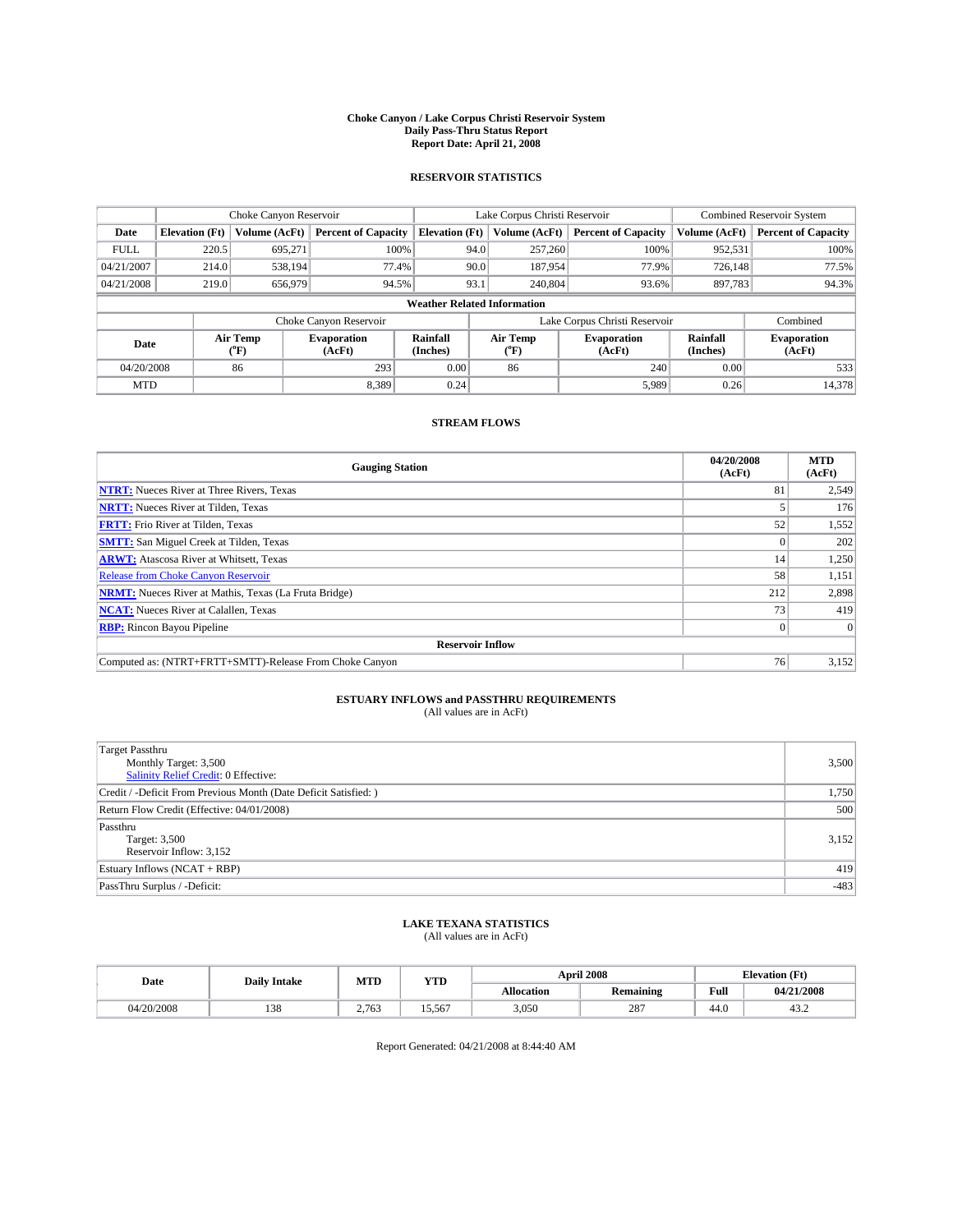### **Choke Canyon / Lake Corpus Christi Reservoir System Daily Pass-Thru Status Report Report Date: April 22, 2008**

### **RESERVOIR STATISTICS**

|                                    | Choke Canyon Reservoir |                  |                              |                       | Lake Corpus Christi Reservoir |                  |                               |                      | <b>Combined Reservoir System</b> |  |  |
|------------------------------------|------------------------|------------------|------------------------------|-----------------------|-------------------------------|------------------|-------------------------------|----------------------|----------------------------------|--|--|
| Date                               | <b>Elevation</b> (Ft)  | Volume (AcFt)    | <b>Percent of Capacity</b>   | <b>Elevation (Ft)</b> |                               | Volume (AcFt)    | <b>Percent of Capacity</b>    | Volume (AcFt)        | <b>Percent of Capacity</b>       |  |  |
| <b>FULL</b>                        | 220.5                  | 695,271          | 100%                         |                       | 94.0                          | 257,260          | 100%                          | 952,531              | 100%                             |  |  |
| 04/22/2007                         | 214.0                  | 537,971          | 77.4%                        |                       | 90.0                          | 187,287          | 77.6%                         | 725.258              | 77.4%                            |  |  |
| 04/22/2008                         | 219.0                  | 657,980          | 94.6%                        |                       | 93.1                          | 240,804          | 93.6%                         | 898.784              | 94.4%                            |  |  |
| <b>Weather Related Information</b> |                        |                  |                              |                       |                               |                  |                               |                      |                                  |  |  |
|                                    |                        |                  | Choke Canyon Reservoir       |                       |                               |                  | Lake Corpus Christi Reservoir |                      | Combined                         |  |  |
| Date                               |                        | Air Temp<br>(°F) | <b>Evaporation</b><br>(AcFt) | Rainfall<br>(Inches)  |                               | Air Temp<br>("F) | <b>Evaporation</b><br>(AcFt)  | Rainfall<br>(Inches) | <b>Evaporation</b><br>(AcFt)     |  |  |
| 04/21/2008                         |                        | 84               | 264                          | 0.00                  |                               | 85               | 146                           | 0.00                 | 410                              |  |  |
| <b>MTD</b>                         |                        |                  | 8,653                        | 0.24                  |                               |                  | 6,135                         | 0.26                 | 14,788                           |  |  |

### **STREAM FLOWS**

| <b>Gauging Station</b>                                       | 04/21/2008<br>(AcFt) | <b>MTD</b><br>(AcFt) |
|--------------------------------------------------------------|----------------------|----------------------|
| <b>NTRT:</b> Nueces River at Three Rivers, Texas             | 81                   | 2,630                |
| <b>NRTT:</b> Nueces River at Tilden, Texas                   |                      | 180                  |
| <b>FRTT:</b> Frio River at Tilden, Texas                     | 50 <sup>1</sup>      | 1,602                |
| <b>SMTT:</b> San Miguel Creek at Tilden, Texas               |                      | 202                  |
| <b>ARWT:</b> Atascosa River at Whitsett, Texas               | 22                   | 1,272                |
| <b>Release from Choke Canyon Reservoir</b>                   | 58                   | 1,209                |
| <b>NRMT:</b> Nueces River at Mathis, Texas (La Fruta Bridge) | 212                  | 3,110                |
| <b>NCAT:</b> Nueces River at Calallen, Texas                 | 52                   | 470                  |
| <b>RBP:</b> Rincon Bayou Pipeline                            | $\vert 0 \vert$      |                      |
| <b>Reservoir Inflow</b>                                      |                      |                      |
| Computed as: (NTRT+FRTT+SMTT)-Release From Choke Canyon      | 74 <sub>1</sub>      | 3,225                |

# **ESTUARY INFLOWS and PASSTHRU REQUIREMENTS**<br>(All values are in AcFt)

| <b>Target Passthru</b><br>Monthly Target: 3,500<br><b>Salinity Relief Credit: 0 Effective:</b> | 3,500  |
|------------------------------------------------------------------------------------------------|--------|
| Credit / -Deficit From Previous Month (Date Deficit Satisfied: )                               | 1,750  |
| Return Flow Credit (Effective: 04/01/2008)                                                     | 500    |
| Passthru<br>Target: 3,500<br>Reservoir Inflow: 3,225                                           | 3,225  |
| Estuary Inflows (NCAT + RBP)                                                                   | 470    |
| PassThru Surplus / -Deficit:                                                                   | $-505$ |

## **LAKE TEXANA STATISTICS** (All values are in AcFt)

| Date       | <b>Daily Intake</b> | MTD   | YTD    |            | <b>April 2008</b> | <b>Elevation</b> (Ft) |            |
|------------|---------------------|-------|--------|------------|-------------------|-----------------------|------------|
|            |                     |       |        | Allocation | <b>Remaining</b>  | Full                  | 04/22/2008 |
| 04/21/2008 | 138                 | 2.901 | 15.705 | 3,050      | 149               | 44.0                  | 45.1       |

Report Generated: 04/22/2008 at 8:37:15 AM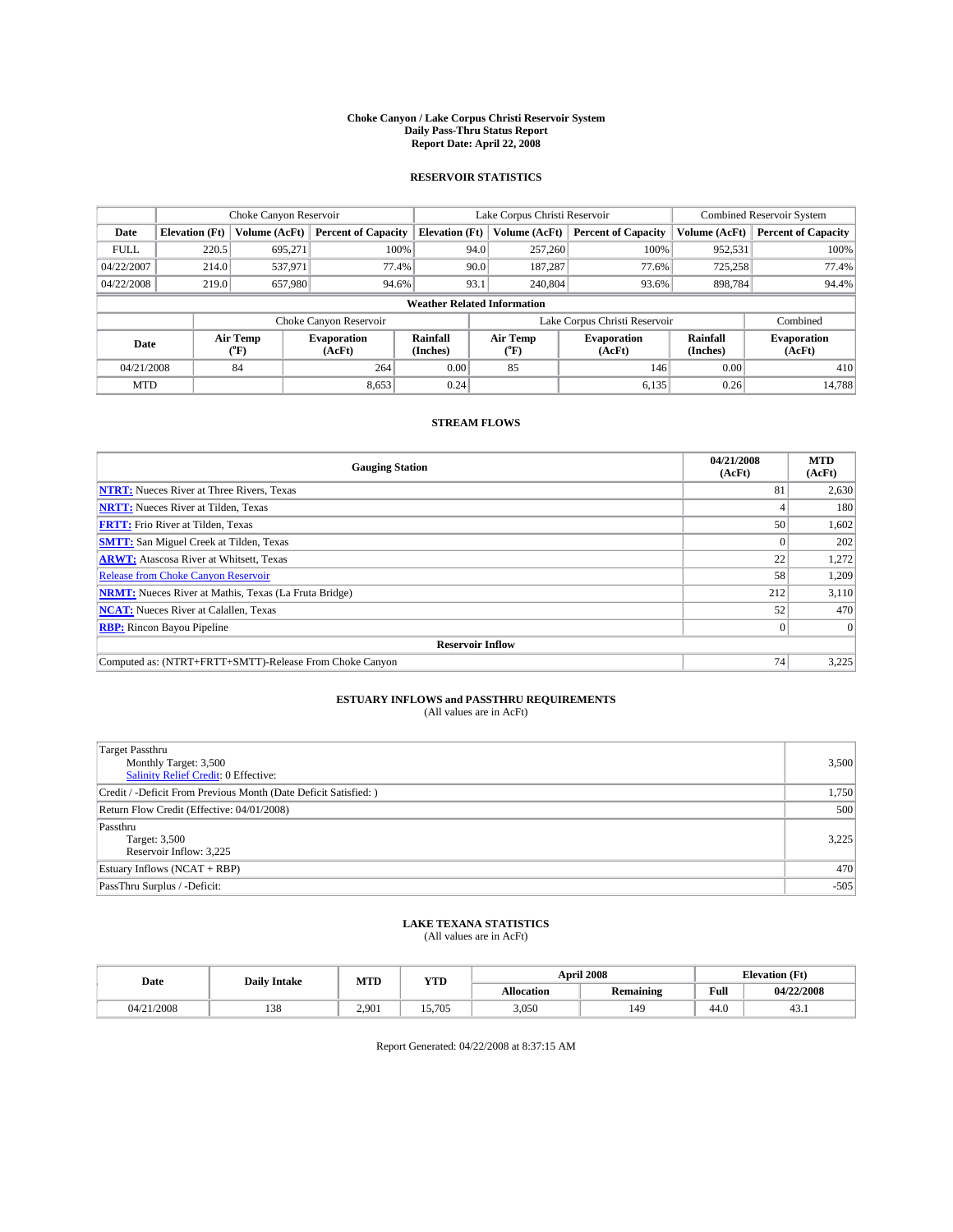### **Choke Canyon / Lake Corpus Christi Reservoir System Daily Pass-Thru Status Report Report Date: April 23, 2008**

### **RESERVOIR STATISTICS**

|             | Choke Canyon Reservoir             |                  |                              |                       | Lake Corpus Christi Reservoir |                  |                               |                      | <b>Combined Reservoir System</b> |  |  |
|-------------|------------------------------------|------------------|------------------------------|-----------------------|-------------------------------|------------------|-------------------------------|----------------------|----------------------------------|--|--|
| Date        | <b>Elevation</b> (Ft)              | Volume (AcFt)    | <b>Percent of Capacity</b>   | <b>Elevation</b> (Ft) |                               | Volume (AcFt)    | <b>Percent of Capacity</b>    | Volume (AcFt)        | <b>Percent of Capacity</b>       |  |  |
| <b>FULL</b> | 220.5                              | 695,271          | 100%                         |                       | 94.0                          | 257,260          | 100%                          | 952,531              | 100%                             |  |  |
| 04/23/2007  | 214.0                              | 537,748          | 77.3%                        |                       | 90.0                          | 187,120          | 77.6%                         | 724,868              | 77.4%                            |  |  |
| 04/23/2008  | 219.0                              | 656.222          | 94.4%                        |                       | 93.1                          | 240,625          | 93.5%                         | 896,847              | 94.2%                            |  |  |
|             | <b>Weather Related Information</b> |                  |                              |                       |                               |                  |                               |                      |                                  |  |  |
|             |                                    |                  | Choke Canyon Reservoir       |                       |                               |                  | Lake Corpus Christi Reservoir |                      | Combined                         |  |  |
| Date        |                                    | Air Temp<br>(°F) | <b>Evaporation</b><br>(AcFt) | Rainfall<br>(Inches)  |                               | Air Temp<br>("F) | <b>Evaporation</b><br>(AcFt)  | Rainfall<br>(Inches) | <b>Evaporation</b><br>(AcFt)     |  |  |
| 04/22/2008  |                                    | 90               | 336                          | 0.00                  |                               | 89               | 313                           | 0.00                 | 649                              |  |  |
| <b>MTD</b>  |                                    |                  | 8.989                        | 0.24                  |                               |                  | 6,448                         | 0.26                 | 15,437                           |  |  |

### **STREAM FLOWS**

| <b>Gauging Station</b>                                       | 04/22/2008<br>(AcFt) | <b>MTD</b><br>(AcFt) |
|--------------------------------------------------------------|----------------------|----------------------|
| <b>NTRT:</b> Nueces River at Three Rivers, Texas             | 85                   | 2,715                |
| <b>NRTT:</b> Nueces River at Tilden, Texas                   |                      | 184                  |
| <b>FRTT:</b> Frio River at Tilden, Texas                     | 52                   | 1,654                |
| <b>SMTT:</b> San Miguel Creek at Tilden, Texas               |                      | 203                  |
| <b>ARWT:</b> Atascosa River at Whitsett, Texas               | 18                   | 1,290                |
| <b>Release from Choke Canyon Reservoir</b>                   | 58                   | 1,266                |
| <b>NRMT:</b> Nueces River at Mathis, Texas (La Fruta Bridge) | 212                  | 3,323                |
| <b>NCAT:</b> Nueces River at Calallen, Texas                 | 48                   | 518                  |
| <b>RBP:</b> Rincon Bayou Pipeline                            | $\vert 0 \vert$      |                      |
| <b>Reservoir Inflow</b>                                      |                      |                      |
| Computed as: (NTRT+FRTT+SMTT)-Release From Choke Canyon      | 80                   | 3,305                |

# **ESTUARY INFLOWS and PASSTHRU REQUIREMENTS**<br>(All values are in AcFt)

| <b>Target Passthru</b><br>Monthly Target: 3,500<br><b>Salinity Relief Credit: 0 Effective:</b> | 3,500  |
|------------------------------------------------------------------------------------------------|--------|
| Credit / -Deficit From Previous Month (Date Deficit Satisfied: )                               | 1,750  |
| Return Flow Credit (Effective: 04/01/2008)                                                     | 500    |
| Passthru<br>Target: 3,500<br>Reservoir Inflow: 3,305                                           | 3,305  |
| Estuary Inflows (NCAT + RBP)                                                                   | 518    |
| PassThru Surplus / -Deficit:                                                                   | $-537$ |

## **LAKE TEXANA STATISTICS** (All values are in AcFt)

| Date       | <b>Daily Intake</b> | MTD   | YTD    |            | <b>April 2008</b> |      | <b>Elevation</b> (Ft) |
|------------|---------------------|-------|--------|------------|-------------------|------|-----------------------|
|            |                     |       |        | Allocation | <b>Remaining</b>  | Full | 04/23/2008            |
| 04/22/2008 | 138                 | 3.040 | 15.843 | 3,050      |                   | 44.0 | 49.1                  |

Report Generated: 04/23/2008 at 8:21:30 AM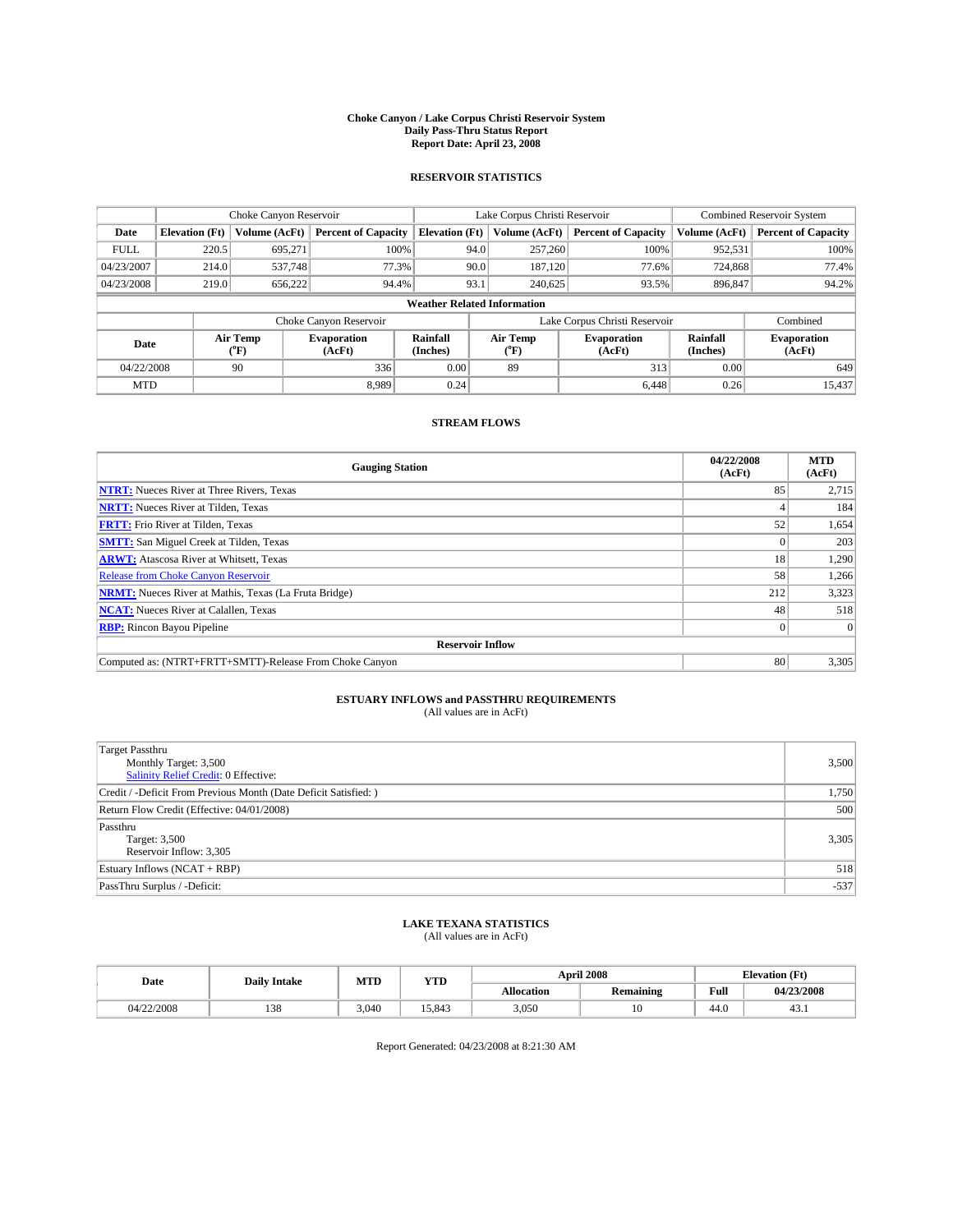### **Choke Canyon / Lake Corpus Christi Reservoir System Daily Pass-Thru Status Report Report Date: April 24, 2008**

### **RESERVOIR STATISTICS**

|                                    | Choke Canyon Reservoir |                  |                              |                       | Lake Corpus Christi Reservoir |                  |                               |                      | <b>Combined Reservoir System</b> |  |  |
|------------------------------------|------------------------|------------------|------------------------------|-----------------------|-------------------------------|------------------|-------------------------------|----------------------|----------------------------------|--|--|
| Date                               | <b>Elevation</b> (Ft)  | Volume (AcFt)    | <b>Percent of Capacity</b>   | <b>Elevation</b> (Ft) |                               | Volume (AcFt)    | <b>Percent of Capacity</b>    | Volume (AcFt)        | <b>Percent of Capacity</b>       |  |  |
| <b>FULL</b>                        | 220.5                  | 695,271          | 100%                         |                       | 94.0                          | 257,260          | 100%                          | 952,531              | 100%                             |  |  |
| 04/24/2007                         | 214.0                  | 538,416          | 77.4%                        |                       | 90.0                          | 186,453          | 77.3%                         | 724,869              | 77.4%                            |  |  |
| 04/24/2008                         | 219.0                  | 657,479          | 94.6%                        |                       | 92.9                          | 237,407          | 92.3%                         | 894,886              | 93.9%                            |  |  |
| <b>Weather Related Information</b> |                        |                  |                              |                       |                               |                  |                               |                      |                                  |  |  |
|                                    |                        |                  | Choke Canyon Reservoir       |                       |                               |                  | Lake Corpus Christi Reservoir |                      | Combined                         |  |  |
| Date                               |                        | Air Temp<br>(°F) | <b>Evaporation</b><br>(AcFt) | Rainfall<br>(Inches)  |                               | Air Temp<br>("F) | <b>Evaporation</b><br>(AcFt)  | Rainfall<br>(Inches) | <b>Evaporation</b><br>(AcFt)     |  |  |
| 04/23/2008                         |                        | 91               | 498                          | 0.02                  |                               | 91               | 395                           | 0.05                 | 893                              |  |  |
| <b>MTD</b>                         |                        |                  | 9.487                        | 0.26                  |                               |                  | 6,843                         | 0.31                 | 16,330                           |  |  |

### **STREAM FLOWS**

| <b>Gauging Station</b>                                       | 04/23/2008<br>(AcFt) | <b>MTD</b><br>(AcFt) |
|--------------------------------------------------------------|----------------------|----------------------|
| <b>NTRT:</b> Nueces River at Three Rivers, Texas             | 85                   | 2,801                |
| <b>NRTT:</b> Nueces River at Tilden, Texas                   |                      | 187                  |
| <b>FRTT:</b> Frio River at Tilden, Texas                     | 52                   | 1,705                |
| <b>SMTT:</b> San Miguel Creek at Tilden, Texas               |                      | 203                  |
| <b>ARWT:</b> Atascosa River at Whitsett, Texas               | 13                   | 1,303                |
| <b>Release from Choke Canyon Reservoir</b>                   | 58                   | 1,324                |
| <b>NRMT:</b> Nueces River at Mathis, Texas (La Fruta Bridge) | 212                  | 3,535                |
| <b>NCAT:</b> Nueces River at Calallen, Texas                 | 52                   | 569                  |
| <b>RBP:</b> Rincon Bayou Pipeline                            | $\overline{0}$       |                      |
| <b>Reservoir Inflow</b>                                      |                      |                      |
| Computed as: (NTRT+FRTT+SMTT)-Release From Choke Canyon      | 80                   | 3,385                |

# **ESTUARY INFLOWS and PASSTHRU REQUIREMENTS**<br>(All values are in AcFt)

| <b>Target Passthru</b><br>Monthly Target: 3,500<br><b>Salinity Relief Credit: 0 Effective:</b> | 3,500  |
|------------------------------------------------------------------------------------------------|--------|
| Credit / -Deficit From Previous Month (Date Deficit Satisfied: )                               | 1,750  |
| Return Flow Credit (Effective: 04/01/2008)                                                     | 500    |
| Passthru<br>Target: 3,500<br>Reservoir Inflow: 3,385                                           | 3,385  |
| Estuary Inflows (NCAT + RBP)                                                                   | 569    |
| PassThru Surplus / -Deficit:                                                                   | $-565$ |

## **LAKE TEXANA STATISTICS** (All values are in AcFt)

| Date       | <b>Daily Intake</b> | MTD           | YTD    |            | <b>April 2008</b> |      | <b>Elevation</b> (Ft) |
|------------|---------------------|---------------|--------|------------|-------------------|------|-----------------------|
|            |                     |               |        | Allocation | <b>Remaining</b>  | Full | 04/24/2008            |
| 04/23/2008 | 138                 | 170<br>2.II C | 15.981 | 3,050      | 128               | 44.0 | 43.0                  |

Report Generated: 04/24/2008 at 8:48:25 AM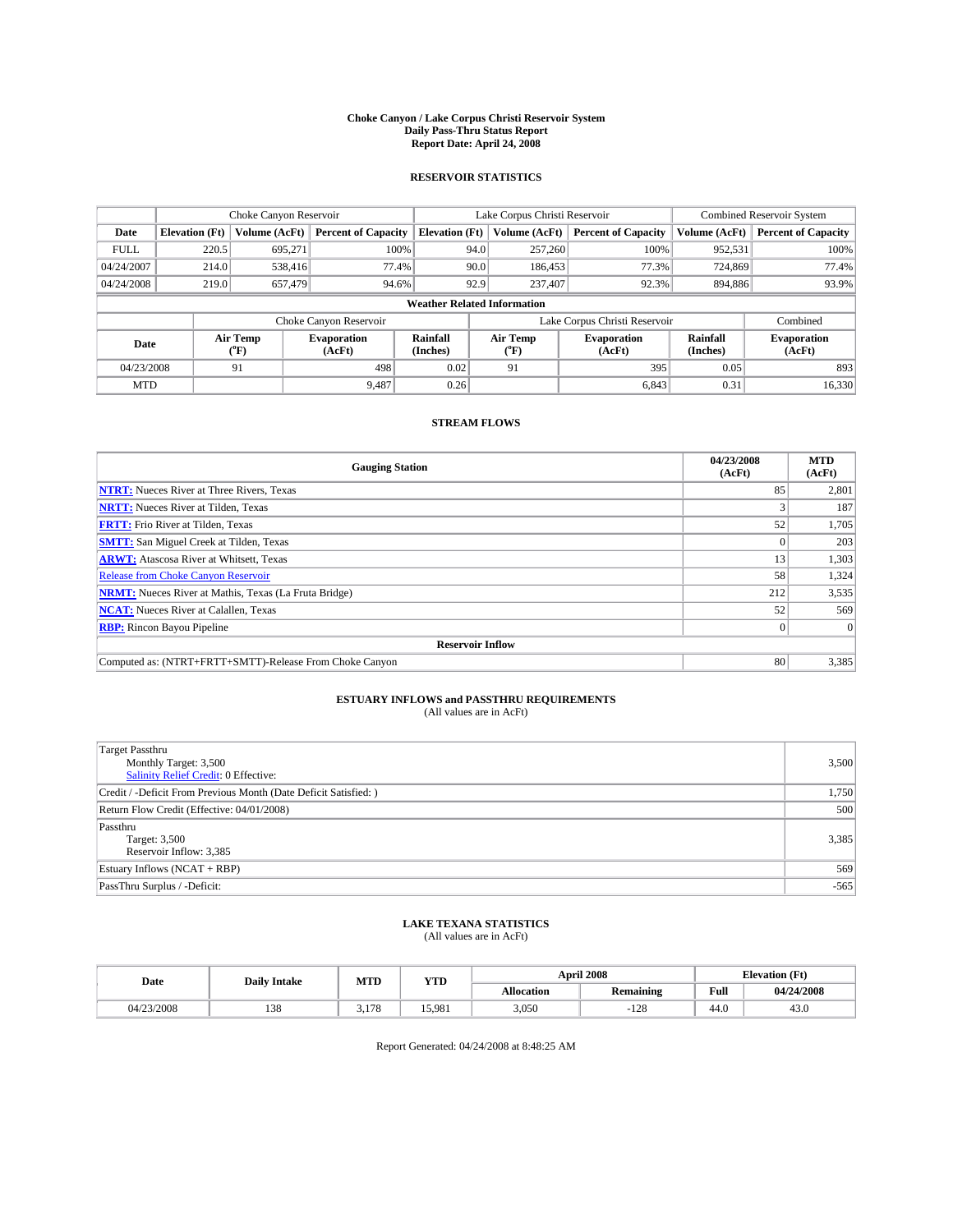### **Choke Canyon / Lake Corpus Christi Reservoir System Daily Pass-Thru Status Report Report Date: April 25, 2008**

### **RESERVOIR STATISTICS**

|             | Choke Canyon Reservoir             |                  |                              |                       | Lake Corpus Christi Reservoir |                  |                               |                      | <b>Combined Reservoir System</b> |  |  |
|-------------|------------------------------------|------------------|------------------------------|-----------------------|-------------------------------|------------------|-------------------------------|----------------------|----------------------------------|--|--|
| Date        | <b>Elevation</b> (Ft)              | Volume (AcFt)    | <b>Percent of Capacity</b>   | <b>Elevation</b> (Ft) |                               | Volume (AcFt)    | <b>Percent of Capacity</b>    | Volume (AcFt)        | <b>Percent of Capacity</b>       |  |  |
| <b>FULL</b> | 220.5                              | 695,271          | 100%                         |                       | 94.0                          | 257,260          | 100%                          | 952,531              | 100%                             |  |  |
| 04/25/2007  | 214.0                              | 538,639          | 77.5%                        |                       | 90.0                          | 187,454          | 77.7%                         | 726,093              | 77.5%                            |  |  |
| 04/25/2008  | 219.0                              | 655,969          | 94.3%                        |                       | 93.0                          | 239,730          | 93.2%                         | 895.699              | 94.0%                            |  |  |
|             | <b>Weather Related Information</b> |                  |                              |                       |                               |                  |                               |                      |                                  |  |  |
|             |                                    |                  | Choke Canyon Reservoir       |                       |                               |                  | Lake Corpus Christi Reservoir |                      | Combined                         |  |  |
| Date        |                                    | Air Temp<br>(°F) | <b>Evaporation</b><br>(AcFt) | Rainfall<br>(Inches)  |                               | Air Temp<br>("F) | <b>Evaporation</b><br>(AcFt)  | Rainfall<br>(Inches) | <b>Evaporation</b><br>(AcFt)     |  |  |
| 04/24/2008  |                                    | 91               | 351                          | 0.00                  |                               | 91               | 188                           | 0.00                 | 539                              |  |  |
| <b>MTD</b>  |                                    |                  | 9,838                        | 0.26                  |                               |                  | 7,031                         | 0.31                 | 16,869                           |  |  |

### **STREAM FLOWS**

| <b>Gauging Station</b>                                       | 04/24/2008<br>(AcFt) | <b>MTD</b><br>(AcFt) |
|--------------------------------------------------------------|----------------------|----------------------|
| <b>NTRT:</b> Nueces River at Three Rivers, Texas             | 81                   | 2,882                |
| <b>NRTT:</b> Nueces River at Tilden, Texas                   |                      | 190                  |
| <b>FRTT:</b> Frio River at Tilden, Texas                     | 48                   | 1,753                |
| <b>SMTT:</b> San Miguel Creek at Tilden, Texas               |                      | 203                  |
| <b>ARWT:</b> Atascosa River at Whitsett, Texas               | 12                   | 1,315                |
| <b>Release from Choke Canyon Reservoir</b>                   | 58                   | 1,382                |
| <b>NRMT:</b> Nueces River at Mathis, Texas (La Fruta Bridge) | 212                  | 3,748                |
| <b>NCAT:</b> Nueces River at Calallen, Texas                 | 34                   | 603                  |
| <b>RBP:</b> Rincon Bayou Pipeline                            | $\overline{0}$       |                      |
| <b>Reservoir Inflow</b>                                      |                      |                      |
| Computed as: (NTRT+FRTT+SMTT)-Release From Choke Canyon      | 72                   | 3,456                |

# **ESTUARY INFLOWS and PASSTHRU REQUIREMENTS**<br>(All values are in AcFt)

| <b>Target Passthru</b><br>Monthly Target: 3,500<br><b>Salinity Relief Credit: 0 Effective:</b> | 3,500  |
|------------------------------------------------------------------------------------------------|--------|
| Credit / -Deficit From Previous Month (Date Deficit Satisfied: )                               | 1,750  |
| Return Flow Credit (Effective: 04/01/2008)                                                     | 500    |
| Passthru<br>Target: 3,500<br>Reservoir Inflow: 3,456                                           | 3,456  |
| Estuary Inflows (NCAT + RBP)                                                                   | 603    |
| PassThru Surplus / -Deficit:                                                                   | $-603$ |

## **LAKE TEXANA STATISTICS** (All values are in AcFt)

| Date       | <b>Daily Intake</b> | MTD   | YTD    |            | <b>April 2008</b> |      | <b>Elevation</b> (Ft) |
|------------|---------------------|-------|--------|------------|-------------------|------|-----------------------|
|            |                     |       |        | Allocation | <b>Remaining</b>  | Full | 04/25/2008            |
| 04/24/2008 | 138                 | 3.316 | 16.119 | 3,050      | $-266$            | 44.0 | 43.0                  |

Report Generated: 04/25/2008 at 8:07:35 AM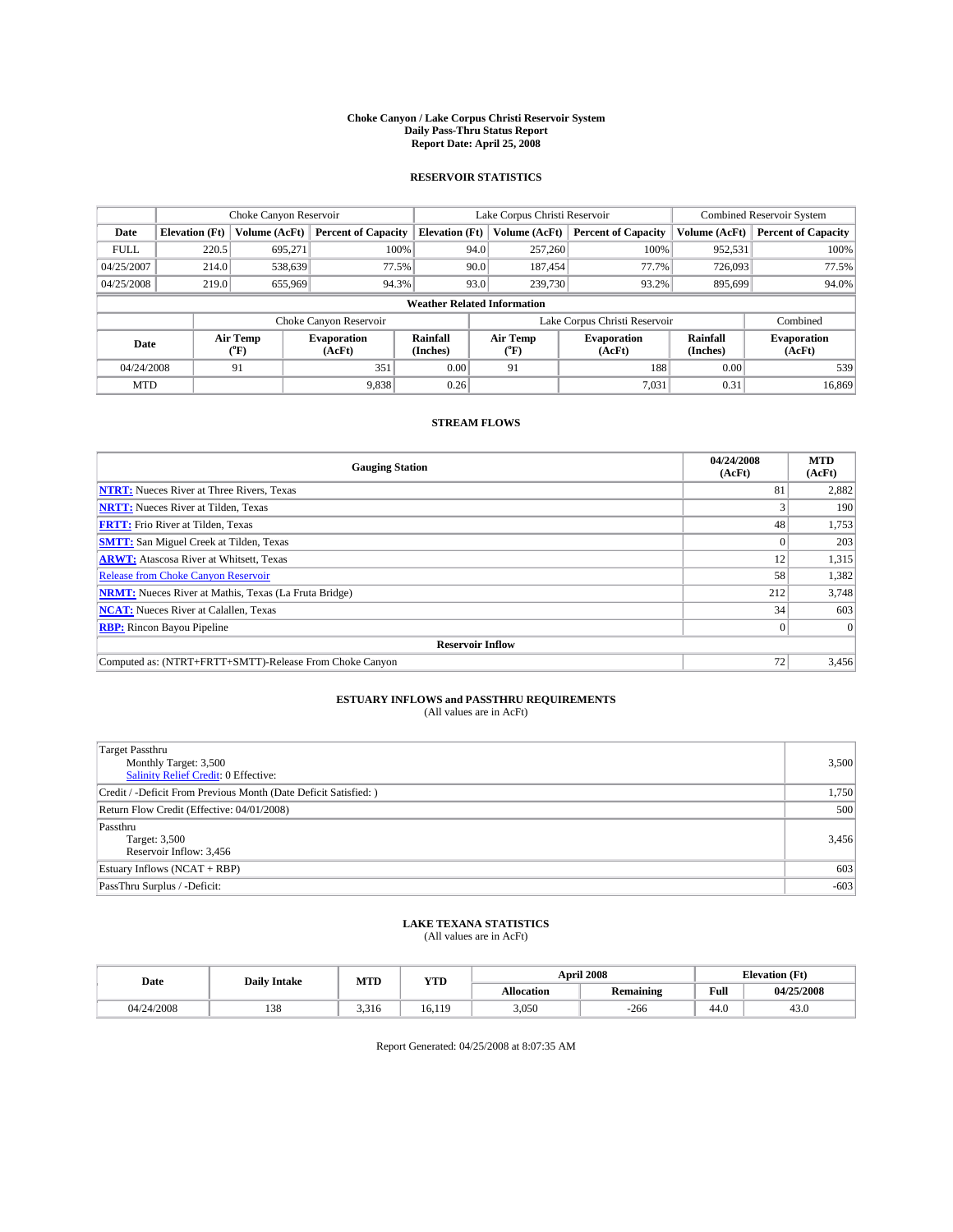### **Choke Canyon / Lake Corpus Christi Reservoir System Daily Pass-Thru Status Report Report Date: April 26, 2008**

### **RESERVOIR STATISTICS**

|             | Choke Canyon Reservoir             |                  |                              |                       | Lake Corpus Christi Reservoir |                  |                               |                      | <b>Combined Reservoir System</b> |  |
|-------------|------------------------------------|------------------|------------------------------|-----------------------|-------------------------------|------------------|-------------------------------|----------------------|----------------------------------|--|
| Date        | <b>Elevation</b> (Ft)              | Volume (AcFt)    | <b>Percent of Capacity</b>   | <b>Elevation</b> (Ft) |                               | Volume (AcFt)    | <b>Percent of Capacity</b>    | Volume (AcFt)        | <b>Percent of Capacity</b>       |  |
| <b>FULL</b> | 220.5                              | 695.271          | 100%                         |                       | 94.0                          | 257,260          | 100%                          | 952.531              | 100%                             |  |
| 04/26/2007  | 214.0                              | 538,639          | 77.5%                        |                       | 90.0                          | 187.120          | 77.6%                         | 725,759              | 77.5%                            |  |
| 04/26/2008  | 219.1                              | 659.481          | 94.9%                        |                       | 93.1                          | 241.521          | 93.9%                         | 901,002              | 94.6%                            |  |
|             | <b>Weather Related Information</b> |                  |                              |                       |                               |                  |                               |                      |                                  |  |
|             |                                    |                  | Choke Canyon Reservoir       |                       |                               |                  | Lake Corpus Christi Reservoir |                      | Combined                         |  |
| Date        |                                    | Air Temp<br>(°F) | <b>Evaporation</b><br>(AcFt) | Rainfall<br>(Inches)  |                               | Air Temp<br>("F) | <b>Evaporation</b><br>(AcFt)  | Rainfall<br>(Inches) | <b>Evaporation</b><br>(AcFt)     |  |
| 04/25/2008  |                                    | 83               | 249                          | 1.48                  |                               | 85               | 292                           | 1.23                 | 541                              |  |
| <b>MTD</b>  |                                    |                  | 10.087                       | 1.74                  |                               |                  | 7,323                         | 1.54                 | 17.410                           |  |

### **STREAM FLOWS**

| <b>Gauging Station</b>                                       | 04/25/2008<br>(AcFt) | <b>MTD</b><br>(AcFt) |
|--------------------------------------------------------------|----------------------|----------------------|
| <b>NTRT:</b> Nueces River at Three Rivers, Texas             | 79                   | 2,962                |
| <b>NRTT:</b> Nueces River at Tilden, Texas                   |                      | 193                  |
| <b>FRTT:</b> Frio River at Tilden, Texas                     | 50                   | 1,802                |
| <b>SMTT:</b> San Miguel Creek at Tilden, Texas               |                      | 203                  |
| <b>ARWT:</b> Atascosa River at Whitsett, Texas               | 11                   | 1,326                |
| <b>Release from Choke Canyon Reservoir</b>                   | 58                   | 1,439                |
| <b>NRMT:</b> Nueces River at Mathis, Texas (La Fruta Bridge) | 212                  | 3,960                |
| <b>NCAT:</b> Nueces River at Calallen, Texas                 | 48                   | 651                  |
| <b>RBP:</b> Rincon Bayou Pipeline                            | $\overline{0}$       |                      |
| <b>Reservoir Inflow</b>                                      |                      |                      |
| Computed as: (NTRT+FRTT+SMTT)-Release From Choke Canyon      | 72                   | 3,528                |

# **ESTUARY INFLOWS and PASSTHRU REQUIREMENTS**<br>(All values are in AcFt)

| <b>Target Passthru</b><br>Monthly Target: 3,500<br><b>Salinity Relief Credit: 0 Effective:</b> | 3,500  |
|------------------------------------------------------------------------------------------------|--------|
| Credit / -Deficit From Previous Month (Date Deficit Satisfied: )                               | 1,750  |
| Return Flow Credit (Effective: 04/01/2008)                                                     | 500    |
| Passthru<br>Target: 3,500<br>Reservoir Inflow: 3,528                                           | 3,500  |
| Estuary Inflows (NCAT + RBP)                                                                   | 651    |
| PassThru Surplus / -Deficit:                                                                   | $-599$ |

## **LAKE TEXANA STATISTICS** (All values are in AcFt)

| Date       | <b>Daily Intake</b>   | MTD   | YTD    |            | <b>April 2008</b> | <b>Elevation</b> (Ft) |            |
|------------|-----------------------|-------|--------|------------|-------------------|-----------------------|------------|
|            |                       |       |        | Allocation | <b>Remaining</b>  | Full                  | 04/26/2008 |
| 04/25/2008 | 0 <sup>0</sup><br>120 | 3.454 | 16.258 | 3,050      | $-404$            | 44.0                  | 43.0       |

Report Generated: 04/26/2008 at 8:09:30 AM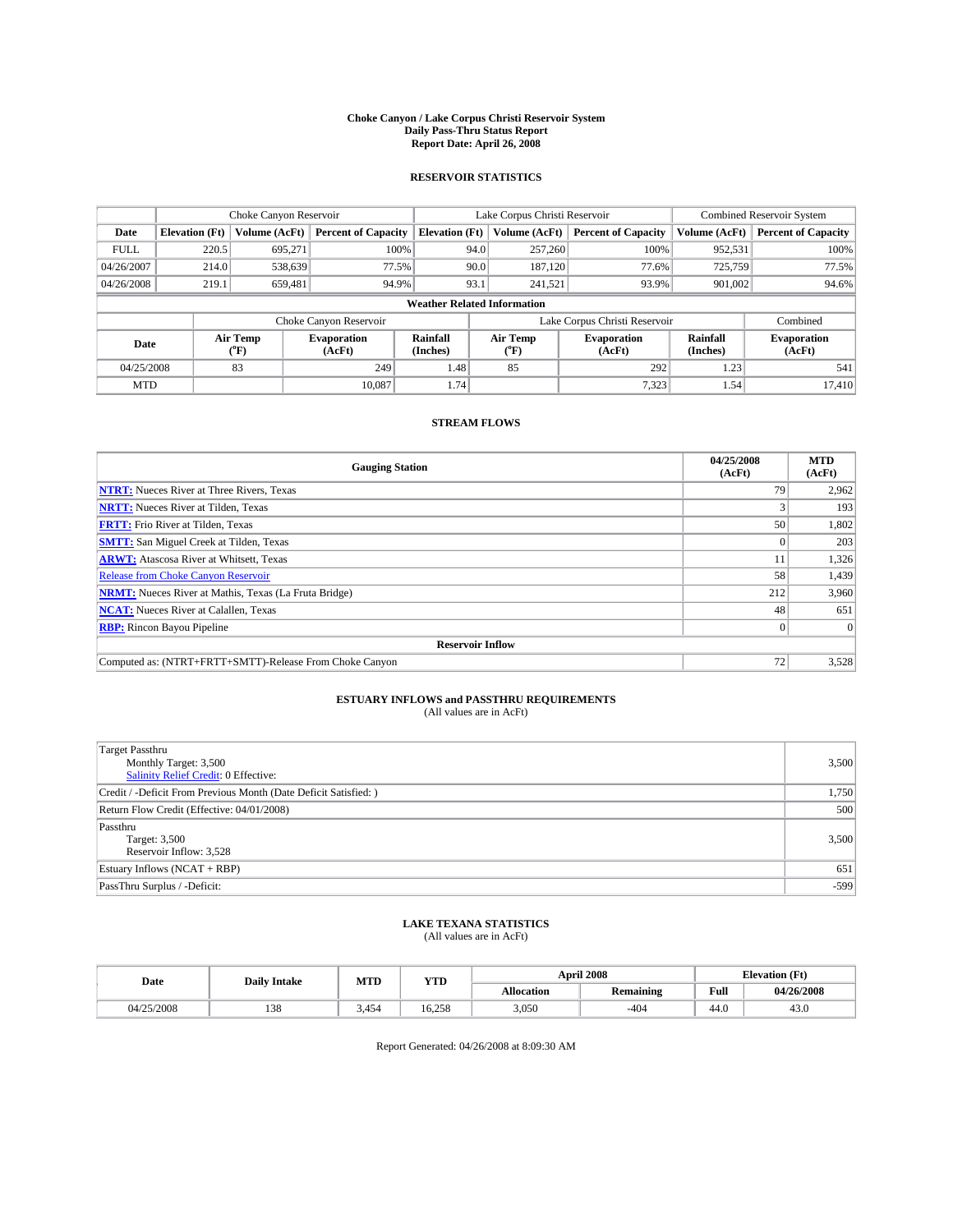### **Choke Canyon / Lake Corpus Christi Reservoir System Daily Pass-Thru Status Report Report Date: April 27, 2008**

### **RESERVOIR STATISTICS**

|             | Choke Canyon Reservoir             |                             |                              |                       | Lake Corpus Christi Reservoir |                  |                               |                      | <b>Combined Reservoir System</b> |  |  |
|-------------|------------------------------------|-----------------------------|------------------------------|-----------------------|-------------------------------|------------------|-------------------------------|----------------------|----------------------------------|--|--|
| Date        | <b>Elevation</b> (Ft)              | Volume (AcFt)               | <b>Percent of Capacity</b>   | <b>Elevation</b> (Ft) |                               | Volume (AcFt)    | <b>Percent of Capacity</b>    | Volume (AcFt)        | <b>Percent of Capacity</b>       |  |  |
| <b>FULL</b> | 220.5                              | 695,271                     | 100%                         |                       | 94.0                          | 257,260          | 100%                          | 952,531              | 100%                             |  |  |
| 04/27/2007  | 214.0                              | 537,971                     | 77.4%                        |                       | 90.0                          | 186,786          | 77.4%                         | 724,757              | 77.4%                            |  |  |
| 04/27/2008  | 219.1                              | 660.491                     | 95.0%                        |                       | 93.1                          | 240,266          | 93.4%                         | 900.757              | 94.6%                            |  |  |
|             | <b>Weather Related Information</b> |                             |                              |                       |                               |                  |                               |                      |                                  |  |  |
|             |                                    |                             | Choke Canyon Reservoir       |                       |                               |                  | Lake Corpus Christi Reservoir |                      | Combined                         |  |  |
| Date        |                                    | Air Temp<br>${}^{\circ}$ F) | <b>Evaporation</b><br>(AcFt) | Rainfall<br>(Inches)  |                               | Air Temp<br>("F) | <b>Evaporation</b><br>(AcFt)  | Rainfall<br>(Inches) | <b>Evaporation</b><br>(AcFt)     |  |  |
| 04/26/2008  |                                    | 84                          | 308                          | 0.10                  |                               | 84               | 323                           | 0.00                 | 631                              |  |  |
| <b>MTD</b>  |                                    |                             | 10.395                       | 1.84                  |                               |                  | 7.646                         | 1.54                 | 18,041                           |  |  |

### **STREAM FLOWS**

| <b>Gauging Station</b>                                       | 04/26/2008<br>(AcFt) | <b>MTD</b><br>(AcFt) |
|--------------------------------------------------------------|----------------------|----------------------|
| <b>NTRT:</b> Nueces River at Three Rivers, Texas             | 87                   | 3,049                |
| <b>NRTT:</b> Nueces River at Tilden, Texas                   | 13                   | 206                  |
| <b>FRTT:</b> Frio River at Tilden, Texas                     | 66                   | 1,868                |
| <b>SMTT:</b> San Miguel Creek at Tilden, Texas               |                      | 205                  |
| <b>ARWT:</b> Atascosa River at Whitsett, Texas               | 17                   | 1,343                |
| <b>Release from Choke Canyon Reservoir</b>                   | 58                   | 1,497                |
| <b>NRMT:</b> Nueces River at Mathis, Texas (La Fruta Bridge) | 214                  | 4,174                |
| <b>NCAT:</b> Nueces River at Calallen, Texas                 | 117                  | 768                  |
| <b>RBP:</b> Rincon Bayou Pipeline                            | $\overline{0}$       |                      |
| <b>Reservoir Inflow</b>                                      |                      |                      |
| Computed as: (NTRT+FRTT+SMTT)-Release From Choke Canyon      | 98                   | 3,625                |

# **ESTUARY INFLOWS and PASSTHRU REQUIREMENTS**<br>(All values are in AcFt)

| <b>Target Passthru</b><br>Monthly Target: 3,500<br><b>Salinity Relief Credit: 0 Effective:</b> | 3,500  |
|------------------------------------------------------------------------------------------------|--------|
|                                                                                                |        |
| Credit / -Deficit From Previous Month (Date Deficit Satisfied: )                               | 1,750  |
| Return Flow Credit (Effective: 04/01/2008)                                                     | 500    |
| Passthru                                                                                       |        |
| Target: 3,500                                                                                  | 3,500  |
| Reservoir Inflow: 3,625                                                                        |        |
| Estuary Inflows (NCAT + RBP)                                                                   | 768    |
| PassThru Surplus / -Deficit:                                                                   | $-482$ |
|                                                                                                |        |

## **LAKE TEXANA STATISTICS** (All values are in AcFt)

| Date       | <b>Daily Intake</b> | MTD   | <b>YTD</b> |            | <b>April 2008</b> | <b>Elevation</b> (Ft) |            |
|------------|---------------------|-------|------------|------------|-------------------|-----------------------|------------|
|            |                     |       |            | Allocation | <b>Remaining</b>  | Full                  | 04/27/2008 |
| 04/26/2008 | 138                 | 3.592 | 16.396     | 3,050      | 542               | 44.0                  | 43.0       |

Report Generated: 04/27/2008 at 8:05:53 AM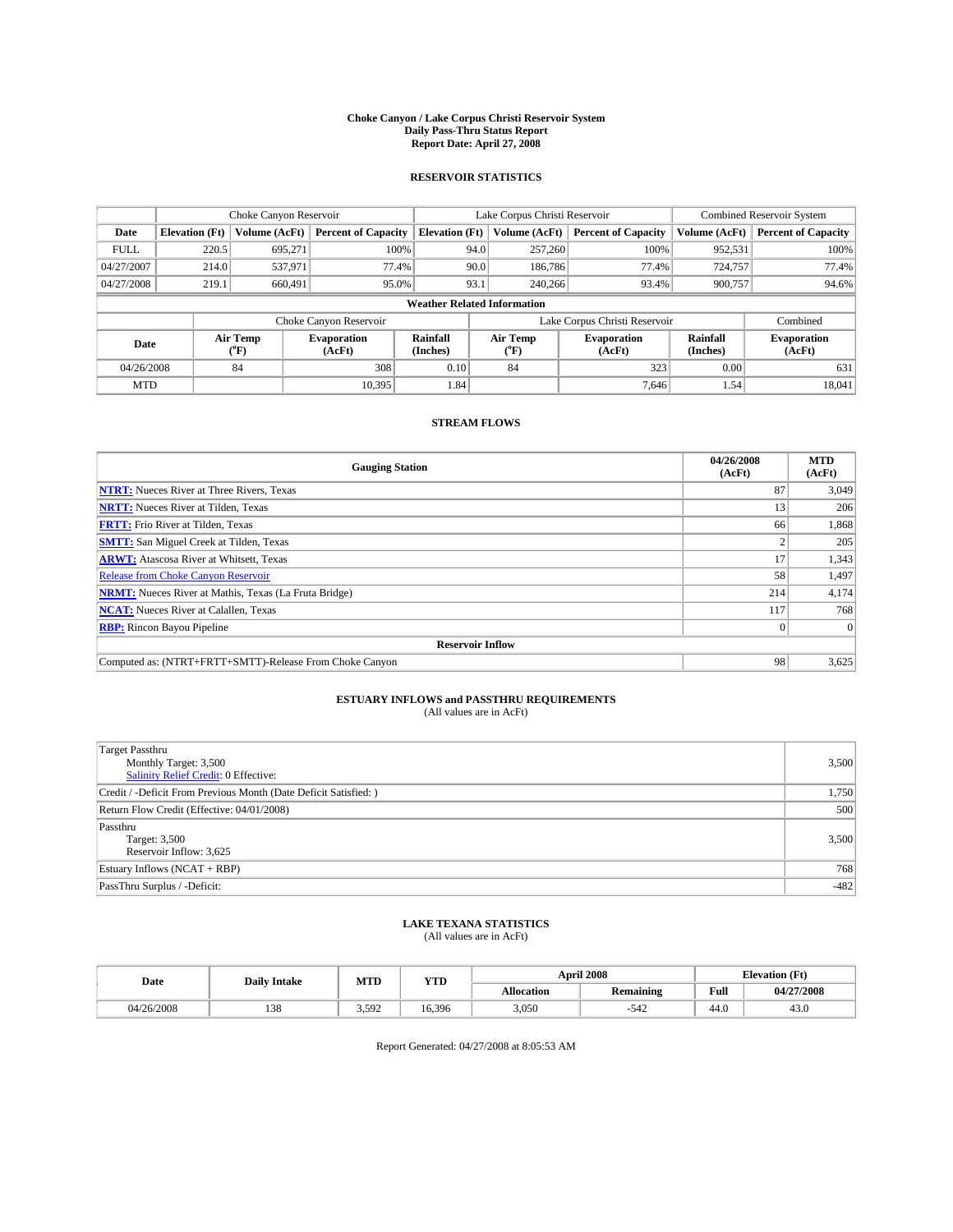### **Choke Canyon / Lake Corpus Christi Reservoir System Daily Pass-Thru Status Report Report Date: April 28, 2008**

### **RESERVOIR STATISTICS**

|             | Choke Canyon Reservoir             |                  |                              |                       | Lake Corpus Christi Reservoir |                  |                               |                      | <b>Combined Reservoir System</b> |  |  |
|-------------|------------------------------------|------------------|------------------------------|-----------------------|-------------------------------|------------------|-------------------------------|----------------------|----------------------------------|--|--|
| Date        | <b>Elevation</b> (Ft)              | Volume (AcFt)    | <b>Percent of Capacity</b>   | <b>Elevation</b> (Ft) |                               | Volume (AcFt)    | <b>Percent of Capacity</b>    | Volume (AcFt)        | <b>Percent of Capacity</b>       |  |  |
| <b>FULL</b> | 220.5                              | 695,271          | 100%                         |                       | 94.0                          | 257,260          | 100%                          | 952,531              | 100%                             |  |  |
| 04/28/2007  | 214.0                              | 537,748          | 77.3%                        |                       | 90.0                          | 187,454          | 77.7%                         | 725.202              | 77.4%                            |  |  |
| 04/28/2008  | 219.1                              | 658.730          | 94.7%                        |                       | 93.1                          | 240,983          | 93.7%                         | 899.713              | 94.5%                            |  |  |
|             | <b>Weather Related Information</b> |                  |                              |                       |                               |                  |                               |                      |                                  |  |  |
|             |                                    |                  | Choke Canyon Reservoir       |                       |                               |                  | Lake Corpus Christi Reservoir |                      | Combined                         |  |  |
| Date        |                                    | Air Temp<br>(°F) | <b>Evaporation</b><br>(AcFt) | Rainfall<br>(Inches)  |                               | Air Temp<br>("F) | <b>Evaporation</b><br>(AcFt)  | Rainfall<br>(Inches) | <b>Evaporation</b><br>(AcFt)     |  |  |
| 04/27/2008  |                                    | 74               | 293                          | 0.05                  |                               | 77               | 250                           | 1.31                 | 543                              |  |  |
| <b>MTD</b>  |                                    |                  | 10.688                       | 1.89                  |                               |                  | 7,896                         | 2.85                 | 18,584                           |  |  |

### **STREAM FLOWS**

| <b>Gauging Station</b>                                       | 04/27/2008<br>(AcFt) | <b>MTD</b><br>(AcFt) |
|--------------------------------------------------------------|----------------------|----------------------|
| <b>NTRT:</b> Nueces River at Three Rivers, Texas             | 89                   | 3,138                |
| <b>NRTT:</b> Nueces River at Tilden, Texas                   | 20                   | 226                  |
| <b>FRTT:</b> Frio River at Tilden, Texas                     | 60                   | 1,927                |
| <b>SMTT:</b> San Miguel Creek at Tilden, Texas               |                      | 206                  |
| <b>ARWT:</b> Atascosa River at Whitsett, Texas               | 30                   | 1,372                |
| <b>Release from Choke Canyon Reservoir</b>                   | 58                   | 1,554                |
| <b>NRMT:</b> Nueces River at Mathis, Texas (La Fruta Bridge) | 226                  | 4,401                |
| <b>NCAT:</b> Nueces River at Calallen, Texas                 | 111                  | 879                  |
| <b>RBP:</b> Rincon Bayou Pipeline                            | $\Omega$             |                      |
| <b>Reservoir Inflow</b>                                      |                      |                      |
| Computed as: (NTRT+FRTT+SMTT)-Release From Choke Canyon      | 92                   | 3,718                |

# **ESTUARY INFLOWS and PASSTHRU REQUIREMENTS**<br>(All values are in AcFt)

| <b>Target Passthru</b><br>Monthly Target: 3,500<br><b>Salinity Relief Credit: 0 Effective:</b> | 3,500  |
|------------------------------------------------------------------------------------------------|--------|
| Credit / -Deficit From Previous Month (Date Deficit Satisfied: )                               | 1,750  |
| Return Flow Credit (Effective: 04/01/2008)                                                     | 500    |
| Passthru<br>Target: 3,500<br>Reservoir Inflow: 3,718                                           | 3,500  |
| Estuary Inflows (NCAT + RBP)                                                                   | 879    |
| PassThru Surplus / -Deficit:                                                                   | $-371$ |

## **LAKE TEXANA STATISTICS** (All values are in AcFt)

| Date       | <b>Daily Intake</b> | MTD                        | YTD                  |            | <b>April 2008</b> |      | <b>Elevation</b> (Ft) |
|------------|---------------------|----------------------------|----------------------|------------|-------------------|------|-----------------------|
|            |                     |                            |                      | Allocation | <b>Remaining</b>  | Full | 04/28/2008            |
| 04/27/2008 | 138                 | $-22$<br>، ب<br><u>. .</u> | $\sim$ $\sim$ $\sim$ | 3,050      | $-681$            | 44.0 | 43.0                  |

Report Generated: 04/28/2008 at 8:21:06 AM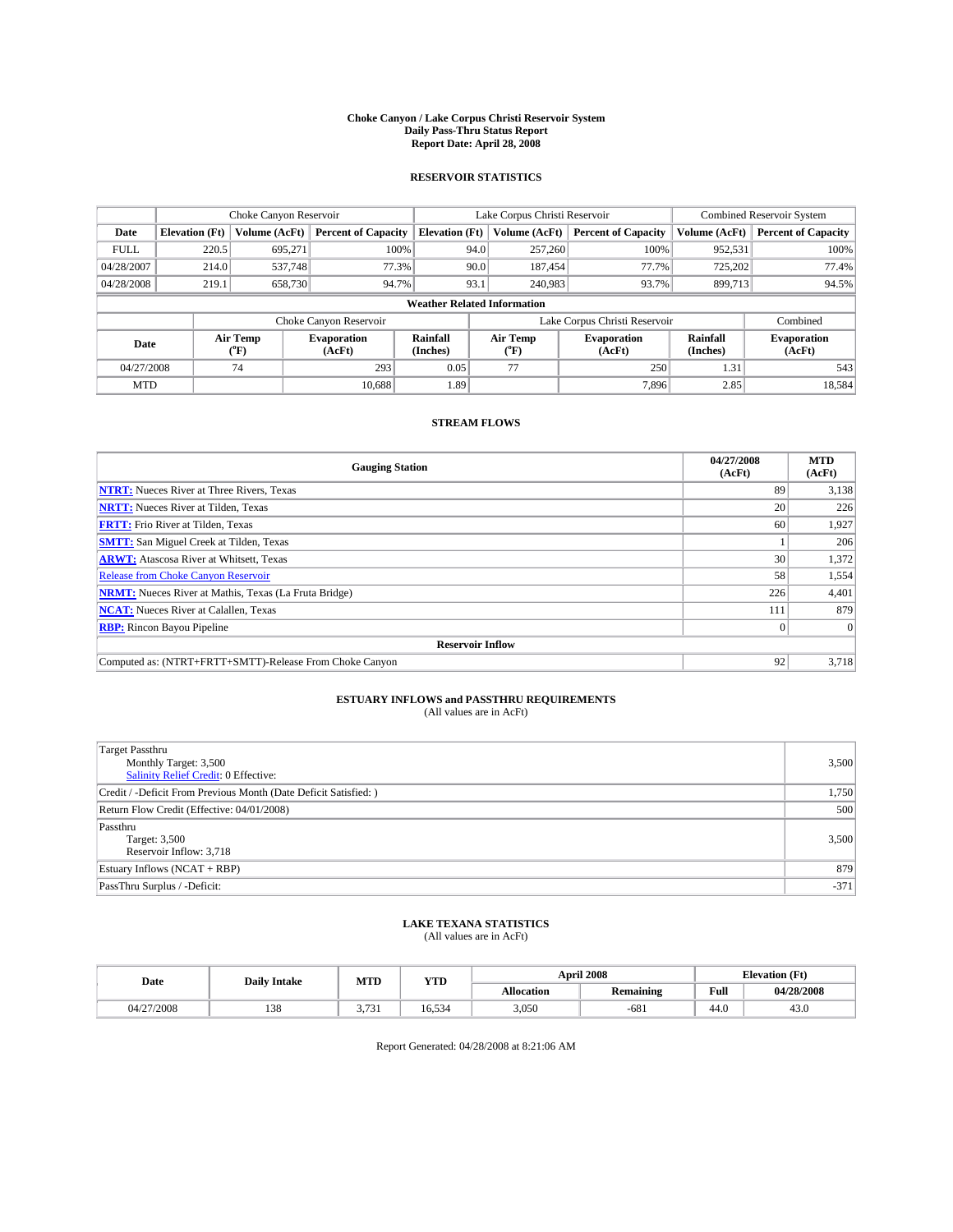### **Choke Canyon / Lake Corpus Christi Reservoir System Daily Pass-Thru Status Report Report Date: April 29, 2008**

### **RESERVOIR STATISTICS**

|             | Choke Canyon Reservoir             |                  |                              |                       | Lake Corpus Christi Reservoir |                  |                               |                      | <b>Combined Reservoir System</b> |  |  |
|-------------|------------------------------------|------------------|------------------------------|-----------------------|-------------------------------|------------------|-------------------------------|----------------------|----------------------------------|--|--|
| Date        | <b>Elevation</b> (Ft)              | Volume (AcFt)    | <b>Percent of Capacity</b>   | <b>Elevation</b> (Ft) |                               | Volume (AcFt)    | <b>Percent of Capacity</b>    | Volume (AcFt)        | <b>Percent of Capacity</b>       |  |  |
| <b>FULL</b> | 220.5                              | 695,271          |                              | 100%                  | 94.0                          | 257,260          | 100%                          | 952,531              | 100%                             |  |  |
| 04/29/2007  | 214.0                              | 538.194          | 77.4%                        |                       | 90.1                          | 189,459          | 78.5%                         | 727,653              | 77.7%                            |  |  |
| 04/29/2008  | 219.1                              | 659.231          | 94.8%                        |                       | 93.1                          | 240,266          | 93.4%                         | 899,497              | 94.4%                            |  |  |
|             | <b>Weather Related Information</b> |                  |                              |                       |                               |                  |                               |                      |                                  |  |  |
|             |                                    |                  | Choke Canyon Reservoir       |                       |                               |                  | Lake Corpus Christi Reservoir |                      | Combined                         |  |  |
| Date        |                                    | Air Temp<br>(°F) | <b>Evaporation</b><br>(AcFt) | Rainfall<br>(Inches)  |                               | Air Temp<br>("F) | <b>Evaporation</b><br>(AcFt)  | Rainfall<br>(Inches) | <b>Evaporation</b><br>(AcFt)     |  |  |
| 04/28/2008  |                                    | 76               | 352                          | 0.00                  |                               | 77               | 261                           | 0.00                 | 613                              |  |  |
| <b>MTD</b>  |                                    |                  | 11.040                       | 1.89                  |                               |                  | 8,157                         | 2.85                 | 19.197                           |  |  |

### **STREAM FLOWS**

| <b>Gauging Station</b>                                       | 04/28/2008<br>(AcFt) | <b>MTD</b><br>(AcFt) |
|--------------------------------------------------------------|----------------------|----------------------|
| <b>NTRT:</b> Nueces River at Three Rivers, Texas             | 97                   | 3,236                |
| <b>NRTT:</b> Nueces River at Tilden, Texas                   |                      | 234                  |
| <b>FRTT:</b> Frio River at Tilden, Texas                     | 56                   | 1,983                |
| <b>SMTT:</b> San Miguel Creek at Tilden, Texas               |                      | 207                  |
| <b>ARWT:</b> Atascosa River at Whitsett, Texas               | 75                   | 1,448                |
| <b>Release from Choke Canyon Reservoir</b>                   | 58                   | 1,612                |
| <b>NRMT:</b> Nueces River at Mathis, Texas (La Fruta Bridge) | 224                  | 4,625                |
| <b>NCAT:</b> Nueces River at Calallen, Texas                 | 101                  | 980                  |
| <b>RBP:</b> Rincon Bayou Pipeline                            | $\vert 0 \vert$      |                      |
| <b>Reservoir Inflow</b>                                      |                      |                      |
| Computed as: (NTRT+FRTT+SMTT)-Release From Choke Canyon      | 96                   | 3,814                |

# **ESTUARY INFLOWS and PASSTHRU REQUIREMENTS**<br>(All values are in AcFt)

| <b>Target Passthru</b><br>Monthly Target: 3,500                  | 3,500  |
|------------------------------------------------------------------|--------|
| <b>Salinity Relief Credit: 0 Effective:</b>                      |        |
| Credit / -Deficit From Previous Month (Date Deficit Satisfied: ) | 1,750  |
| Return Flow Credit (Effective: 04/01/2008)                       | 500    |
| Passthru                                                         |        |
| Target: 3,500                                                    | 3,500  |
| Reservoir Inflow: 3,814                                          |        |
| Estuary Inflows (NCAT + RBP)                                     | 980    |
| PassThru Surplus / -Deficit:                                     | $-270$ |

## **LAKE TEXANA STATISTICS** (All values are in AcFt)

| Date       | <b>Daily Intake</b> | MTD   | YTD    |            | <b>April 2008</b> | <b>Elevation</b> (Ft) |            |
|------------|---------------------|-------|--------|------------|-------------------|-----------------------|------------|
|            |                     |       |        | Allocation | <b>Remaining</b>  | Full                  | 04/29/2008 |
| 04/28/2008 | 138                 | 3.869 | 16.673 | 3,050      | $-819$            | 44.0                  | 49.1       |

Report Generated: 04/29/2008 at 8:38:54 AM